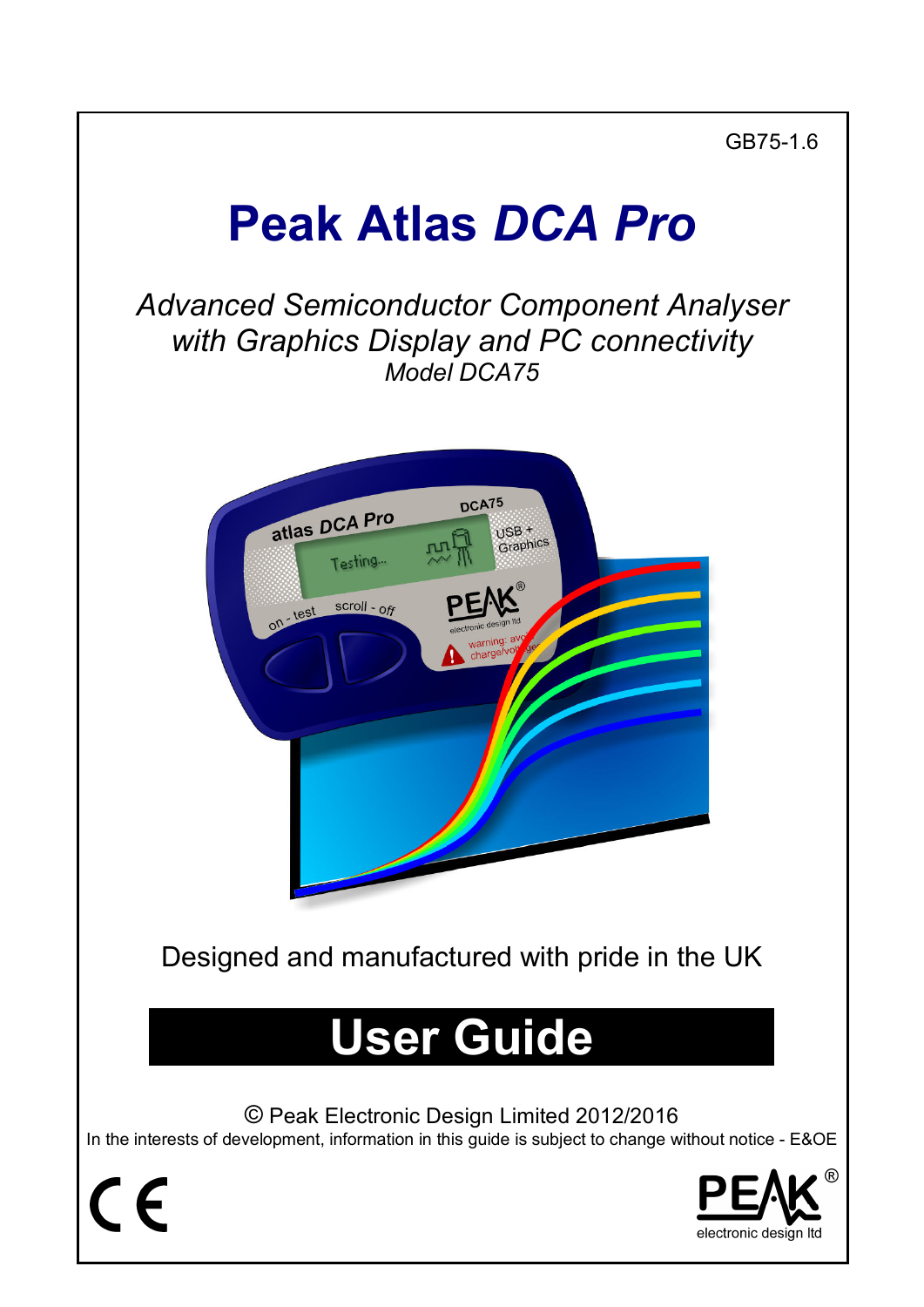### **Want to use it now?**

We understand that you want to use your *Atlas DCA Pro* right now. The unit is ready to go and you should have little need to refer to this user guide, but please make sure that you do at least take a look at the notices on page 5.

| <b>Contents</b> | Page |
|-----------------|------|
|                 |      |
|                 |      |
|                 |      |
|                 |      |
|                 |      |
|                 |      |
|                 |      |
|                 |      |
|                 |      |
|                 |      |
|                 |      |
|                 |      |
|                 |      |
|                 |      |
|                 |      |
|                 |      |
|                 |      |
|                 |      |
|                 | .28  |

Contents continued on next page…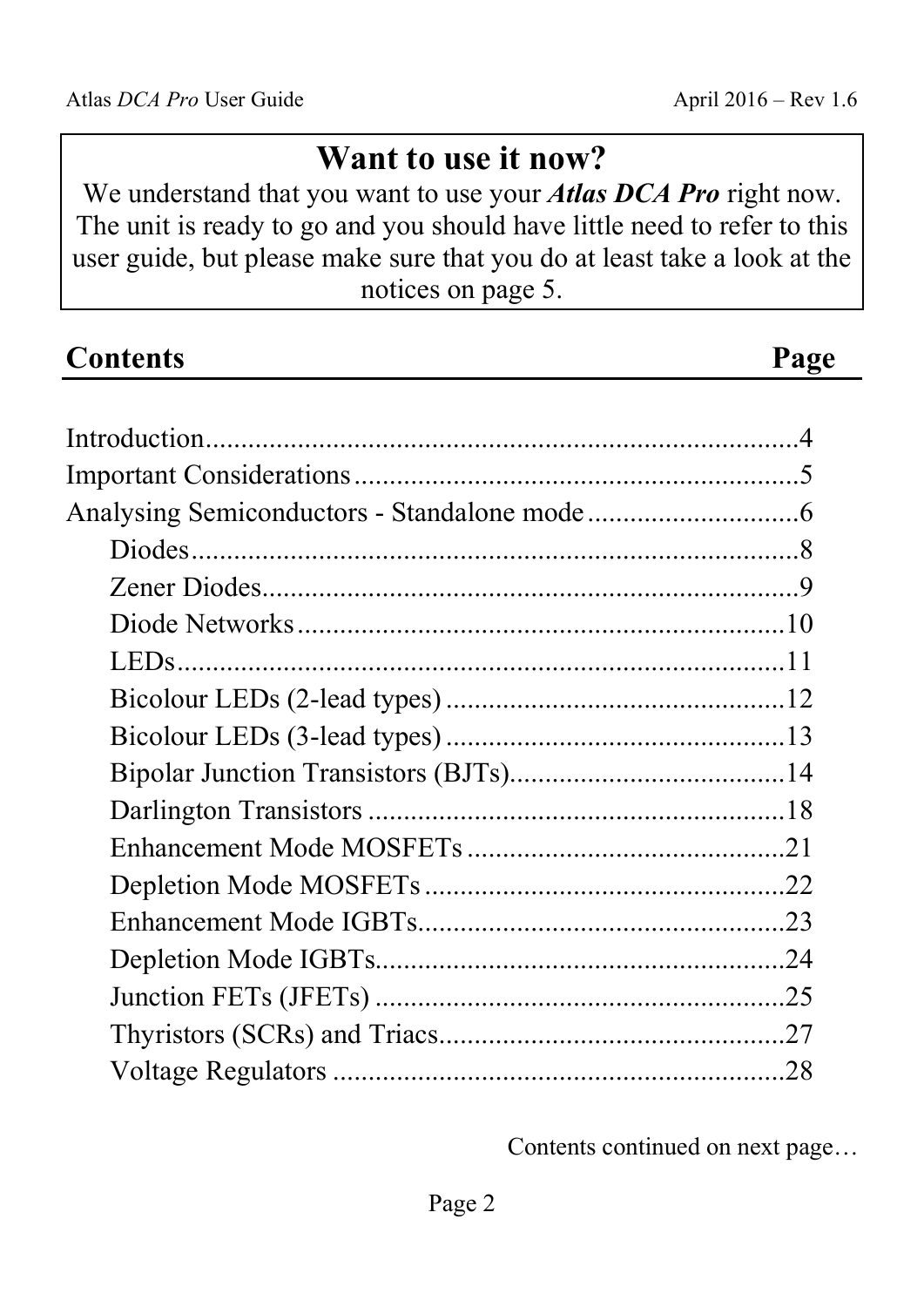| <b>Contents (continued)</b><br>Page |
|-------------------------------------|
|-------------------------------------|

| Running the <i>DCA Pro</i> software for the first time 32 |  |
|-----------------------------------------------------------|--|
|                                                           |  |
|                                                           |  |
|                                                           |  |
|                                                           |  |
|                                                           |  |
|                                                           |  |
|                                                           |  |
|                                                           |  |
|                                                           |  |
|                                                           |  |
|                                                           |  |
|                                                           |  |
|                                                           |  |
|                                                           |  |
|                                                           |  |
|                                                           |  |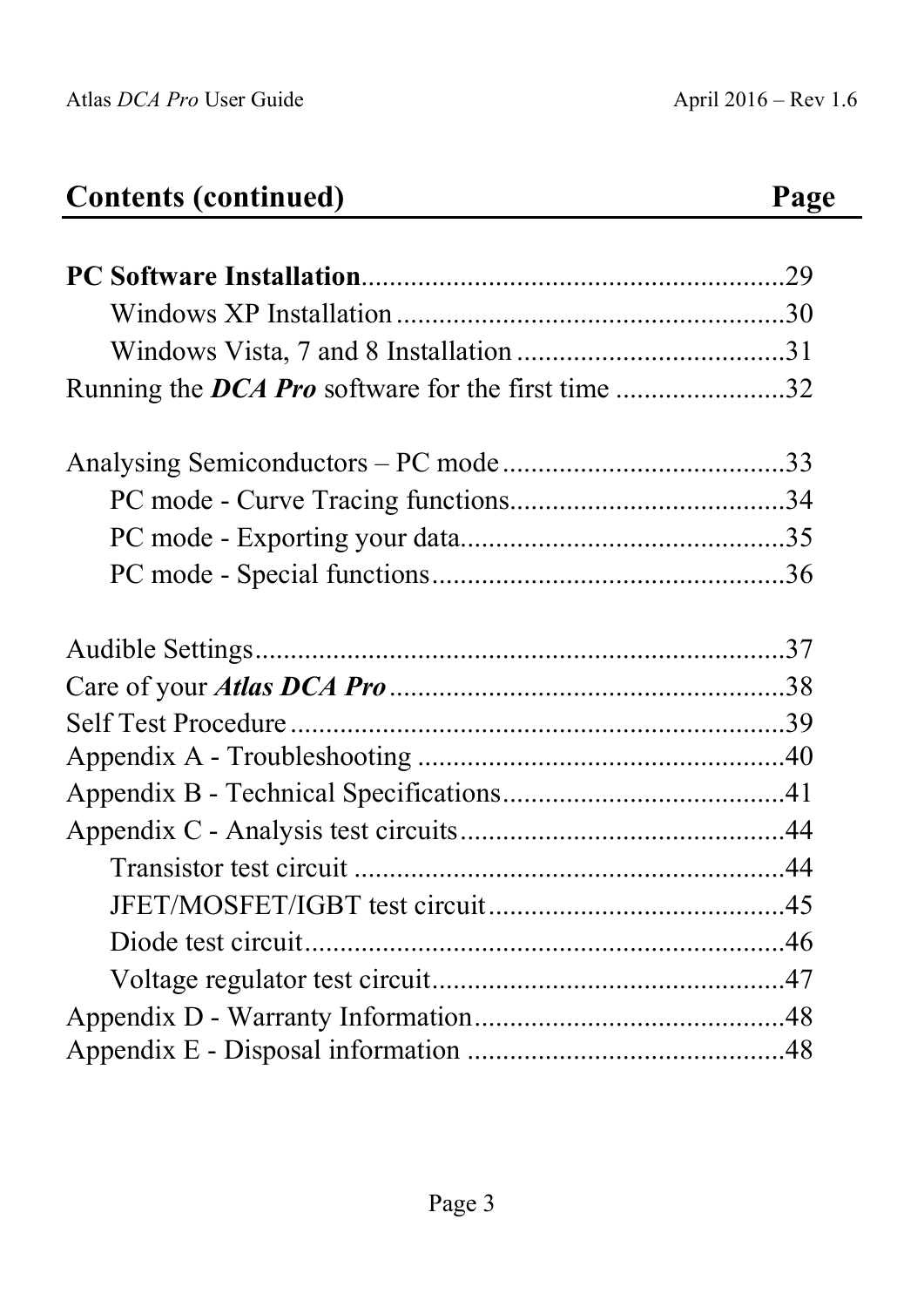### **Introduction**

The *Peak Atlas DCA Pro* is an advanced semiconductor analyser that combines simplicity, ease of use and a range of advanced features. You can use your *DCA Pro* on its own or in combination with a laptop or desktop PC.

#### **Summary Features:**

- Automatic component type identification and schematic display:
	- Bipolar transistors.
	- Darlington transistors.
	- **Enhancement Mode and Depletion Mode MOSFETs.**
	- Enhancement Mode and Depletion Mode IGBTs.
	- Junction FETs (including normally off types).
	- Low power sensitive Triacs and Thyristors.
	- Light Emitting Diodes.
	- $\blacksquare$  Bicolour LEDs.
	- **•** Diodes and Diode networks.
	- Zener diodes.
	- Voltage regulators.
- Automatic pinout identification, just connect any way round.
- Special feature identification such as free-wheeling diodes and resistor shunts.
- Gain measurement for bipolar transistors.
- Leakage current measurement for bipolar transistors.
- Silicon and Germanium detection for bipolar transistors.
- Gate threshold measurement for Enhancement Mode MOSFETs.
- Semiconductor forward voltage measurement for diodes, LEDs and transistor Base-Emitter junctions.
- Zener voltage measurement.
- PC connectivity providing:
	- Larger component identification display.
	- Detailed characteristics measurement.
	- Curve tracing functions.
- Single alkaline AAA battery (not used when USB connected).
- Automatic and manual power-off.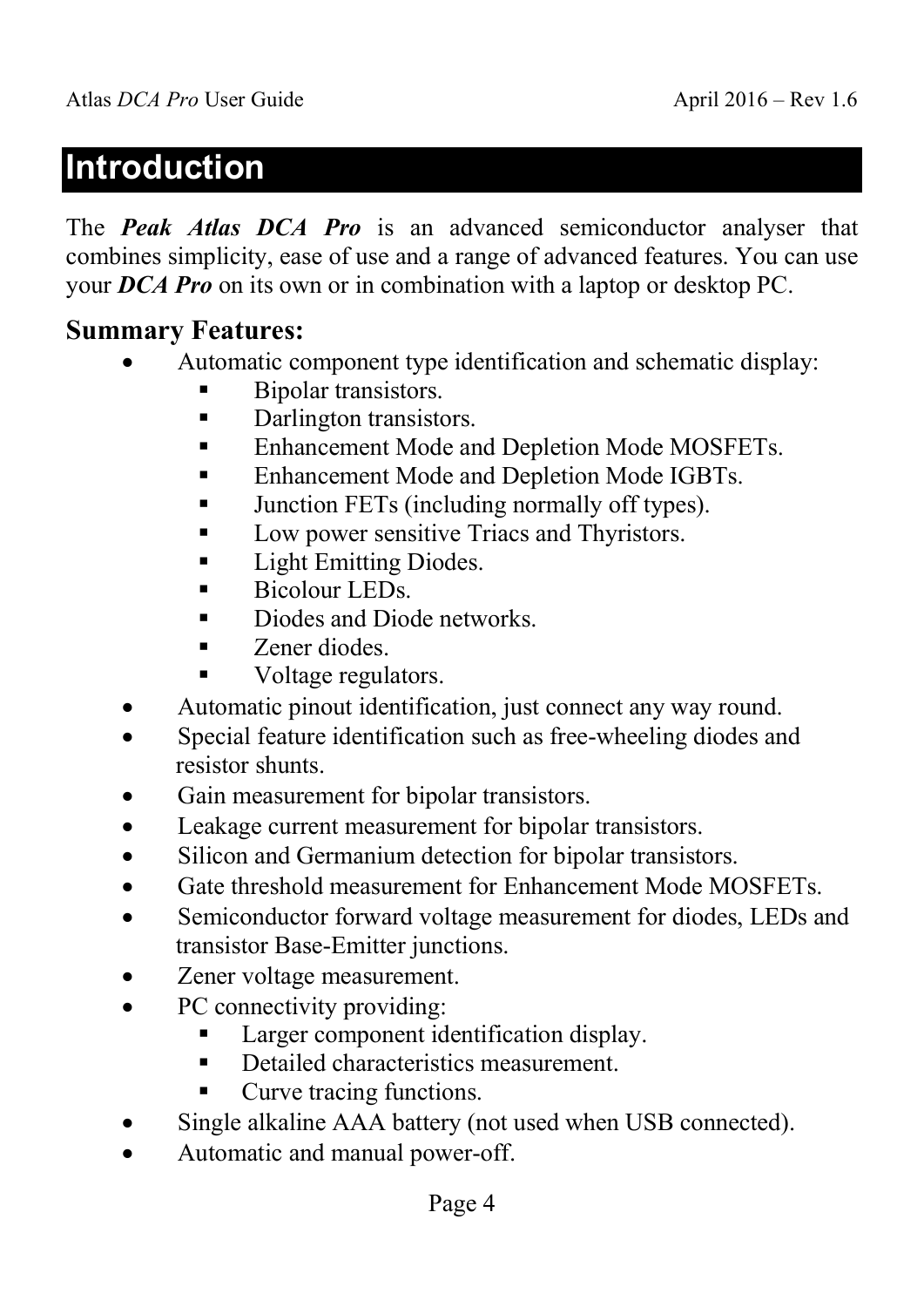### **Important Considerations**

### **Please observe the following guidelines:**

- This instrument must NEVER be connected to powered equipment/components or equipment/components with any stored energy (e.g. charged capacitors). Failure to comply with this warning may result in personal injury, damage to the equipment under test, damage to your *DCA Pro* and invalidation of the manufacturer's warranty.
- The *DCA Pro* is designed to analyse semiconductors that are not in-circuit, otherwise complex circuit effects will result in erroneous measurements.
- Avoid rough treatment, hard knocks and extreme temperatures.
- This unit is <u>not</u> waterproof.
- Only use a good quality AAA Alkaline battery.

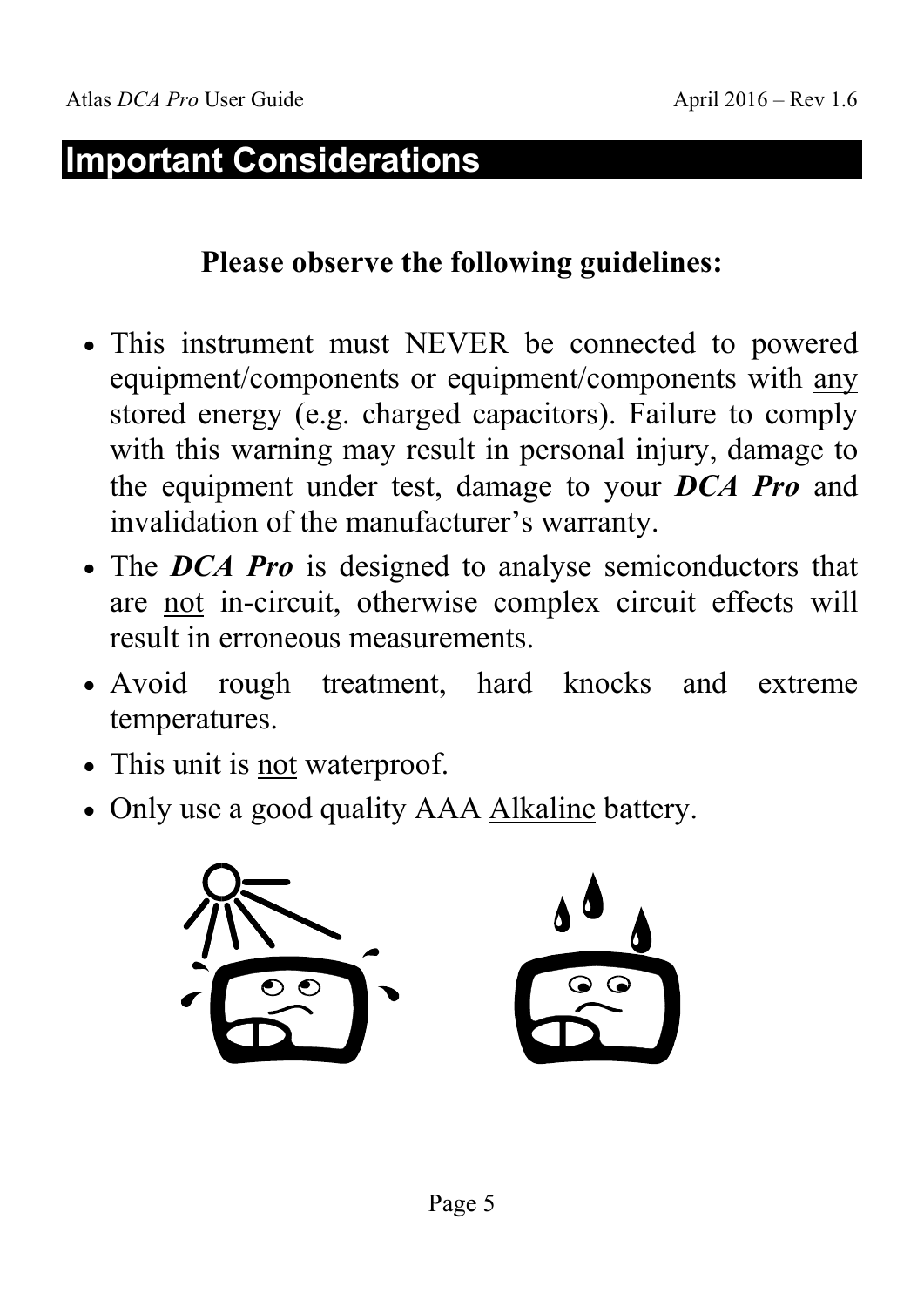# **Analysing Semiconductors – Standalone mode**

The *DCA Pro* is designed to analyse discrete, G unconnected, unpowered components. This ensures that external connections don't influence the measured parameters. The three test probes can be connected to the component any way round. If the component has only two terminals, then any pair of the three test probes can be used.

The *DCA Pro* will start component analysis when the **on-test** button is pressed.



For the first analysis (after the unit has been switched off) the tests are performed while displaying the Peak logo.

For subsequent testing when the unit is already powered-up, the unit displays the "Testing…" screen.

Depending on the component type, analysis may take a few seconds to complete, after which, the results of the analysis are displayed.

Information is displayed a "page" at a time, each page can be smoothly scrolled by briefly pressing the **scroll-off** button.



Although the *DCA Pro* will switch itself off if left unattended, you can manually switch the unit off by holding down the **scroll-off** button for a couple of seconds.

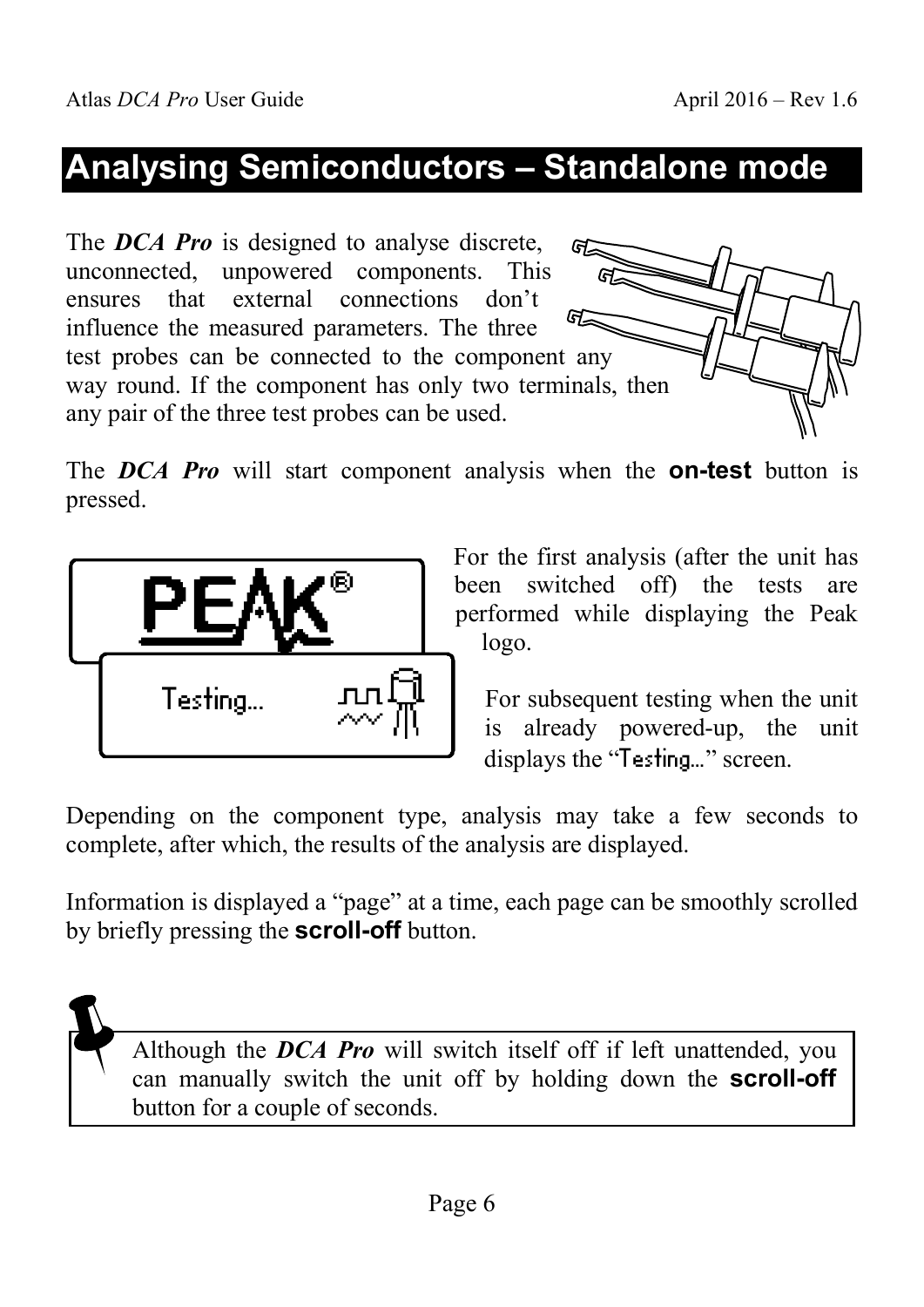If the *DCA Pro* cannot detect any component between any of the test probes, the following message will be displayed:

If the component is not a supported component type, a faulty component or a component that is being tested incircuit, the analysis may result in the following message being displayed:

Some components may be faulty due to a shorted junction between a pair of the probes. If this is the case, the following message (or similar) will be displayed:

If all three probes are shorted (or very low resistance) then the following message will be displayed:



It is possible that the *DCA Pro* may detect one or more diode junctions or other component type within an unknown or faulty part. This is because many semiconductors comprise of PN (diode) junctions. Please refer to the section on diodes and diode networks for more information.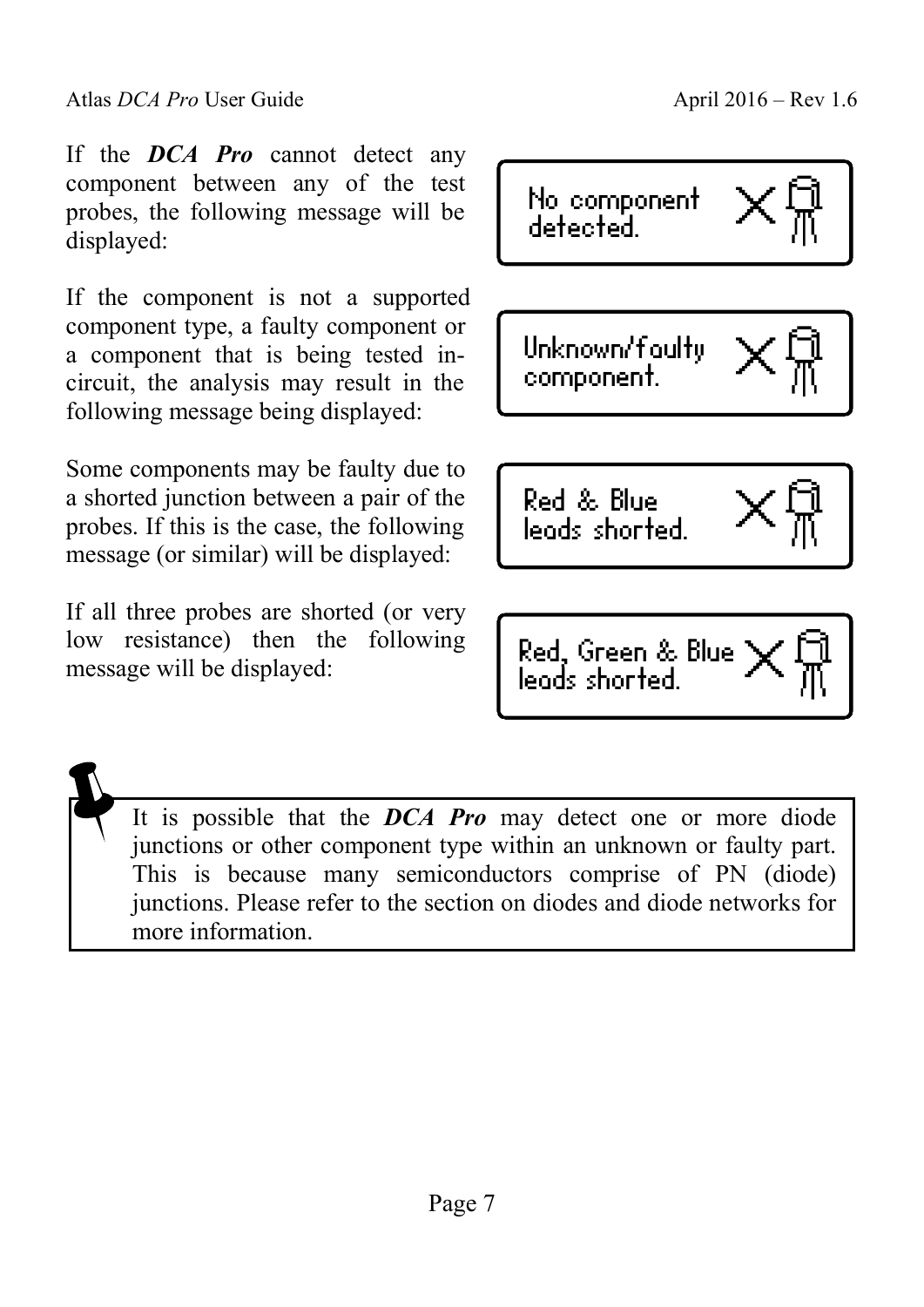# **Diodes**

The *DCA Pro* will analyse almost any type of diode. Any pair of the three test clips can be connected to the diode, any way round. If the unit detects a single diode, a message similar to the following will be displayed:

Diode junction Green-K Blue-A VF=0.694V at 5.00mA

In this example, the Cathode (symbol of K) is connected to the Green test clip and the Anode (symbol of A) is connected to the Blue test clip,

additionally, the Red test clip is unconnected.

The forward voltage drop is also displayed; this gives an indication of the diode technology. In this example, it is likely that the diode is a standard silicon diode. A germanium or Schottky diode may yield a forward voltage of about 0.25V. The current at which the diode was tested is also displayed. The *DCA Pro* typically tests diodes (PN junctions) at a forward current of 5mA.

Note that the *DCA Pro* will detect only one diode even if two diodes are connected in series when the third test clip is not connected to the junction between the diodes. The forward voltage drop displayed however will be the voltage across the whole series combination.

The *DCA Pro* will determine that the diode(s) under test is an LED if the measured forward voltage drop exceeds 1.50V. Please refer to the section on LED analysis for more information.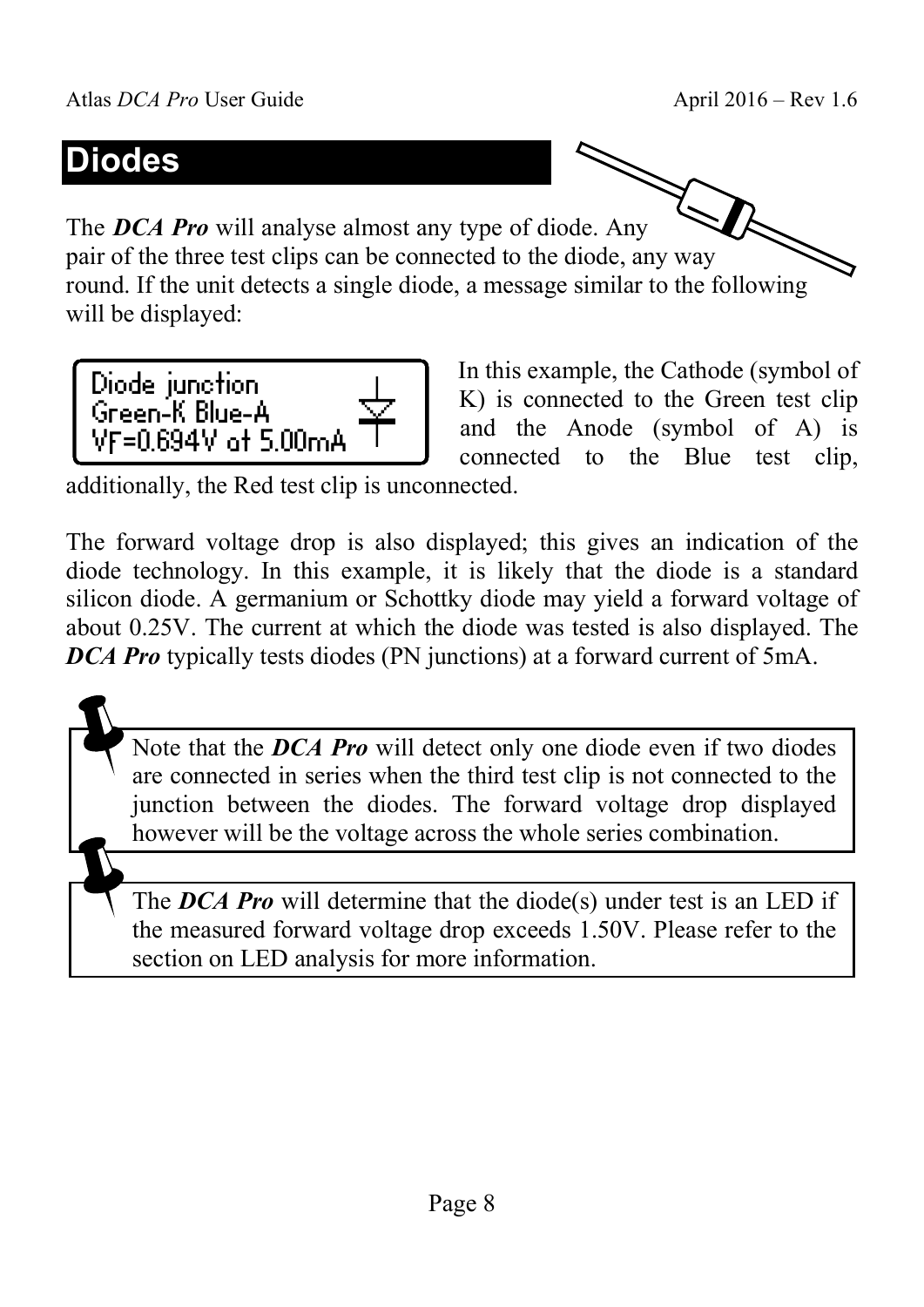# **Zener Diodes**

The *DCA Pro* supports Zener diodes (and Avalanche diodes). Additionally, the instrument can measure the Zener voltage\*.

Connect any pair of the 3 test leads to the Zener diode.



Following analysis, the component details are displayed.

In this example, a Zener diode with a reverse voltage (Zener voltage) of nearly 5.1V has been detected. Additionally, the forward biased

voltage characteristic is measured, 0.702V at 5mA for this example.

The **DCA Pro** attempts to test the Zener diode with a current of nominally 5mA. For Zener diodes with a Zener voltage of more than about 9V, a lower test current will be used. This is illustrated in the following graph:



\*The *DCA Pro* may not be able to identify Zener diodes with a Zener voltage of more than 11V. It will however still identify the diode junction in its forward biased mode.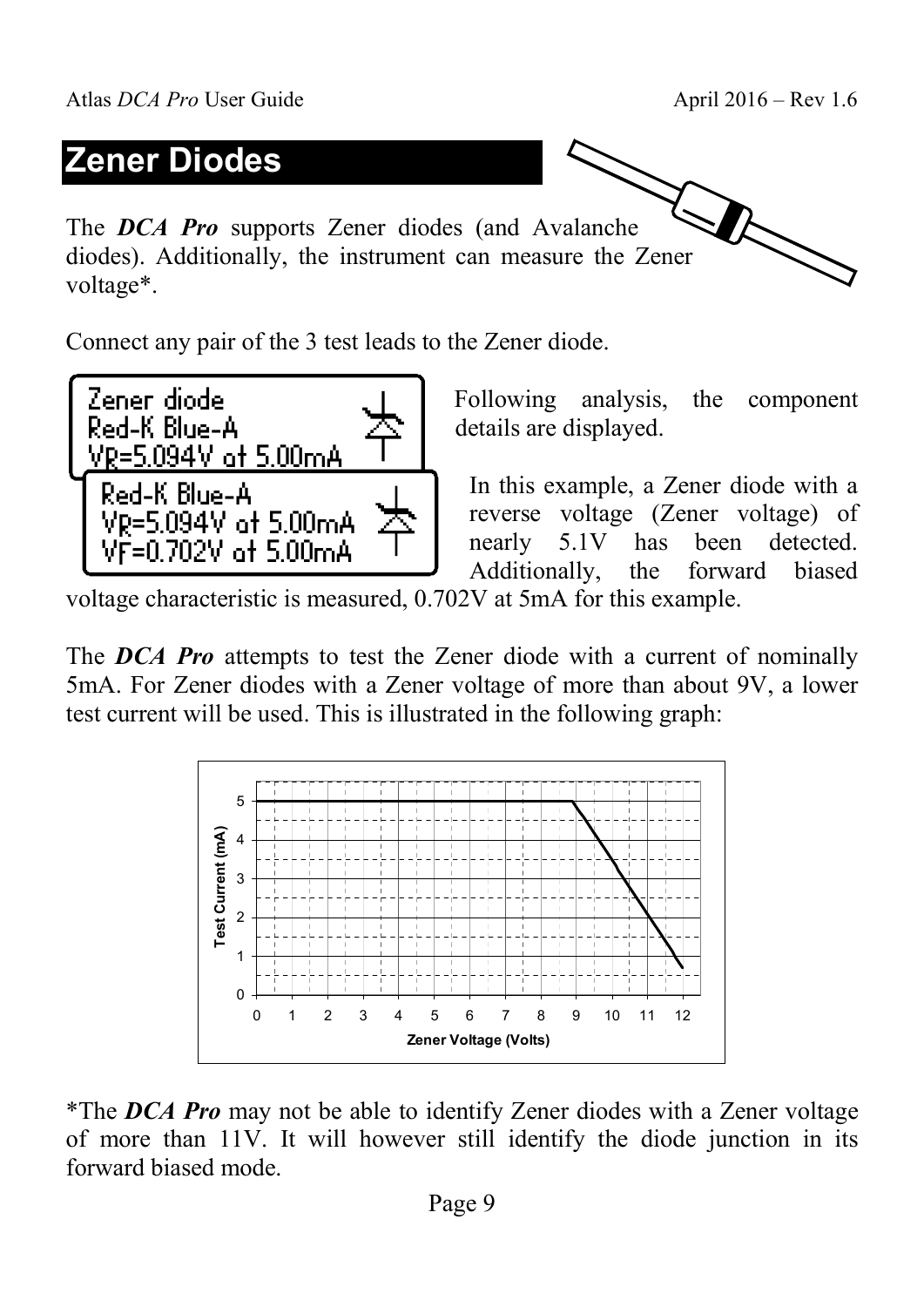# **Diode Networks**

The *DCA Pro* will identify multiple diode junctions between the probes. For three terminal devices such as SOT-23 diode networks, all three test clips must be connected.

The instrument will show the results for each diode junction in turn.

Firstly, the unit will show that it has found a number of diode junctions:

The details for the first diode are then displayed (Diode #1). In this example, the Green test clip is on the Cathode of diode #1 and the Blue test clip is on the Anode.

The details for the second diode are then displayed (by briefly pressing **scroll-off**):

It can be seen in the above example, that the blue test clip is connected to both the anode on Diode #1 and to the cathode of Diode #2. This means that the two diodes are effectively connected in series, with the blue clip at the mid point. This example is illustrated below:

#1

#2

Green **A** Red

Blue

In the same way as the single diode analysis, the forward voltage for each diode is measured for a nominal test current of 5mA.





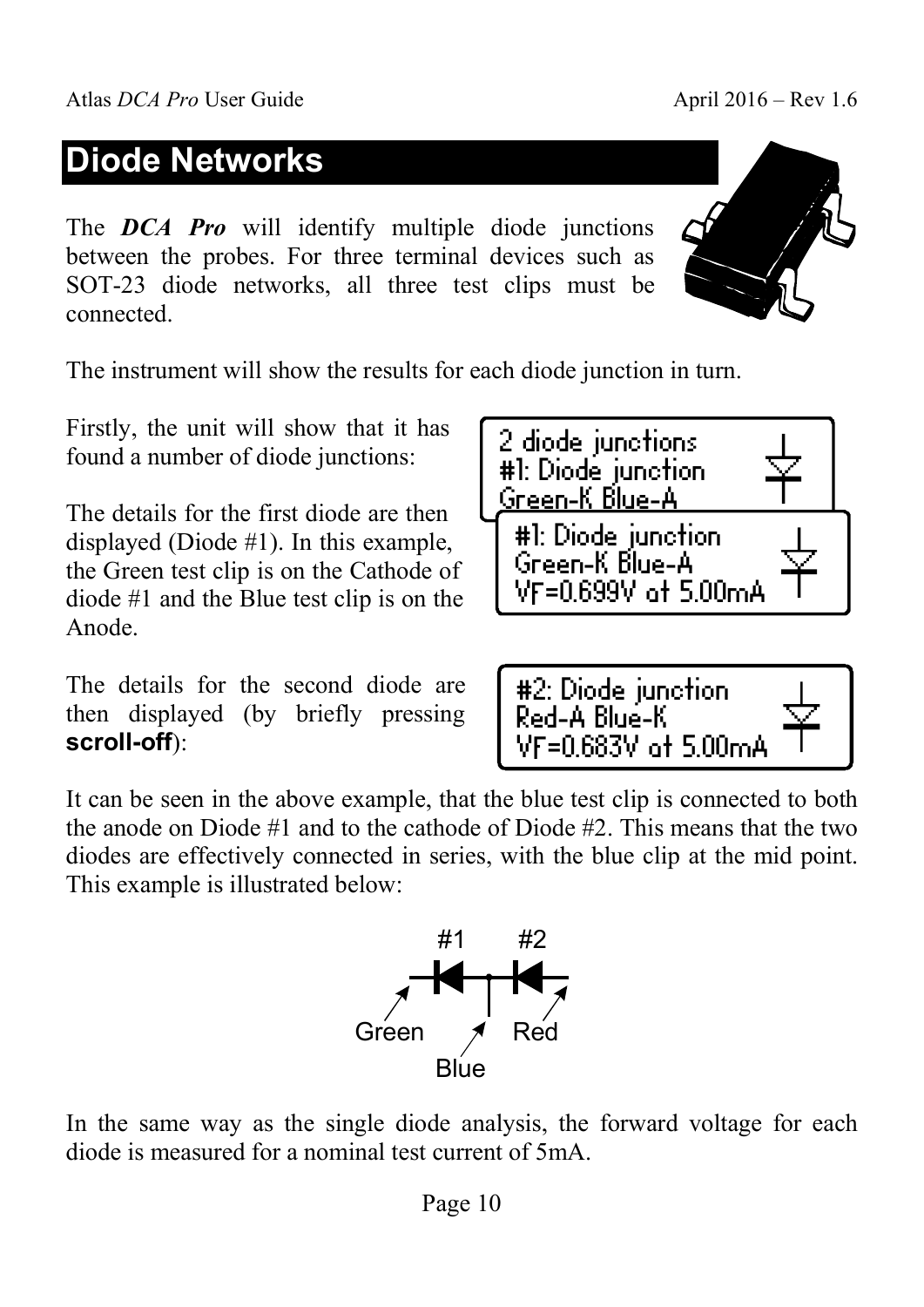### **LEDs**

An LED (light emitting diode) is really just another type of diode, however, the *DCA Pro* will determine that an LED or LED network has been detected if the diode's measured forward voltage drop is larger than 1.5V. This also enables the *DCA Pro* to intelligently identify bicolour LEDs, both two-lead



and three-lead varieties. See the section on bicolour LEDs for more information.

For two leaded parts, connect any pair of the 3 test clips to your LED. Leave the 3rd lead unconnected.



In this example, the Red test clip is connected to the LED's Cathode (negative) and the Blue test clip is connected to the Anode (positive).

The forward voltage of the LED is measured at a nominal current of 5mA.

 During the analysis process, the LED will briefly illuminate (so you can see it's illumination colour). The test current of 5mA means that it may not be as bright as you expect, LEDs are often used at currents of 10-20mA. Power LEDs are sometimes driven at 350mA or more.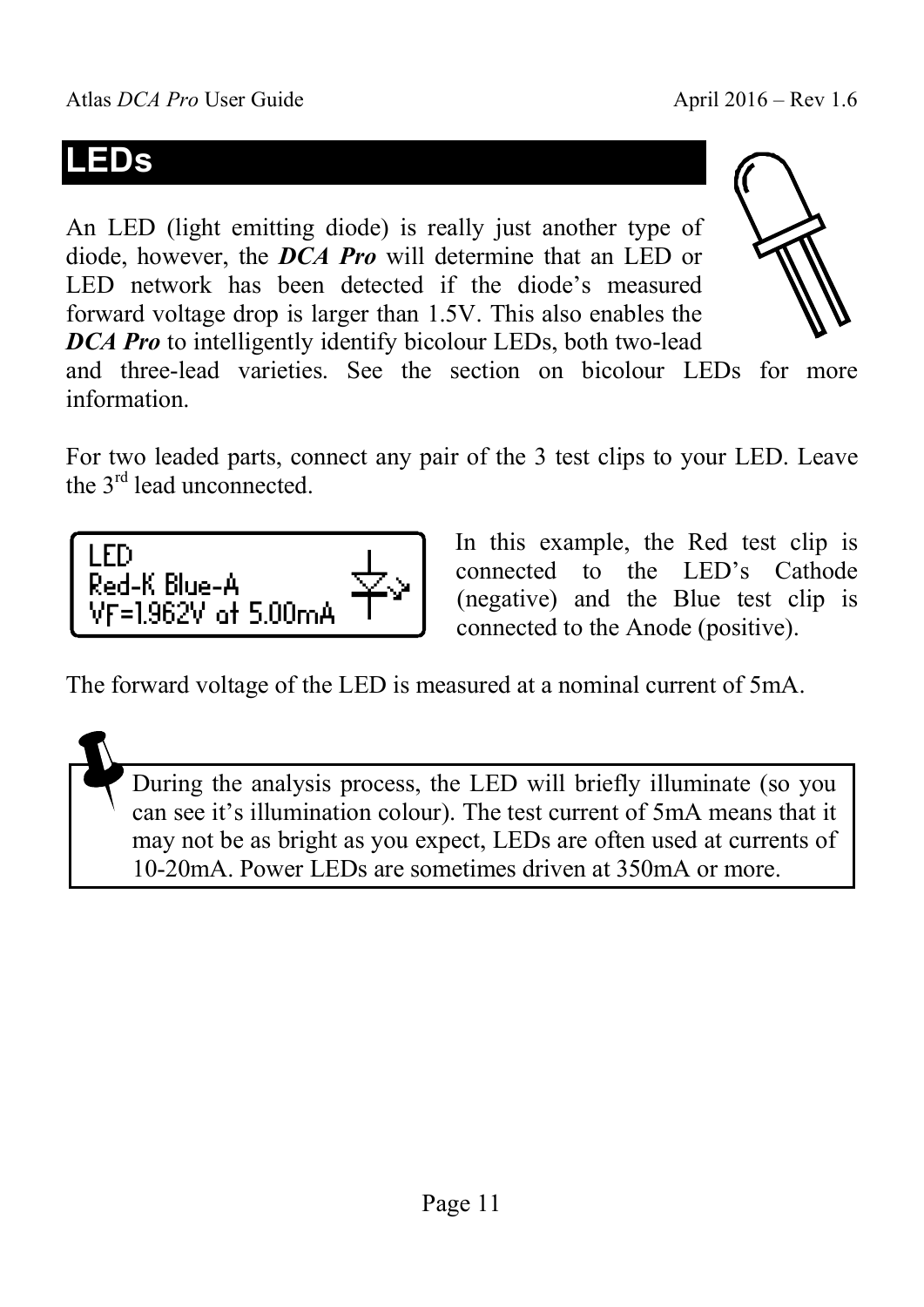# **Bicolour LEDs (2-lead types)**

Bicolour LEDs are generally available in two main varieties; 2-lead and 3-lead types.



This section describes the testing of 2-lead bicolour LEDs. These types are internally connected in inverse parallel (back-to-back).

Similar to the diode network analysis, each LED within the bicolour LED is detailed in turn.

This example shows that LED #1 has its Cathode connected to the Red test clip and its Anode connected to the Blue test clip. The forward bias characteristic is shown for LED#1, 1.823V at 5mA in this example.

Pressing **scroll-off** then shows the details for the  $2<sup>nd</sup>$  LED in the bicolour LED package.

As expected for 2-lead bicolour LEDs,

we can see in this example that LED#2 has its connections in exactly the opposite configuration to LED#1.



 Note that it is common for the two LEDs within a bicolour LED to have different forward voltage characteristics. Red is often the lowest forward voltage, progressing through amber, yellow, green and then blue (or white) with the highest forward voltage. **See the table at the bottom of the next page.**



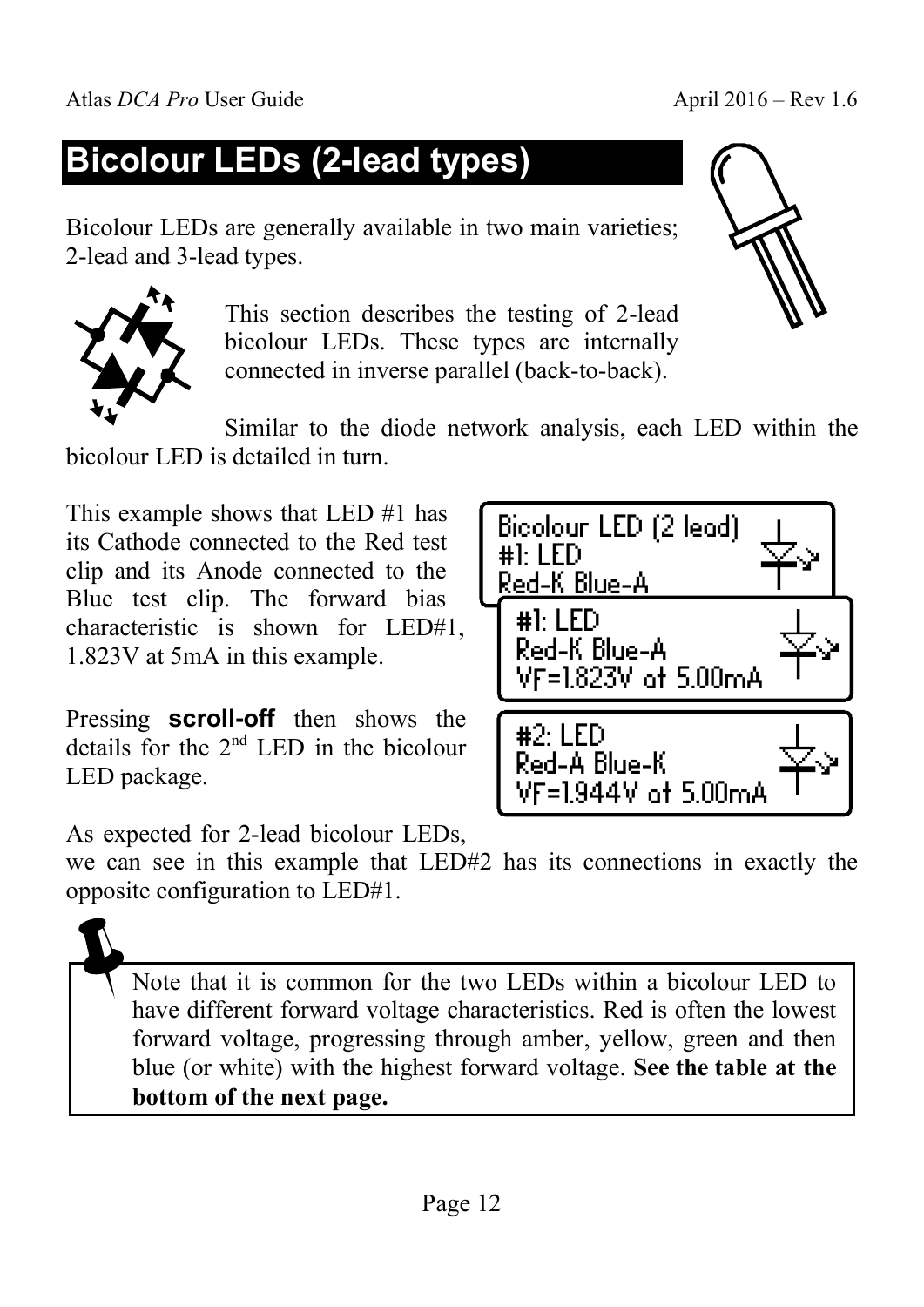# **Bicolour LEDs (3-lead types)**



3-lead bicolour LEDs are available in common cathode and common anode varieties. The *DCA Pro* supports both types.



In the same way as the 2-lead bicolour LED analysis, each internal LED is detailed separately on the *DCA Pro* screen.

The type of bicolour LED is shown here, in this example we have a common cathode variety.

The details for each internal LED are then shown.

It can be seen here that our example has its common cathode terminal connected to the Green test clip.



#2: LED Green-K Blue-A VF=1.877V at 5.00mA

Typical values of forward voltage for LED colours are shown here: (LED types/manufacturers may vary significantly)

| <b>LED Colour</b>            | Typical $V_F(\omega)$ 5mA |
|------------------------------|---------------------------|
| Red                          | 1.81V                     |
| Amber                        | 1.86V                     |
| Yellow                       | 1.90V                     |
| Green (standard type)        | 1.95V                     |
| Green (deep green / emerald) | 2.84V                     |
| Blue (and white)             | 2.95V                     |
|                              |                           |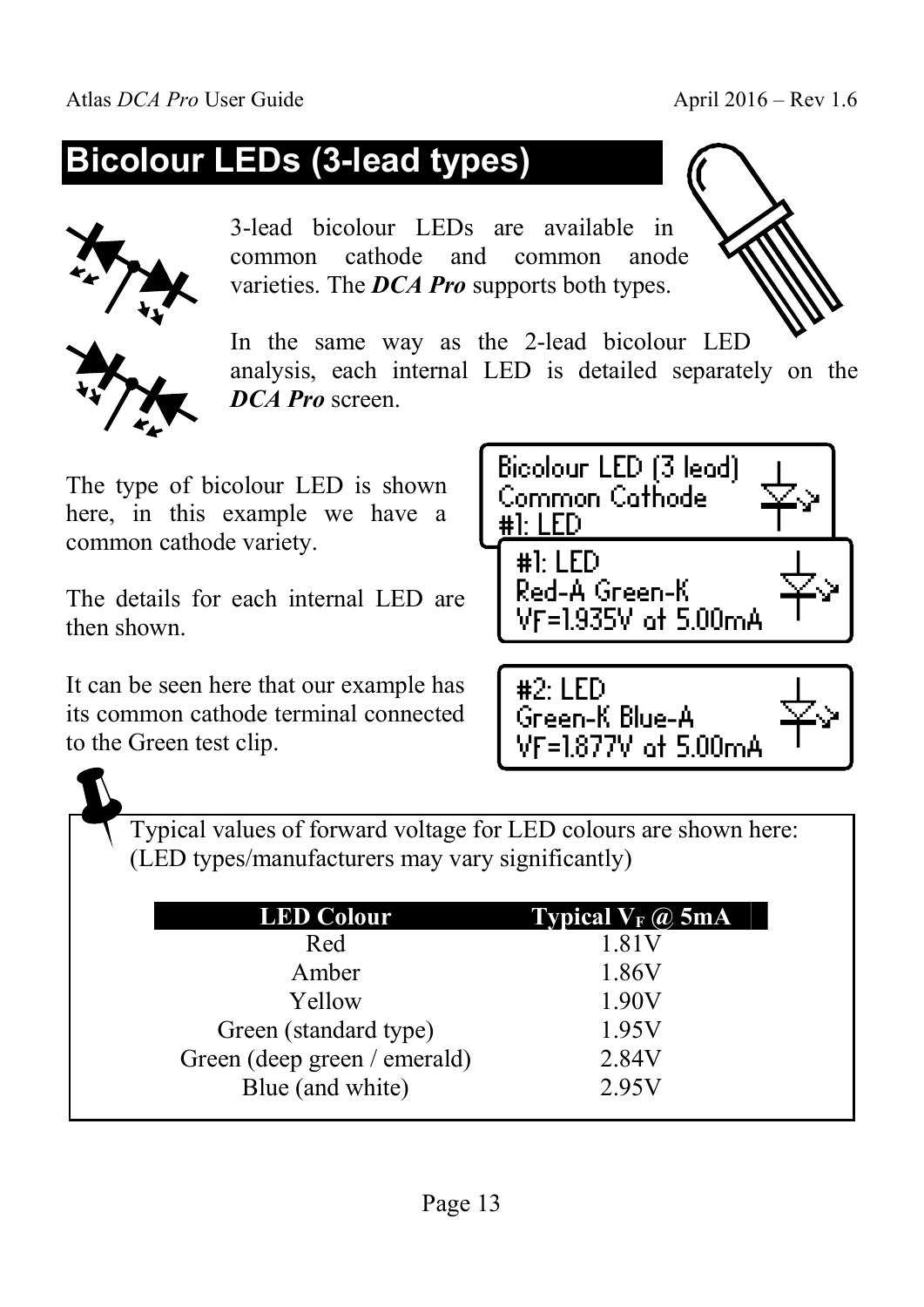# **Bipolar Junction Transistors (BJTs)**

Bipolar Junction Transistors are simply "conventional" transistors, although variants of these do exist such as Darlingtons, devices with free-wheeling diodes, resistor shunted types and combinations of these types. All of these

variations are automatically identified by the *DCA Pro* and their schematic symbol is displayed on the screen. Both NPN and PNP types are supported.

hFE=106

at IC=5.00mA

VBE<del>=0.754V</del><br>USE=0.754V VBE=0.754V at IB=5.00mA ICLeak=0.000mA

The 3 test clips can be applied to the transistor in any configuration.

As an example, testing a common PNP transistor such as the 2N5401 will result in a display similar to this:

This example shows that the Red test clip is connected to the Emitter, the Green is connected to the Base and the Blue test clip is connected to the Collector.

Pressing **scroll-off** allows further details to be displayed.

The DC current gain  $(h_{FE})$ , base emitter voltage drop  $(V_{BE})$  and collector leakage current  $(I<sub>C</sub>Leak)$  are all shown along with their test conditions.

Refer to the following sections for more details on these measurements.



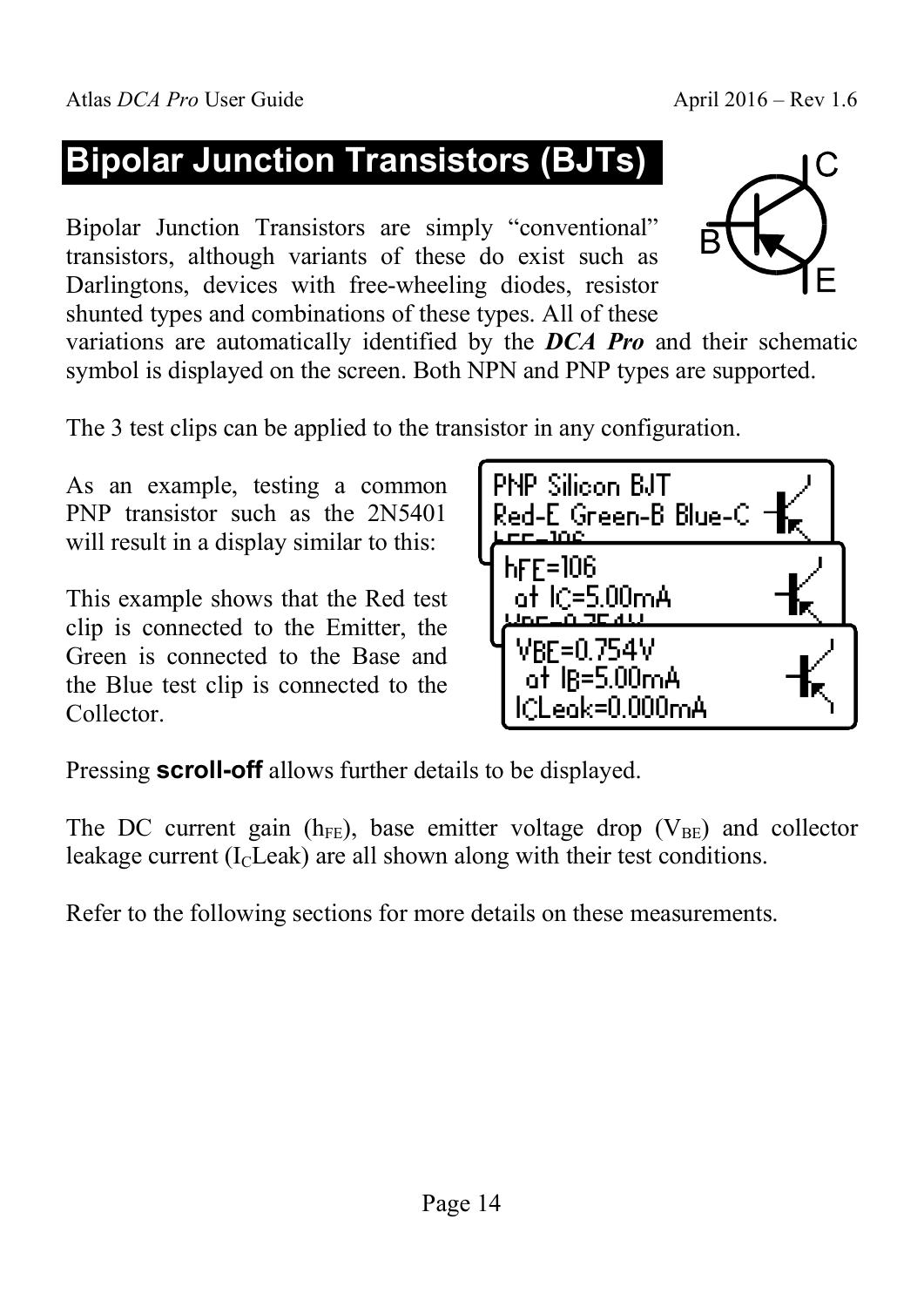#### **Current Gain (hFE)**

DC current gain  $(h_{FE})$  is the ratio of the collector current (less leakage) to the base current for a particular operating condition.

The *DCA Pro* measures h<sub>FE</sub> at a collector current of nominally 5.0mA and a collector-emitter voltage of between 3V and 9V.

The gain of all transistors can vary considerably with collector current, collector voltage and also temperature. The displayed value for gain therefore



may not represent the gain experienced at other collector currents and voltages. This is particularly true for large devices.

The displayed value of gain is very useful however for comparing transistors of a similar type for the purposes of gain matching or fault finding.

Darlington transistors can have very high gain values and more variation of gain will be evident as a result of this.

 The current gain of germanium transistors can vary a large amount with changes in temperature. Even the warmth from your fingers can alter the gain of a germanium device.

 It is quite normal for transistors of the same type to have a wide range of gain values. For this reason, transistor circuits are often designed so that their operation has little dependence on the absolute value of current gain.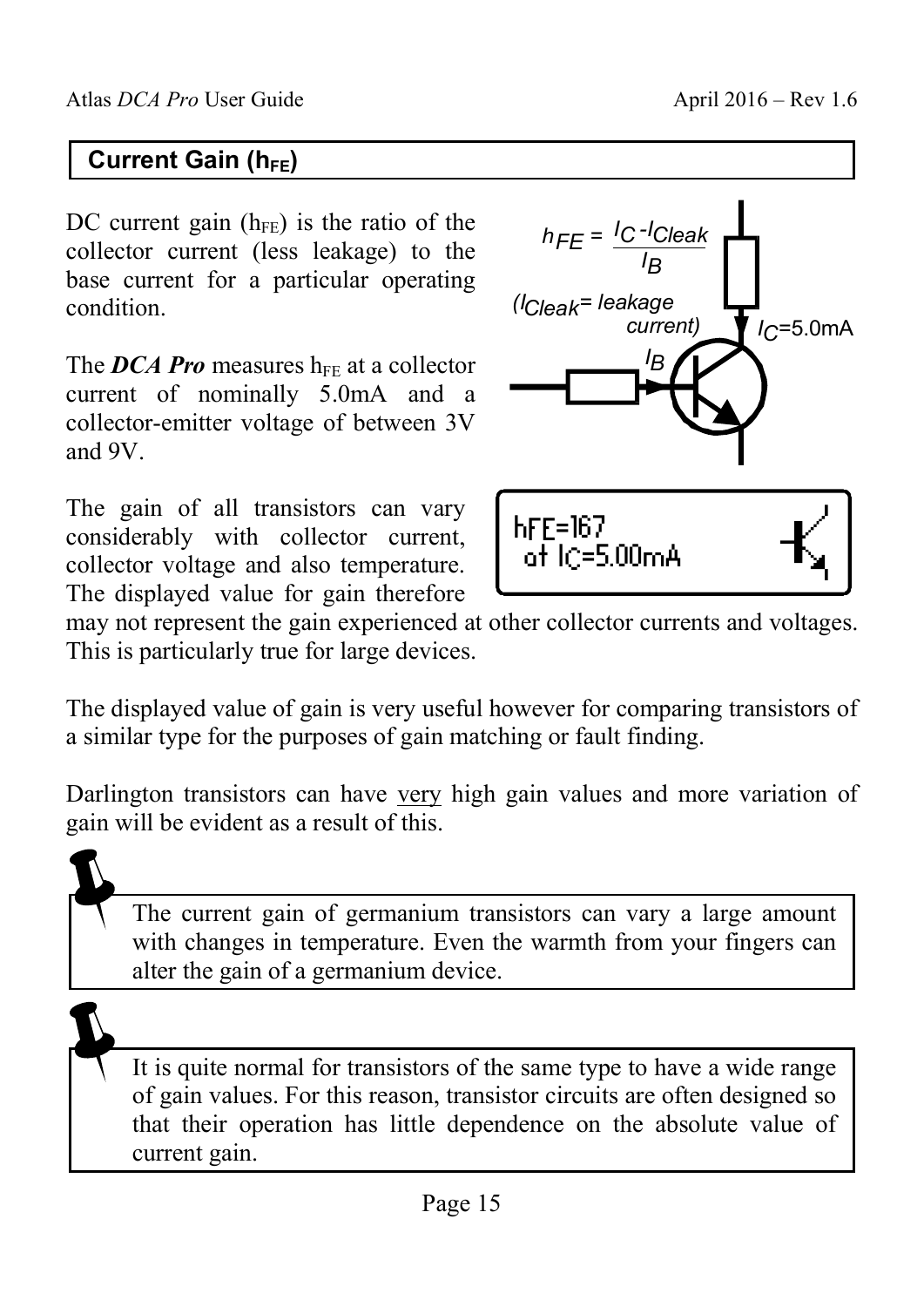#### **Base-Emitter Voltage Drop**

The DC characteristics of the base-emitter junction are displayed, both the base-emitter forward voltage drop  $(V_{BE})$  and the base current  $(I_B)$  used for the measurement.





This example shows an NPN baseemitter voltage ( $V_{BE}$ ) of 0.703V for a base test current  $(I_B)$  of 5mA.

The forward base-emitter voltage drop can aid in the identification of silicon or germanium devices. Germanium devices can have base-emitter voltages as low as 0.2V, Silicon types exhibit readings of about 0.7V and Darlington transistors can exhibit readings of about 1.2V because of the multiple base-emitter junctions being measured.

 It is important to note that the *DCA Pro* does not perform the baseemitter voltage drop tests at the same base current as that used for the current gain measurement.  $V_{BF}$  is measured at a base current of approximately 5mA. The base current used during the gain measurement is equal to  $I_C/h_{FE}$ .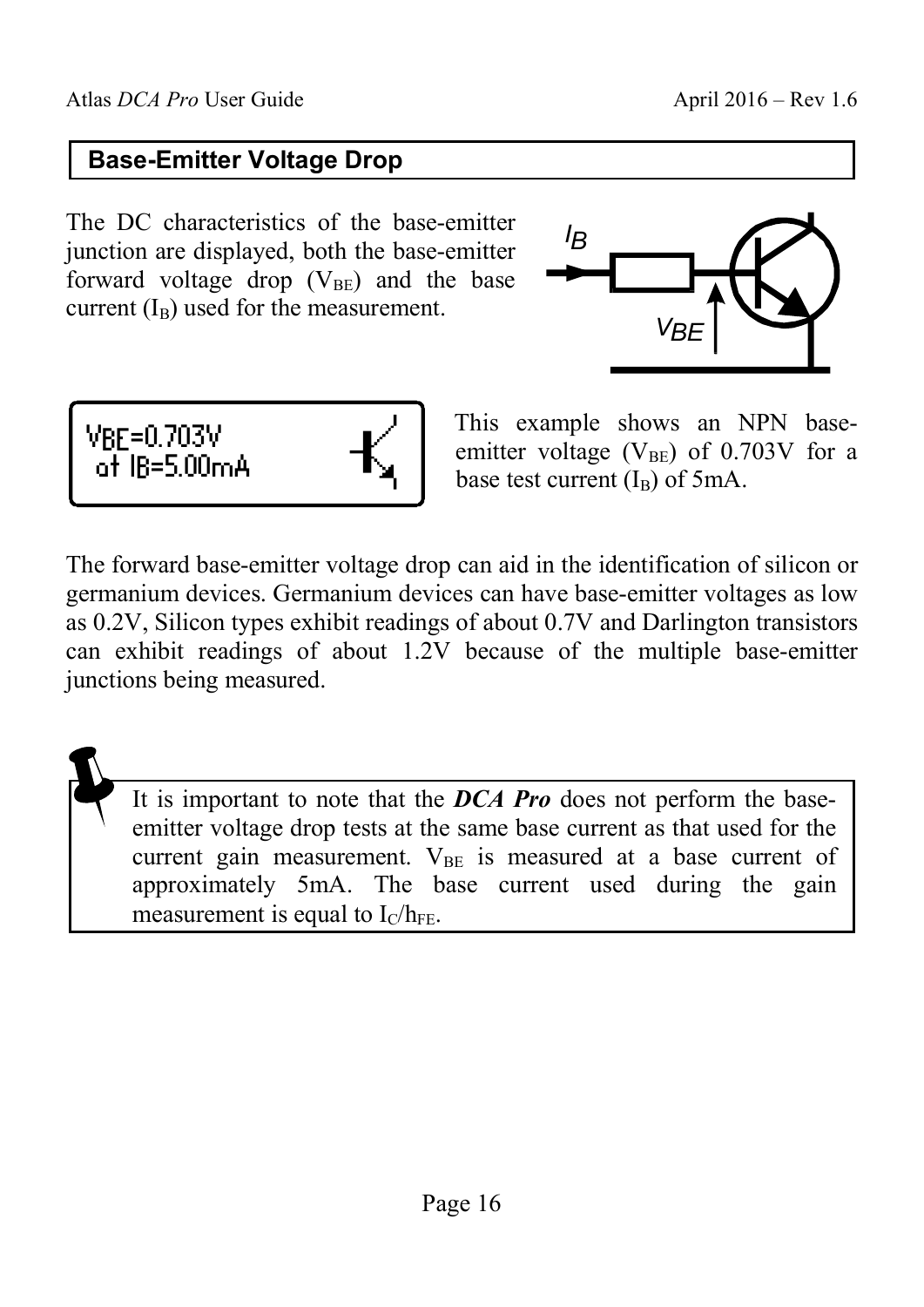#### **Collector Leakage Current**

The collector current that takes place when no base current is flowing is referred to as *Leakage Current*.

Most modern transistors exhibit extremely low values of leakage current, often less than 1µA, even for very high collector-emitter voltages.





Older Germanium types however can suffer from significant collector leakage

current, particular at high temperatures (leakage current can be very temperature dependant).

Leakage current is automatically taken into account for the gain measurement (unlike many multimeters' gain measurement that can be fooled by leakage current).

 If your transistor is a Silicon type, you should expect to see a leakage current of close to 0.000mA unless the transistor is faulty.

 The leakage current of germanium transistors can vary a large amount with changes in temperature (roughly doubling with every 5°C increase). Even the warmth from your fingers can alter the leakage current of a germanium device. Conversely, a cooling transistor (after a little handling) can result in a falling leakage current measurement over the period of a few seconds/minutes. This is completely normal.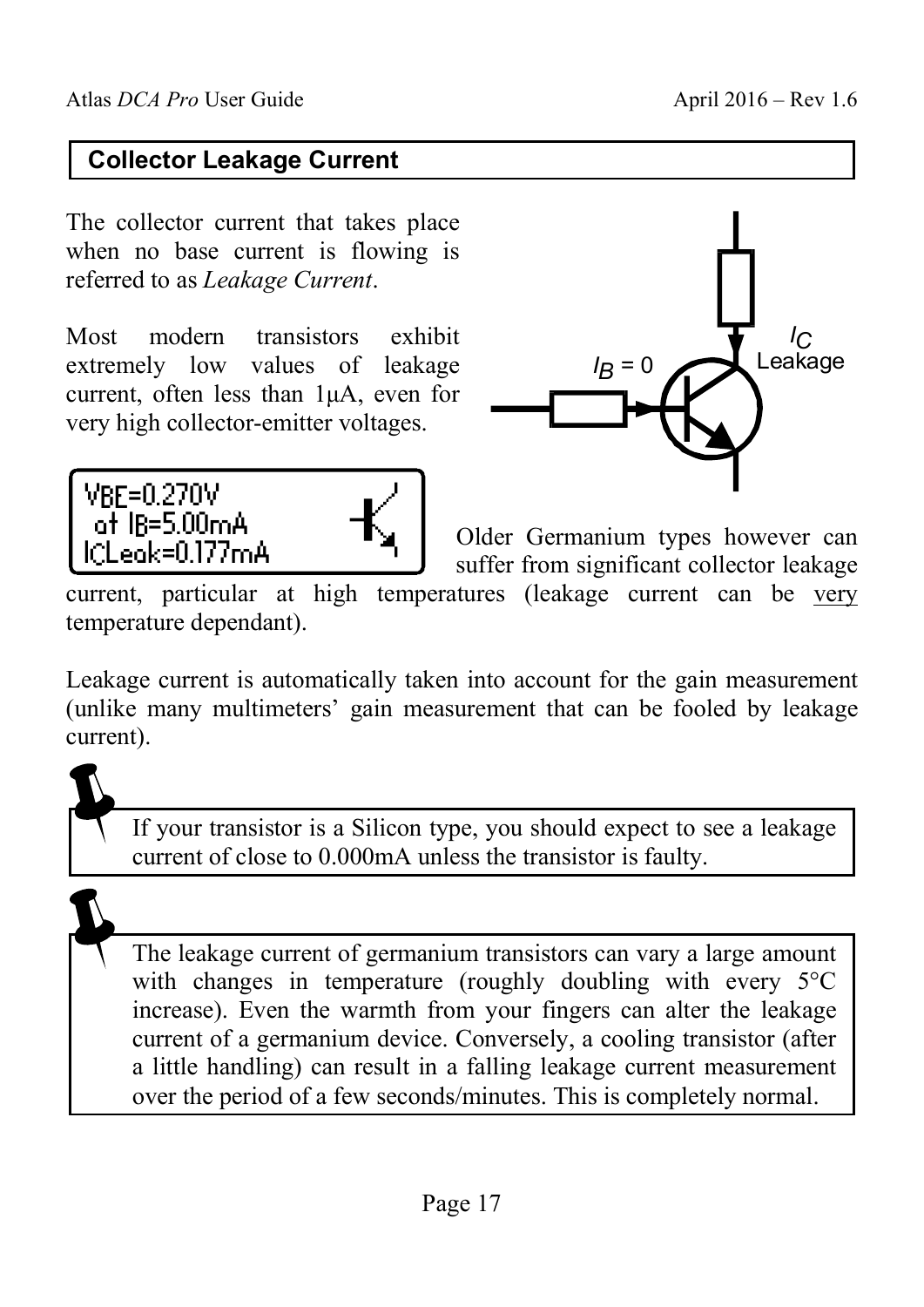### **Darlington Transistors**

If the device is a Darlington transistor (two BJTs connected together), the unit will display a similar message to this:





As expected, for Darlington devices that do not have internal resistors, the gain  $(h_{FE})$  can be very high.



This second example however, (left) shows the display for a Darlington transistor that has internal resistors connected to the base-emitter

connections. This causes the  $h_{FE}$  measurement to become much lower at the test currents used by the *DCA Pro*. This is normal and is not a fault with the transistor or the *DCA Pro*.

 It is important to note that if a Darlington does contain a base-emitter shunt resistor network, any measurements of current gain  $(h_{FE})$  will be very low at the test currents used by the *DCA Pro*. This is due to the resistors providing an additional path for the base current. The readings for gain however can still be used for comparing transistors of a similar type for the purposes of matching or gain band selecting.

 Note that the *DCA Pro* will determine that the transistor under test is a Darlington type if the base-emitter voltage drop is greater than 1.00V for devices with a base-emitter shunt resistance of greater than  $60k\Omega$ or if the base-emitter voltage drop is greater than 0.80V for devices with a base-emitter shunt resistance of less than  $60k\Omega$ . The measured base-emitter voltage drop is displayed as detailed later in this section.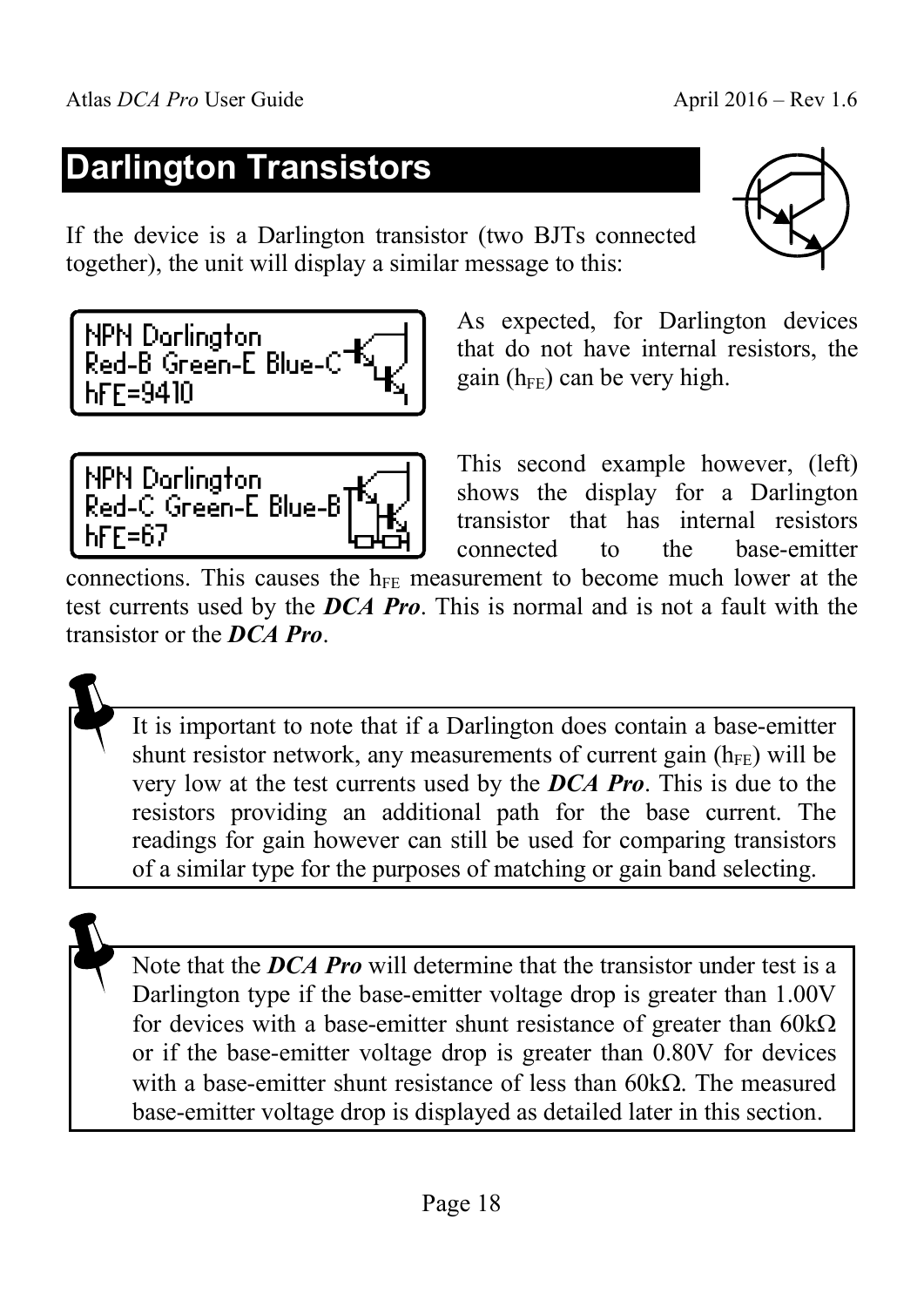#### **Free Wheeling Diode**

Some transistors, particularly CRT deflection transistors and many large Darlingtons have a protection diode ("free wheeling diode" or "body diode") inside their package connected between the collector and emitter.

If a free-wheeling diode has been detected, it is shown on the schematic symbol. Some examples are shown here:



PNP Silicon BJT Red-B Green-C Blue-E hFE=61

The Philips BU505DF is a typical example of a diode protected bipolar transistor. Remember that the diode (if present) is always internally connected



between the collector and the emitter so that it is normally reverse biased.

For NPN transistors, the anode of the diode is connected to the emitter of the transistor. For PNP transistors, the anode of the diode is connected to the collector of the transistor.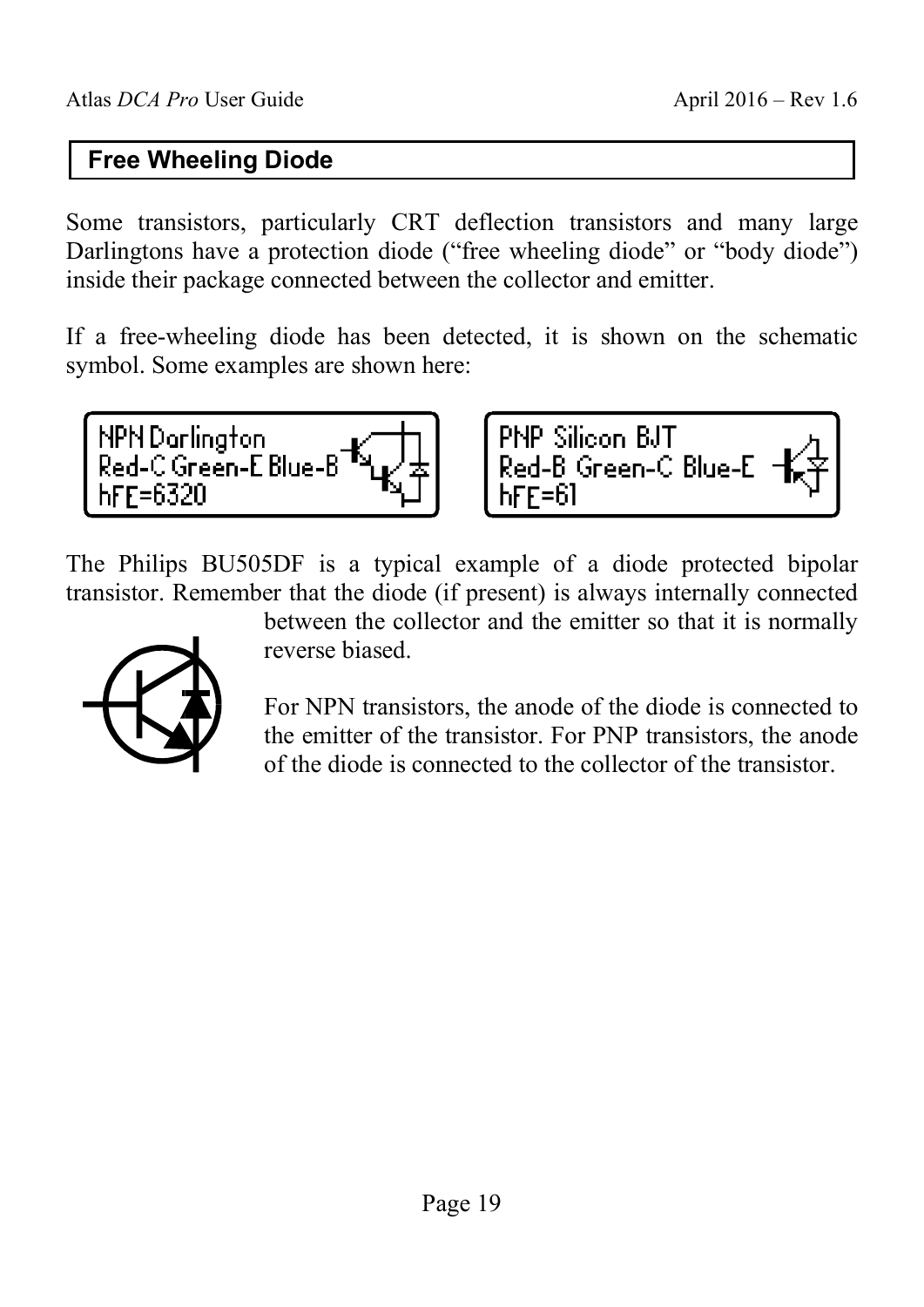#### **Faulty or Very Low Gain Transistors**

Faulty transistors that exhibit very low gain may cause the *DCA Pro* to only identify one or more diode junctions within the device. This is because NPN transistors consist of a structure of junctions that behave like a common anode diode network. PNP transistors can appear to be common cathode diode networks. The common



junction represents the base terminal. This is normal for situations where the current gain is so low that it is immeasurable at the test currents used by the *DCA Pro*.

 Please note that the equivalent diode pattern may not be correctly identified by the *DCA Pro* if your transistor is a darlington type or has additional diode(s) in its package (such as a collector-emitter protection diode). This is due to multiple pn junctions and current paths that cannot be uniquely resolved.

In some circumstances, the unit may not be able to deduce anything sensible from the device at all, in which case you may see one of these messages:



No component detected.

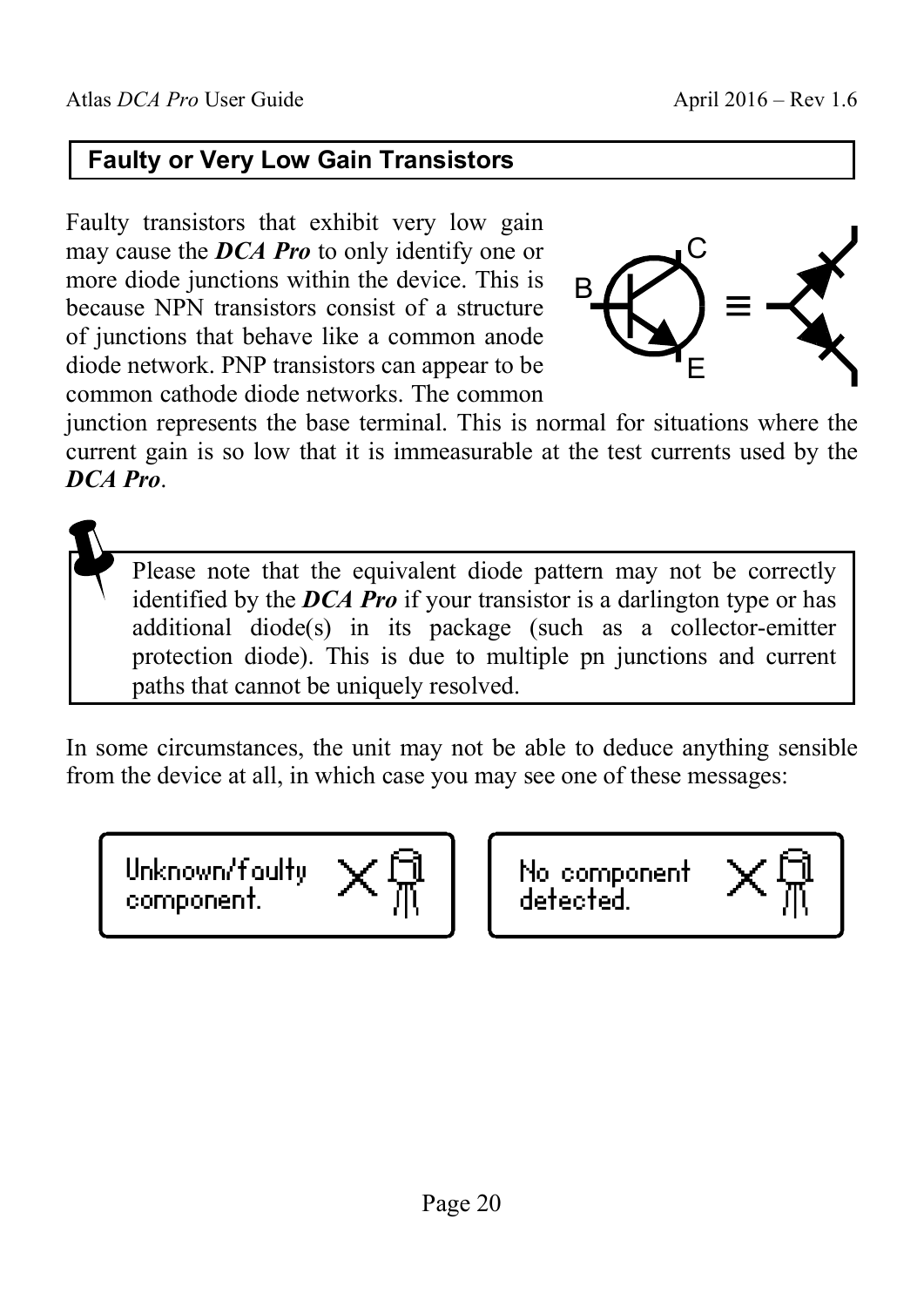# **Enhancement Mode MOSFETs**

MOSFET stands for *Metal Oxide Semiconductor Field Effect Transistor*. Like bipolar transistors, MOSFETs are available in two main types, N-Channel and P-Channel. Most modern MOSFETs are of the Enhancement Mode type, meaning that

the bias of the gate-source voltage is always positive (For N-Channel types). The other (rarer) type of MOSFET is the Depletion Mode type which is described in a later section.

MOSFETs of all types are sometimes known as IGFETs, meaning *Insulated Gate Field Effect Transistor*. This term describes a key feature of these devices, an insulated gate region that results in negligible gate current for both positive and negative gate-source voltages (up to the maximum allowed values of course, typically  $\pm 20V$ ). IGFETs are not to be confused with IGBTs (Insulated Gate Bipolar Transistors), these are dealt with in a later section.

The first screen to be displayed gives information on the type of MOSFET detected and the pinout.

Pressing **scroll-off** will then result in the gate threshold of the MOSFET being displayed.

The (on) gate threshold voltage is the gate-source voltage at which conduction between the source and drain starts. The *DCA Pro* determines that drain-source conduction has started when it reaches a current of 5.00mA, this is confirmed on the display.

An enhancement MOSFET will always have a gate threshold voltage of greater than 0V (i.e. always positive relative to the source pin for N channel devices).

The **DCA Pro** can drive the gate from 0V to 8V for enhancement mode **MOSFETs** 



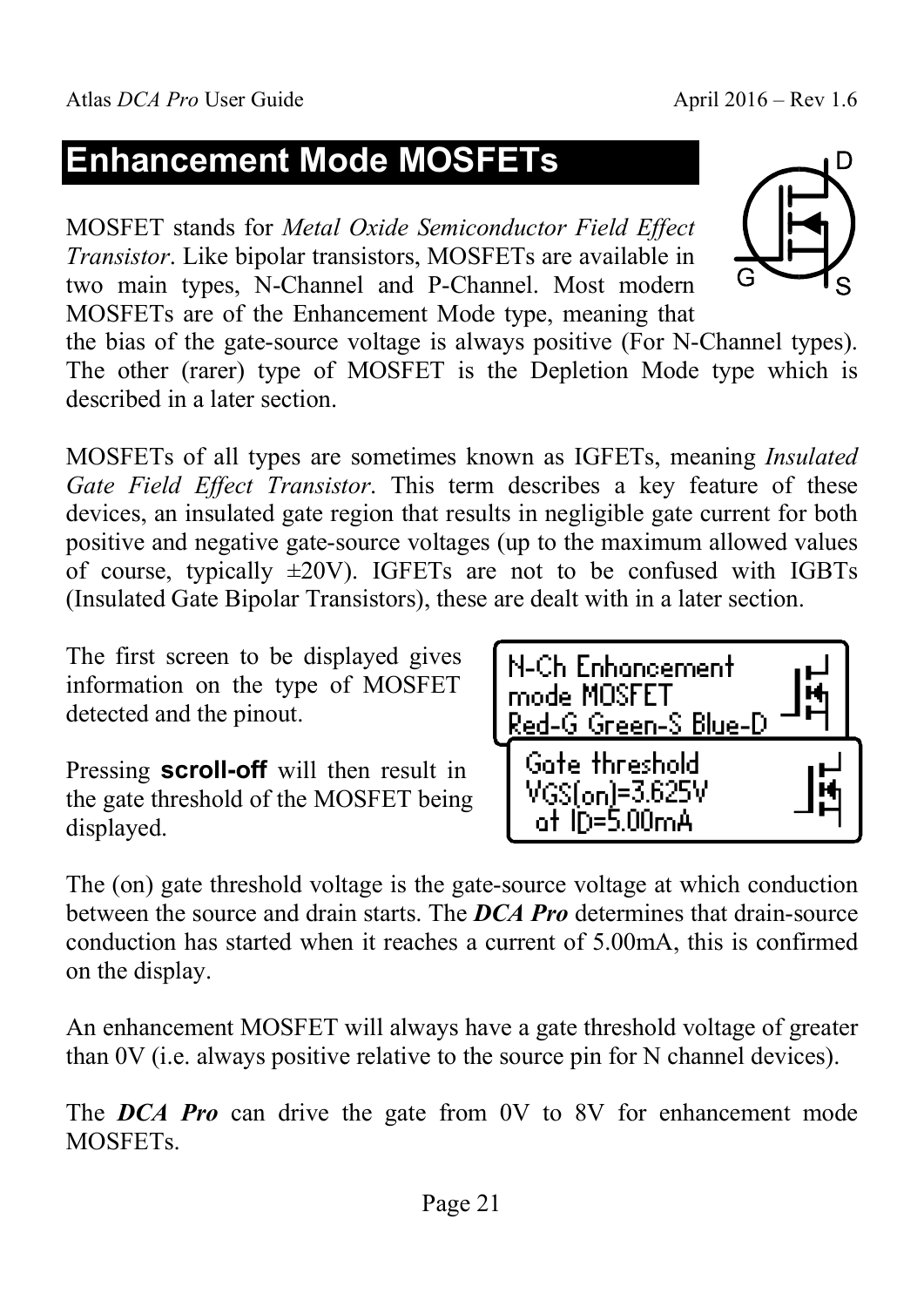# **Depletion Mode MOSFETs**

The fairly rare Depletion Mode MOSFET is very similar to the conventional Junction FET (JFET) except that the gate terminal is insulated from the other two terminals. The input resistance of these devices can typically be greater than  $1000$ MΩ for negative and positive gate-source voltages.

Depletion Mode devices are characterised by the gate-source voltage required to control the drainsource current.

Modern Depletion Mode devices are generally only available in N-Channel varieties and will conduct some current

between its drain and source terminals even with a zero voltage applied across the gate and the source. The device can only be turned completely off by taking its gate significantly more negative than its source terminal, say –5V. It is this characteristic that makes them so similar to conventional JFETs.





N-Ch Depletion mode MOSFET

Red-S Green-G Blue-D

Gate threshold

VGS(on)=-2.918V at ID=5.00mA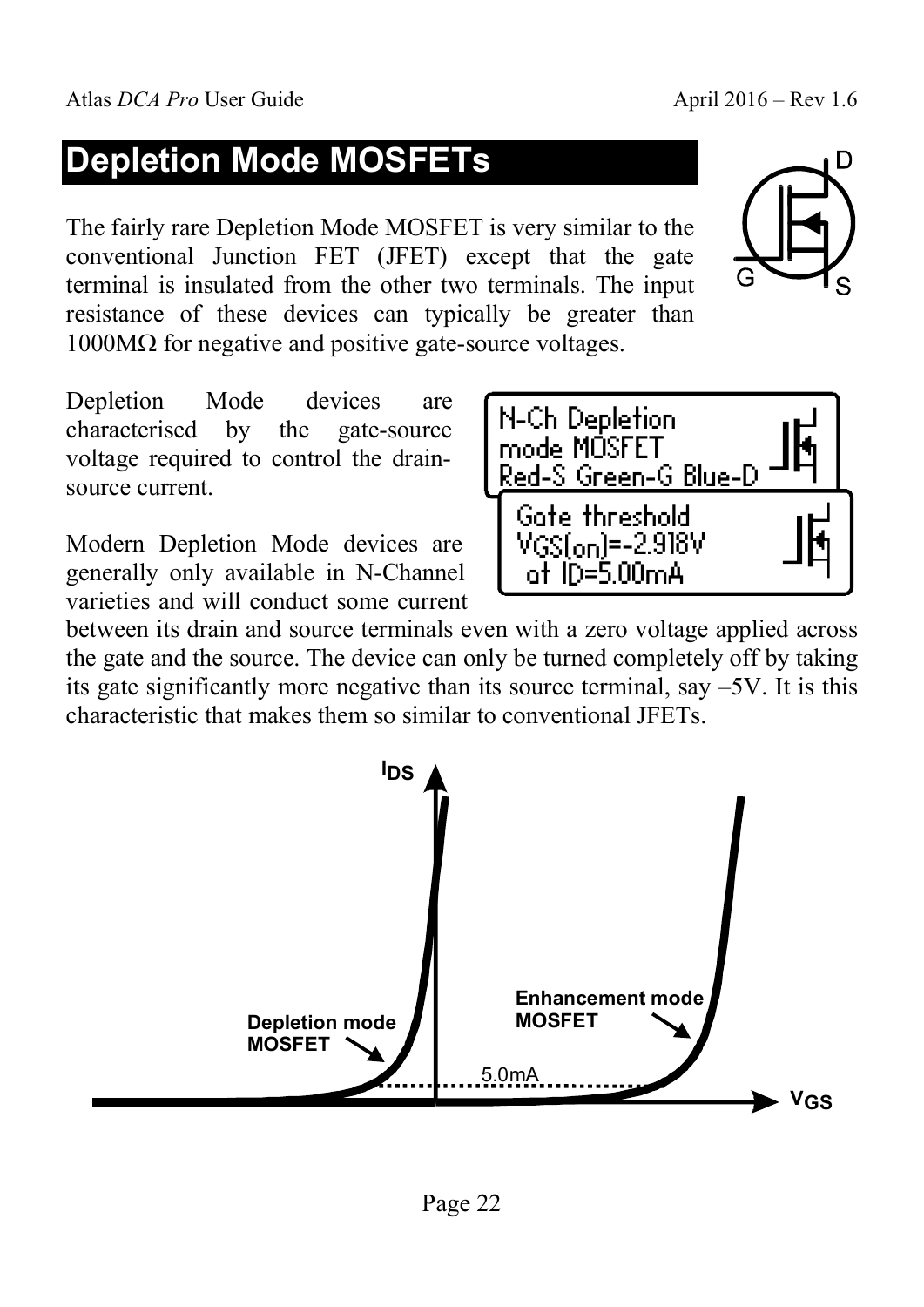# **Enhancement Mode IGBTs**

IGBT is an acronym for Insulated Gate Bipolar Transistor.

It combines the input characteristics of a MOSFET with the output characteristics of a Bipolar Junction Transistor.

IGBTs are available in N or P channel types, enhancement mode or depletion mode and with or without a free-wheeling diode.

Generally, their operation is very similar to MOSFETs. The saturation capability of an IGBT is often better than an equivalent sized MOSFET at high currents. At low currents, the saturation voltage of an IGBT is often worse than an equivalent sized MOSFET.

In this example we have an N-Channel IGBT with an integral free wheeling diode.

Note the names of the leads; Gate, Collector and Emitter.

Similar to the MOSFET analysis, the gate threshold is the voltage between the gate and emitter that causes the device to start conducting (between the collector and emitter). The *DCA Pro* determines that conduction has started if the collector current has reached 5.0mA.

The *DCA Pro* can drive the gate from 0V to 8V for enhancement mode IGBTs.

(IGBT symbol based on EN60617: 05-05-19)

|   |  | Ć |
|---|--|---|
|   |  |   |
| G |  |   |
|   |  | E |



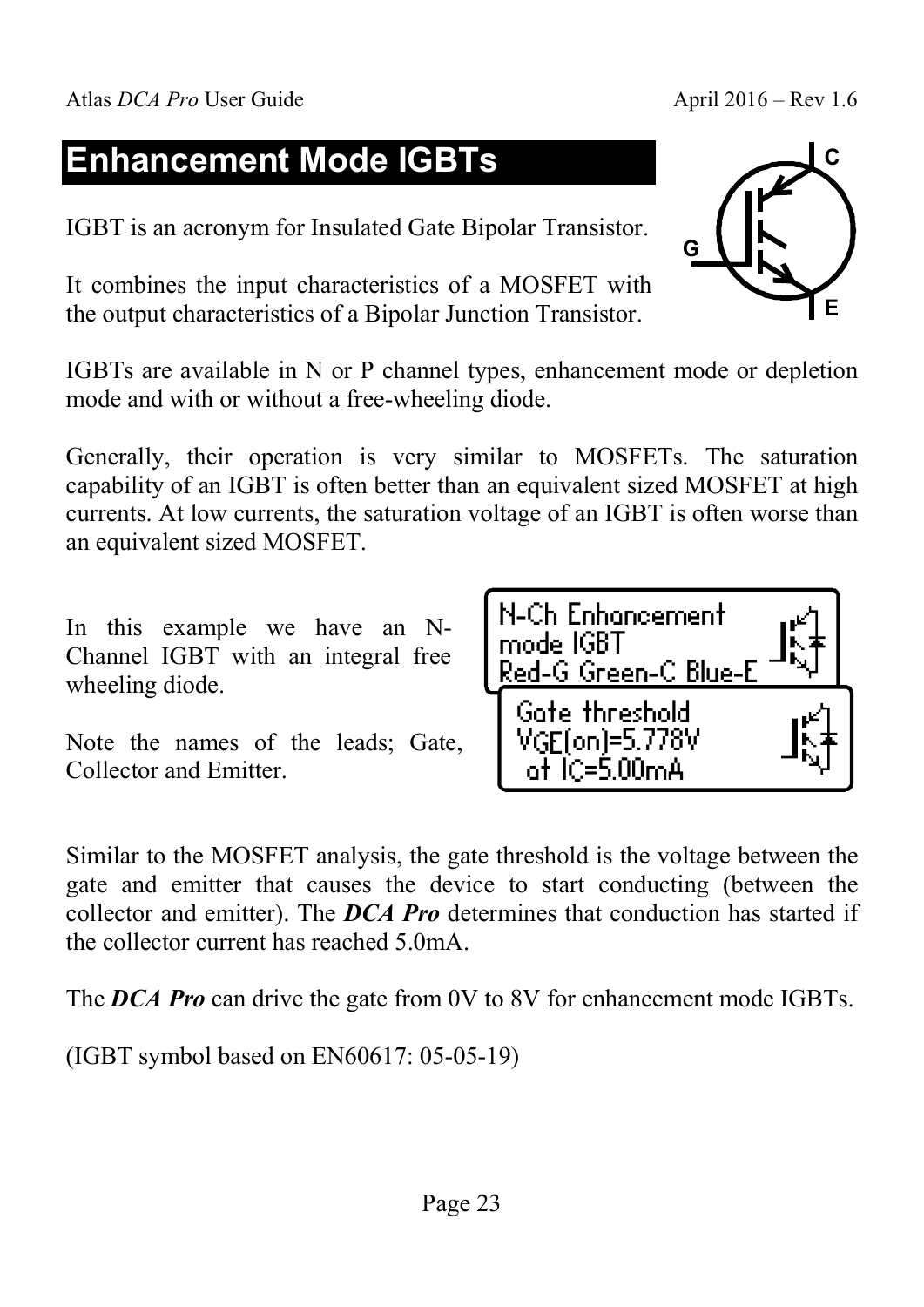# **Depletion Mode IGBTs**

Like MOSFETs, IGBTs are available as enhancement mode and depletion mode types.

Depletion mode IGBTs are characterised by the fact that

current can flow between the collector and emitter when there is zero voltage across the gate-emitter terminals.

For an N-Channel depletion mode IGBT, the device can only be turned off fully if the gate terminal is taken more negative with respect to the emitter lead.

N-Ch Depletion

Red-E Green-G Blue-E

Gate threshold

VGE(on)=-3.955V at IC=5.00mA

mode IGBT

In this example we have an N-Channel depletion mode IGBT with no free wheeling diode.

Note the negative gate threshold voltage, characteristic of a depletion mode device.

The *DCA Pro* can drive the gate from 0V to -5V for depletion mode IGBTs.

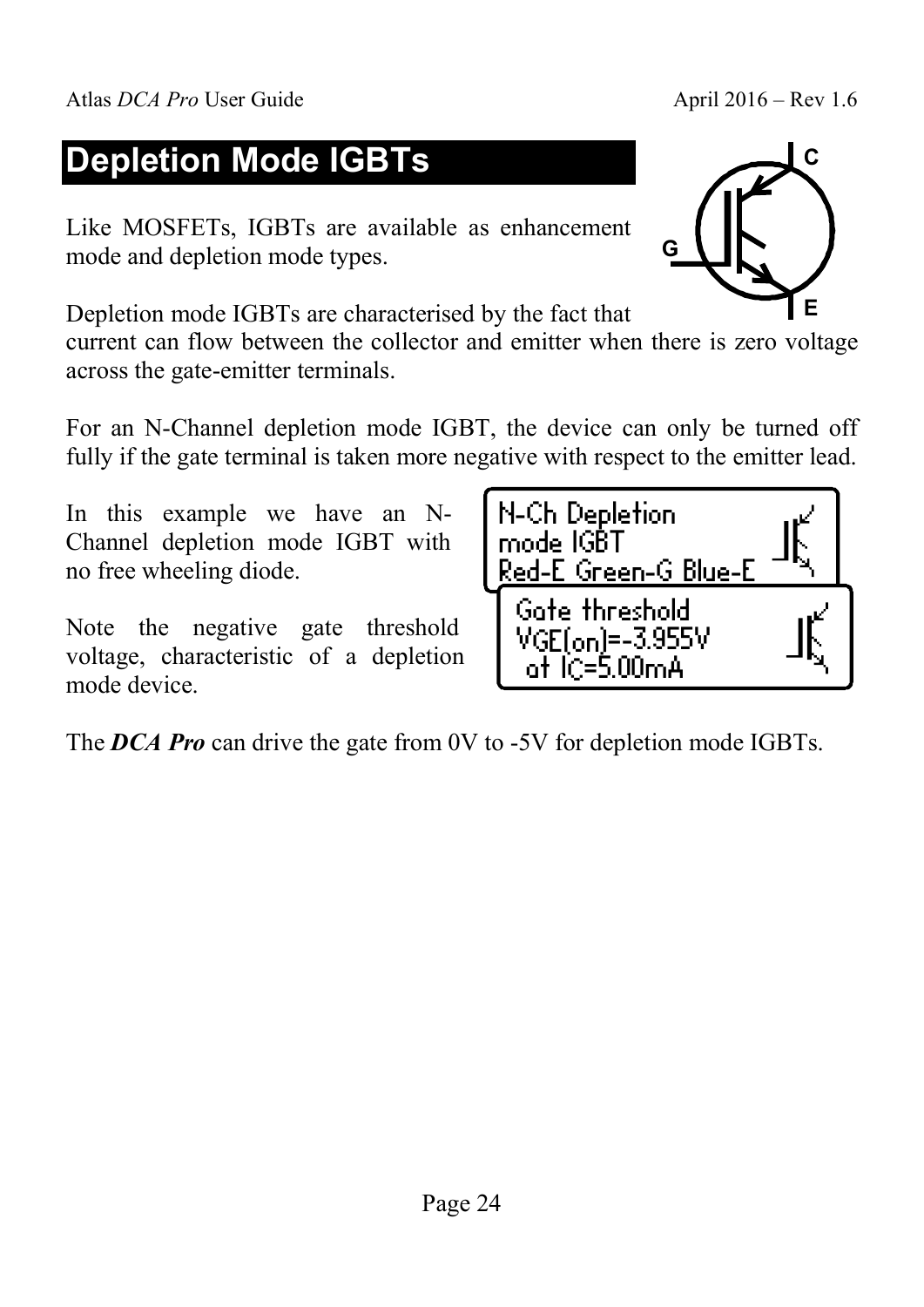# **Junction FETs (JFETs)**

Junction FETs are conventional Field Effect Transistors.

The voltage applied across the gate-source terminals controls current between the drain and source terminals. N-Channel

JFETs require a negative voltage on their gate with respect to their source, the more negative the voltage, the less current can flow between the drain and source.

Unlike Depletion Mode MOSFETs, JFETs have no insulation layer on the gate. This means that although the input resistance between the gate and source is normally very high (greater than  $100\text{M}\Omega$ ), the gate current can rise if the semiconductor junction between the gate and source or between the gate and drain become forward biased. This can happen if the gate voltage becomes about 0.6V higher than either the drain or source terminals for N-Channel devices or 0.6V lower than the drain or source for P-Channel devices.

The internal structure of JFETs is essentially symmetrical about the gate terminal, this means that the drain and source terminals are often

indistinguishable by the *DCA Pro*. The JFET type, gate terminal and measured parameters are displayed however.

### **Pinch-Off**

A common parameter to be specified for JFETs is "Pinch-Off". This is the

voltage needed between the gate-source to turn off the JFET. The *DCA Pro* will determine that the JFET is off when the drain current is less than 5µA.

VGS(off)=-6.65V at ID=5.0uA



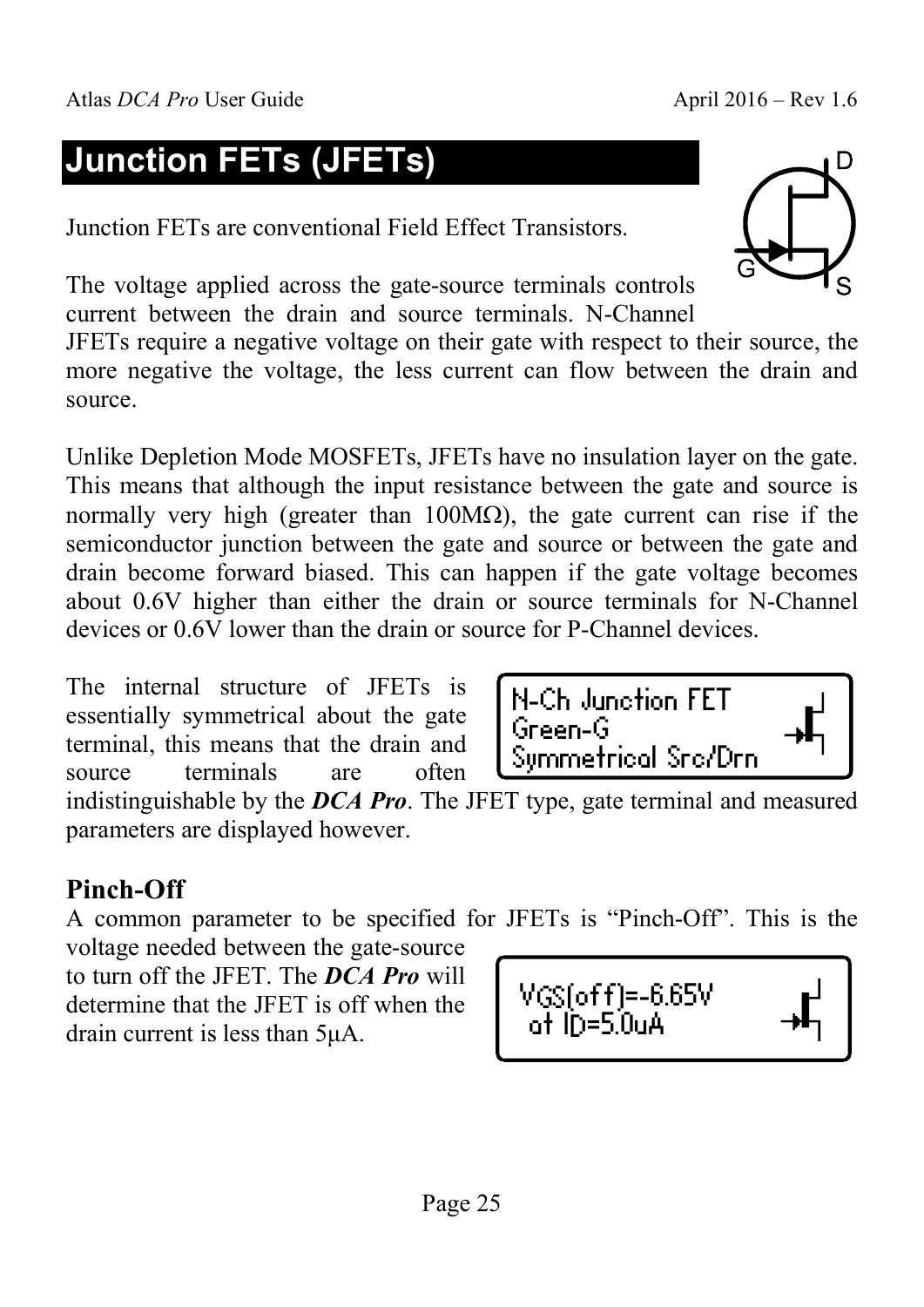### **"On" Characteristics**

The *DCA Pro* measures the gate-source voltage required to reach the onset of good conduction through the JFET's

drain-source. Good conduction is determined when the drain-source current reaches 5mA. For JFETs that have a lower saturation current than 5mA, the *DCA Pro* will try to use a lower "on" current.

#### **Transconductance**

While the JFET is conducting, the JFET's gain (transconductance) is measured. Transconductance is often measured in mA/V, mmhos or mSiemens. This refers to the change in drain current resulting from a change in gate-source voltage:

$$
g_{fs} = \Delta I_{DS} / \Delta V_{GS}
$$

The *DCA Pro* measures transconductance by determining the gate voltage change necessary to obtain a drain current change from 3.0mA to 5.0mA. If the

JFETs saturation current is less than 5.0mA then a proportionately lower current span will be used.

### $I_{DSS}$  Drain Current (for  $V_{GS}$ =0)

Finally, the drain current for a zero gate-source voltage is measured. This is measured for a drain-source voltage of nominally 3.0V but may be lower if the drain current exceeds 12mA.

$$
\begin{array}{c}\n\text{9+}5 = 13.6 \text{m} \text{A} \cdot \text{V} \\
\text{of ID = 3.0 \text{m} \text{A} + \text{I} \\
\end{array}
$$

IDSS=6.67mA at VDS=3.00V

 Transconductance is measured by the *DCA Pro* over a small range of drain current (typically a span of 3mA-5mA). Values of transconductance higher than 20mA/V can yield a coarse measurement resolution as the required change in gate voltage is so tiny. Values above 99mA/V are displayed as ">99mA/V".



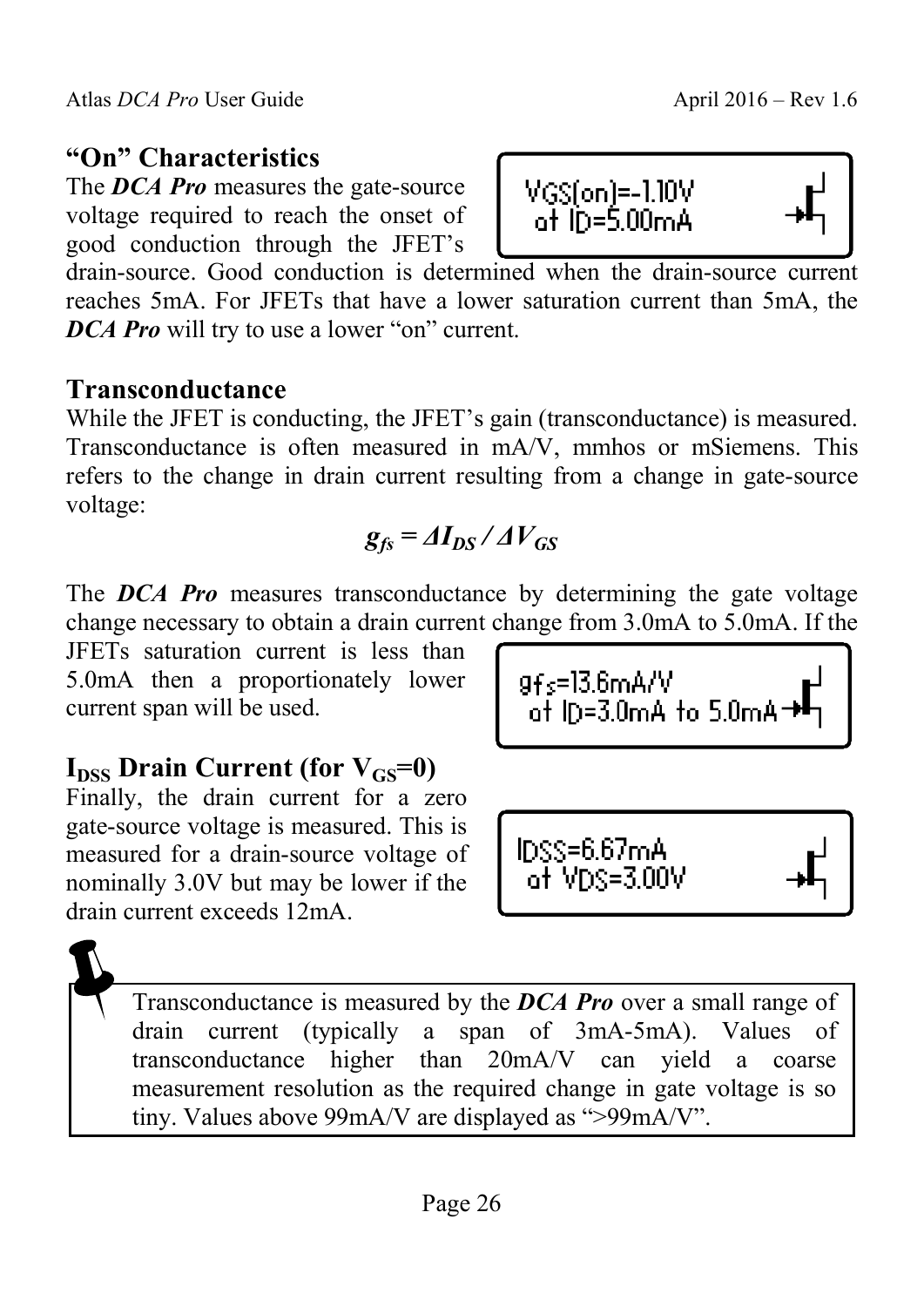# **Thyristors (SCRs) and Triacs**

Sensitive low power thyristors (Silicon Controlled Rectifiers - SCRs) and triacs that require gate currents and holding currents of less than 10mA can be identified and analysed with the *DCA Pro*.

Thyristor terminals are the anode (A), cathode (K) and the gate (G).

This example shows that a thyristor has been detected:

Triac terminals are MT1, MT2 (MT standing for main terminal) and gate. MT1 is the terminal with which gate current is referenced.

> 1. The unit determines that the device under test is a triac by checking the gate trigger quadrants that the device will reliably operate in. Thyristors operate in only one quadrant (positive gate current, positive anode current). Triacs can typically operate in three or four quadrants, hence their use in AC control applications.

> 2. The gate trigger currents used by the *DCA Pro* are limited to less than 10mA. Some thyristors and triacs will not operate at low currents and these types cannot be analysed with this instrument. Note also that if only one trigger quadrant of a triac is detected then the unit will conclude that it has found a thyristor. Please see the technical specifications for more details. The *Atlas SCR* (model SCR100) instrument is designed for analysing triacs and thyristors that require currents up to 100mA to operate.



Thyristor (SCR) Red-G Green-K Blue-A

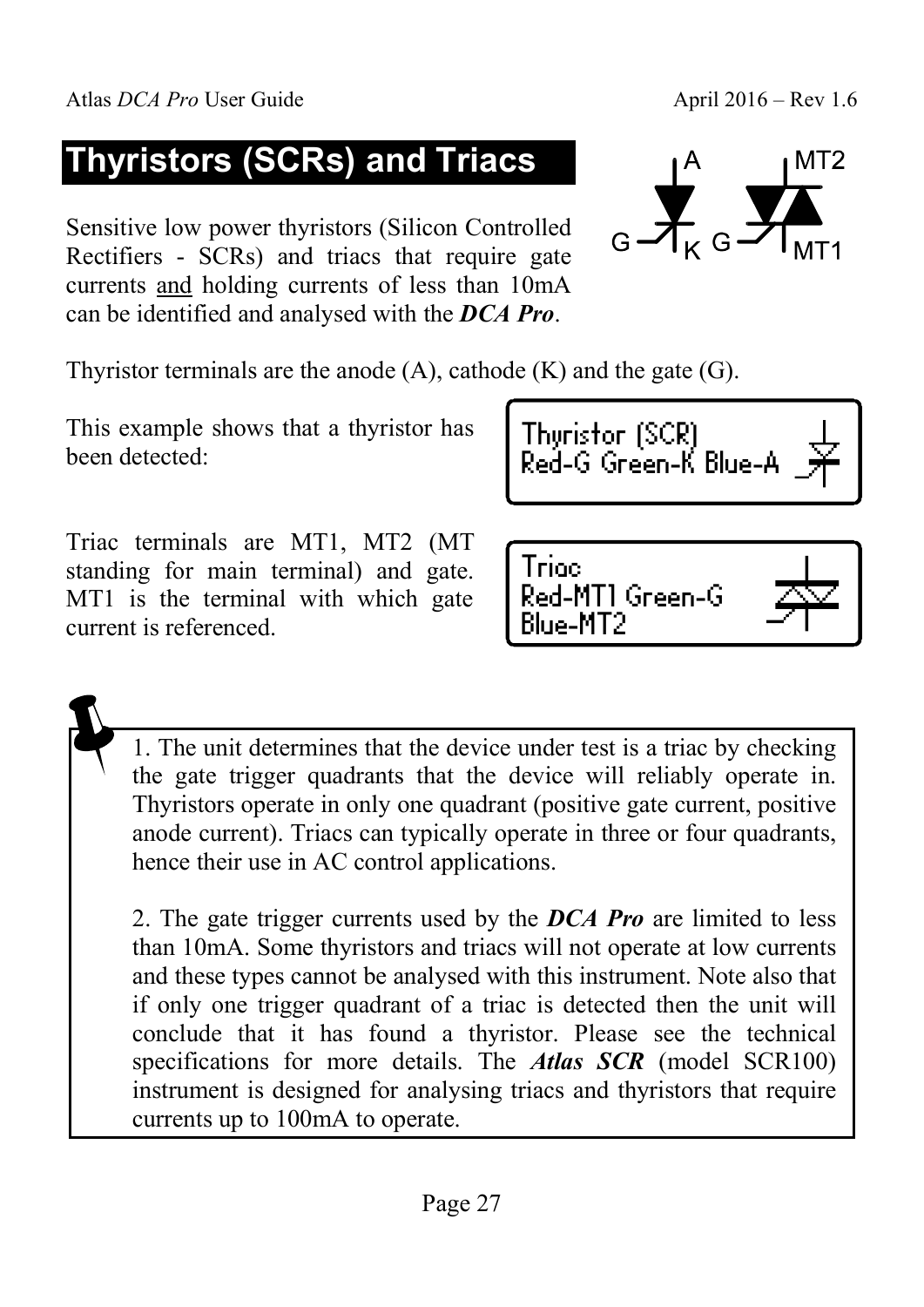# **Voltage Regulators**

Voltage regulators are available in many different types and different packages.

The **DCA Pro** is able to identify many types of regulator, typically regulators with outputs less than 8V, depending on current requirements.

> When a regulator is identified, its pinout, output voltage, quiescent current consumption and drop-out voltage are displayed.

Negative voltage regulators (such as the popular 79L05) will be shown with a negative  $V_{\text{OUT}}$  figure.

The displayed drop-out voltage  $(V_{DO})$  is the voltage that is required between input and output of the regulator to enable voltage regulation to take place. Common regulators have a drop-out voltage of around 2V. Many *"Low drop-out"* regulators may have a drop-out voltage of 0.5V or less. The *DCA Pro* measures drop-out at very low load currents on the regulator's output (typically less than 1mA). The dropout voltage of a regulator increases significantly with load current.

 Some voltage regulators are not stable when used outside of their intended circuitry (decoupling capacitors, proper loads etc). The *DCA Pro* may not be able to identify the regulator correctly if it is not stable during analysis.



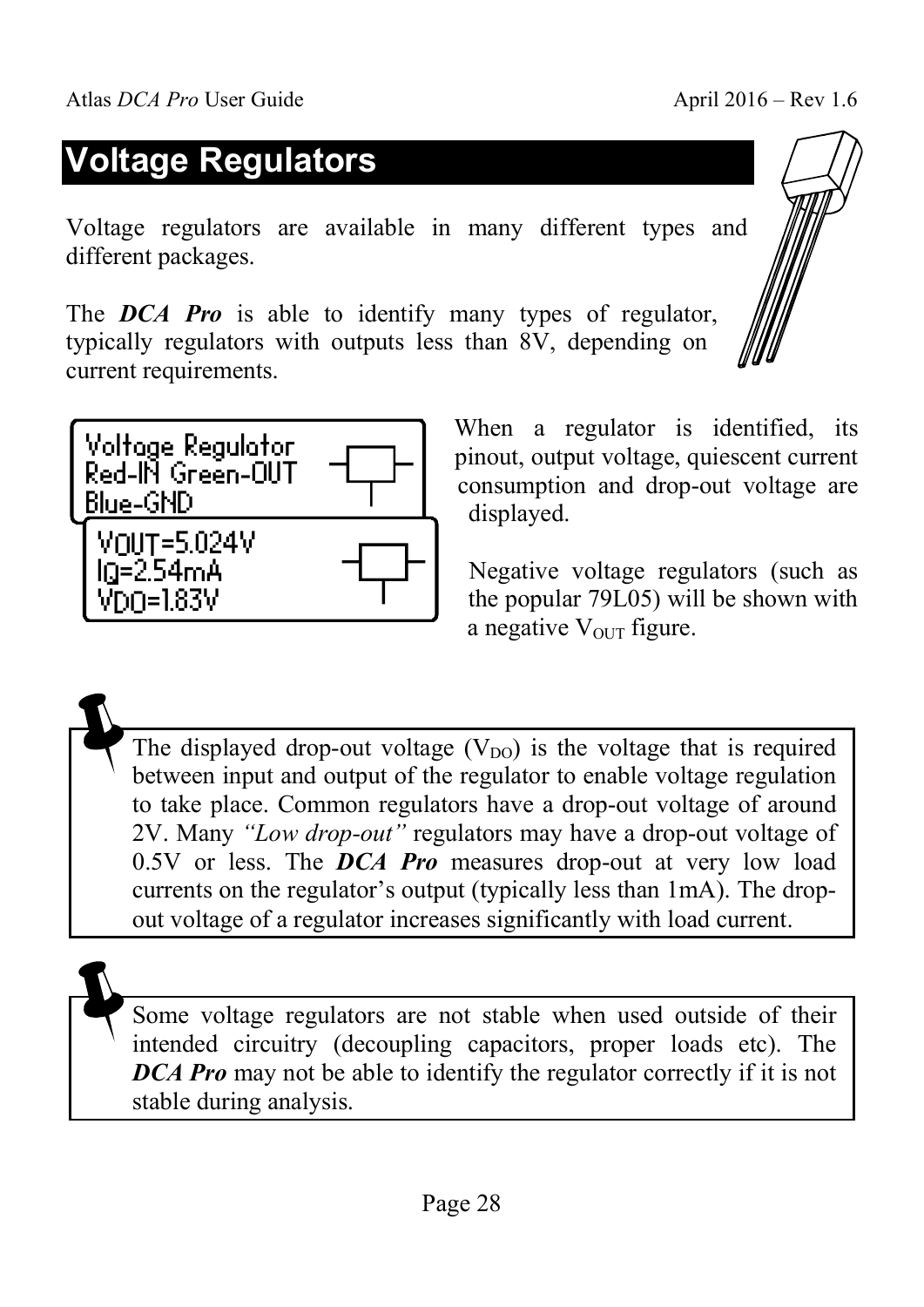# **PC Software Installation**

The **DCA Pro** can be used in conjunction with a PC running Windows XP or later.\*

Software is provided on the included USB flash drive. Alternatively, you can download the latest PC software package from:

#### **www.peakelec.co.uk/downloads/dcaprosetup.exe**

Before you install the software, ensure you have sufficient (administrator) rights on your machine. Additionally, ensure your PC meets the following requirements:

> Windows XP(SP3), Vista, 7 or later.\* 1GB RAM. 1GB Hard Disk free. Display size 1024 x 600 minimum (typical netbook resolution). 16 bit colour or better. USB 1.1 or better. .NET framework 4 (automatically installed if required). Internet connection required for online updates.

\* Verified on UK localisation of Windows 10 at time of this user guide going to print.

The installation process varies depending on your version of Windows. Select the appropriate section over the next few pages and follow the step-by-step instructions very carefully.

### Please don't connect your *DCA pro* just yet

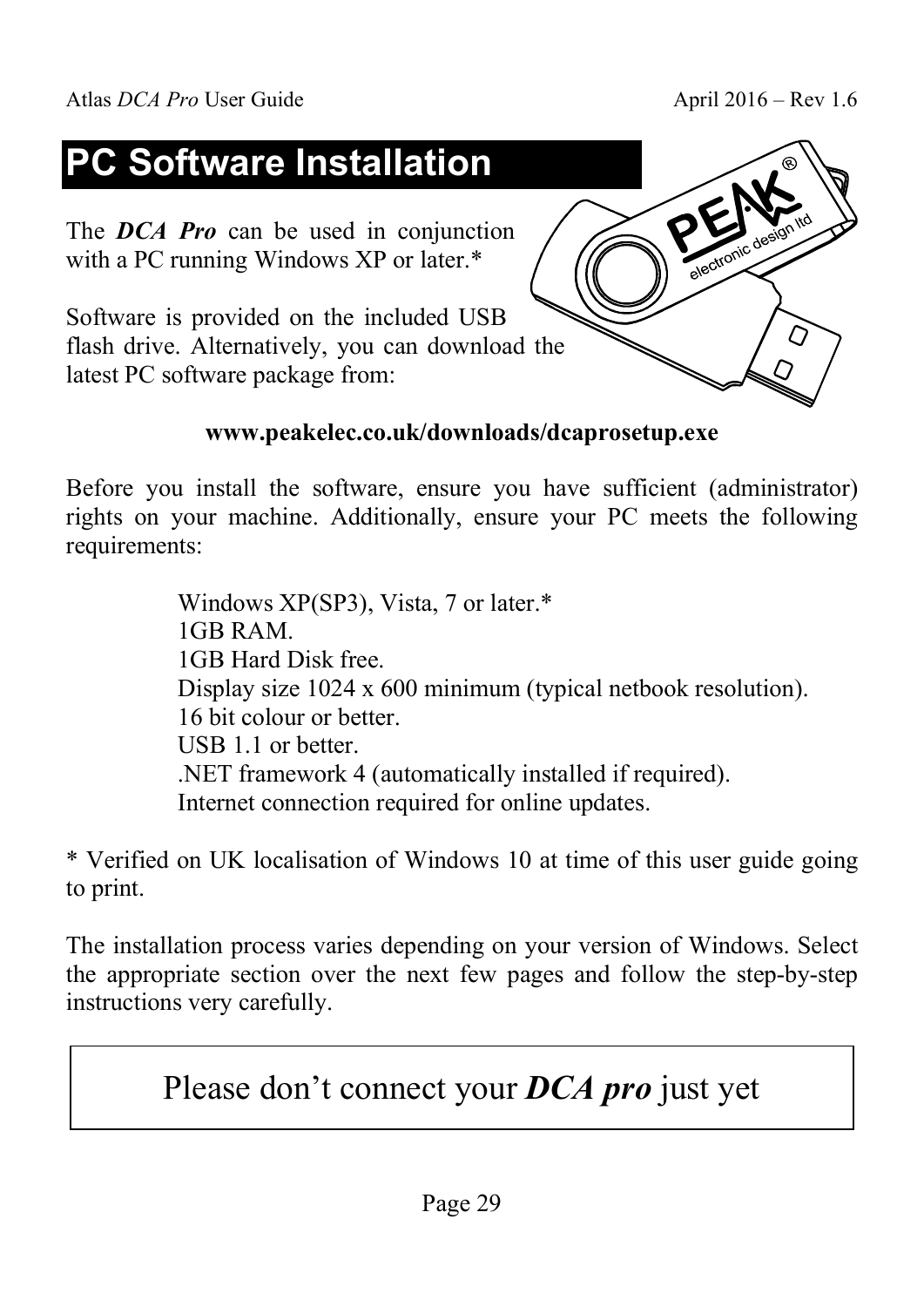### **Windows XP Installation**

- 1. Make sure you have the latest Windows Updates and Service Pack 3.
- 2. Run "Setup.exe" on the supplied USB flash drive. Alternatively, you can download and run the digitally signed installation file from our website: **www.peakelec.co.uk/downloads/dcaprosetup.exe**
- 3. During the setup process, you may be asked to install .NET Framework 4. The installation files for that are included on the USB flash drive and don't need to be downloaded. If you are running the installation from a downloaded copy of our software then you may be prompted to download the .NET package. You need to accept the Microsoft agreement and the process will complete in a few minutes (sometimes up to 10 minutes).
- 4. When the *DCA Pro* software installation is complete, you can plug in your *DCA Pro* to a convenient USB socket. It's best to choose a socket directly on your computer rather than a hub. After a few seconds, you should be presented with the "Found New Hardware" Wizard". Make sure you select *"Install from a list or specific location"* and then click Next.
- 5. You will then be presented with this window. Make sure the box **"Include this location in the search"** is checked. It should already be filled with the location for the Peak Driver. Then click Next.
- 6. Your *DCA Pro* should chime when your software is ready to use.



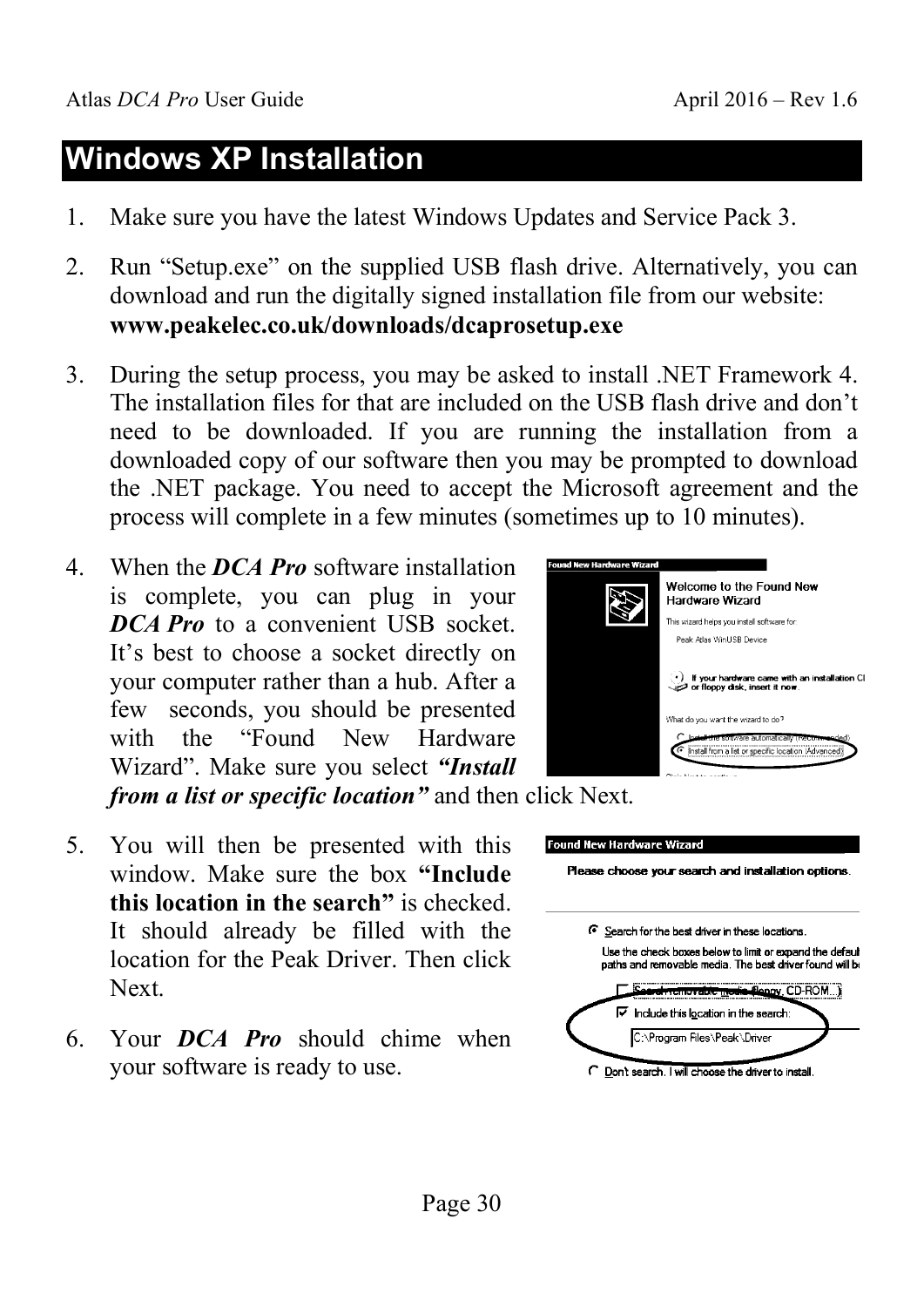Windows can't verify the publisher of this driver software

.<br>You should check your manufacturer's website for updated driver software

Install this driver software arryway<br>Only install driver software obtained from your anufacturer's website or<br>disc. Unsigned software from other sources may harm your computer or steal

 $\rightarrow$  Don't install this driver software

**>** Install this driver software anyway

Only install driver software obtained from<br>disc. Unsigned software from other source<br>informations

for your device

### **Windows Vista, 7 and 8 Installation**

- 1. Make sure you have the latest Windows Updates and Service Pack.
- 2. Run "Setup.exe" on the supplied USB flash drive. Alternatively, you can download and run the digitally signed installation file from our website: **www.peakelec.co.uk/downloads/dcaprosetup.exe**
- 3. During the setup process, you may be asked to install .NET Framework 4. The installation files for that are included on the USB flash drive and don't need to be downloaded. If you are running the installation from a downloaded copy of our software then you may be prompted to download the .NET package. You need to accept the Microsoft agreement and the process will complete in a few minutes (sometimes up to 10 minutes).
- 4. Some systems may warn you that the driver is not signed. The driver is in fact a standard Microsoft WinUSB driver that is set to look for the *DCA Pro* identifier, so it is fine to accept the warning and proceed.

activity in the bottom right of your screen.



- 6. If prompted, let Windows download the latest WinUSB drivers. Don't worry if it takes a few minutes.
- 7. Your *DCA Pro* should chime when your software is ready to use.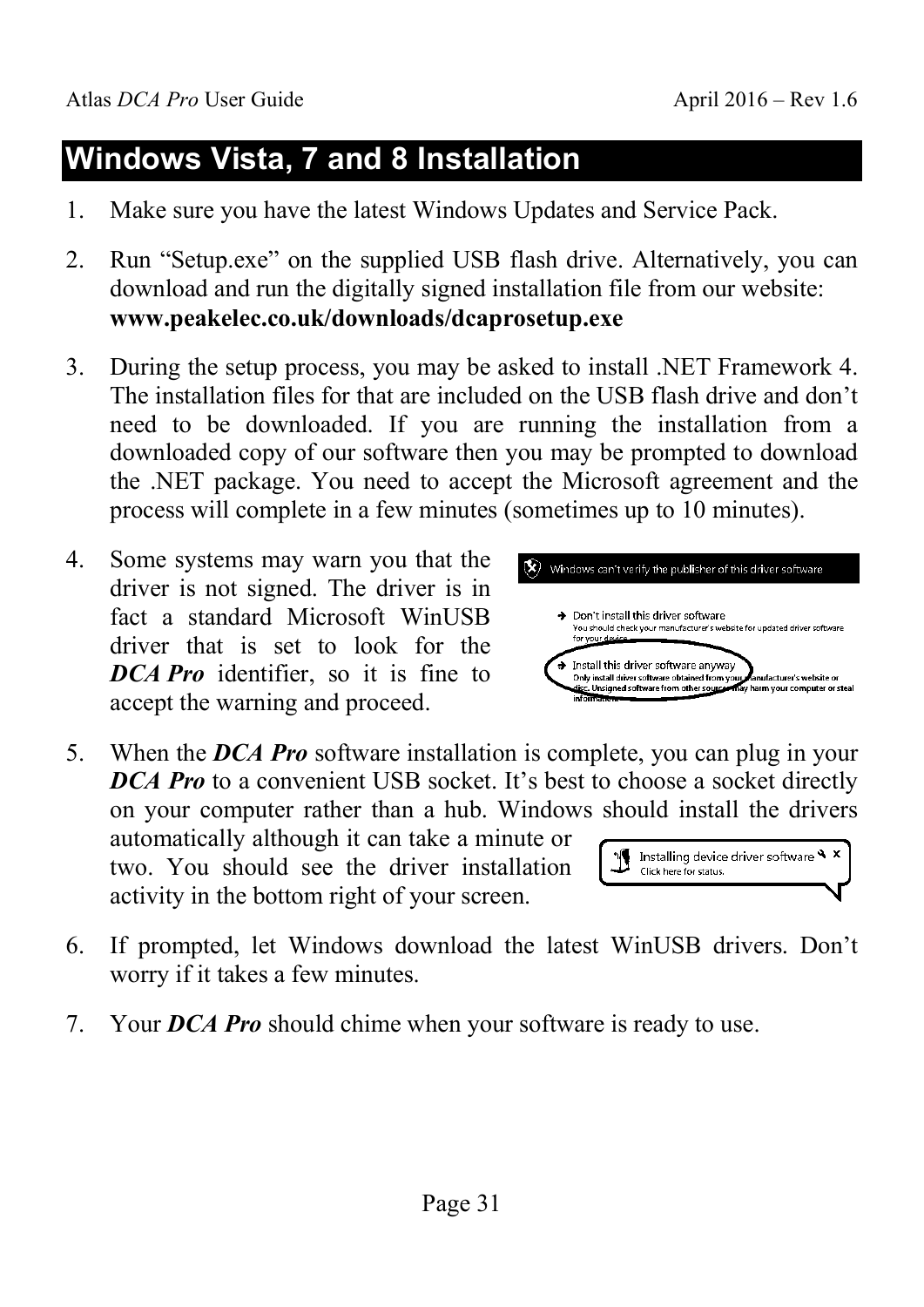### **Running the DCA Pro PC software for the first time**

Now you're ready to start the *DCA Pro* companion software. You can start the software in the following ways:

#### **All Windows Versions**

Double click on the desktop icon.

 or Click on the "DCA Pro" item in the "Peak" folder of your start menu.

#### **Windows Vista, 7, 8 & 10 (Desktop mode)**

Type "DCA Pro" into your start menu search box.



When your DCA Pro is connected and your software is running, you should see the green message DCA Pro connected in the bottom left corner of the program window.

For the first time you use the software, if you see the message:

DCA Pro disconnected then try unplugging the USB cable, wait a few seconds and plug back in. If that doesn't work (depending on your version of Windows) then you may need to restart your PC to allow the WinUSB drivers to initialise.

If you're still having problems then you may wish to try uninstalling the software and drivers and then re-trying the installation process by following the step-by-step instructions shown earlier.

Please contact us if you have any difficulties, we're here to help.

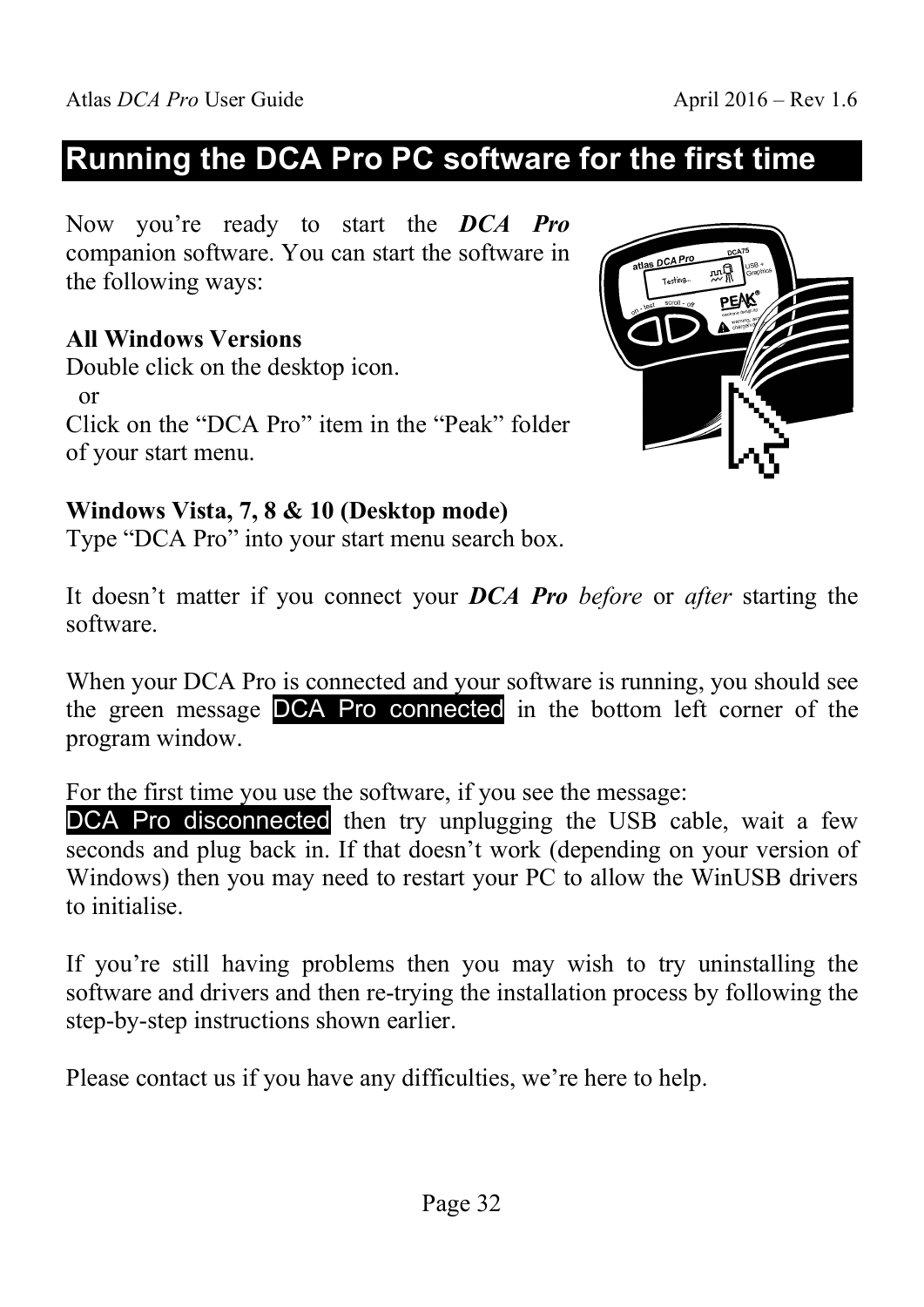# **Analysing Semiconductors – PC mode**

When the *DCA Pro* is connected to the PC and the PC is running the companion software, the instrument can be used from the PC screen or from the instrument itself.

Pressing "Test" will initiate a component analysis in just the same way as the standalone mode.



Any test results are automatically passed to the PC software and displayed in a text window. Additionally, the component schematic and the colour-coded pinout are also displayed:



Note that the component schematic is displayed in colour to illustrate which colour test lead is connected to each component lead.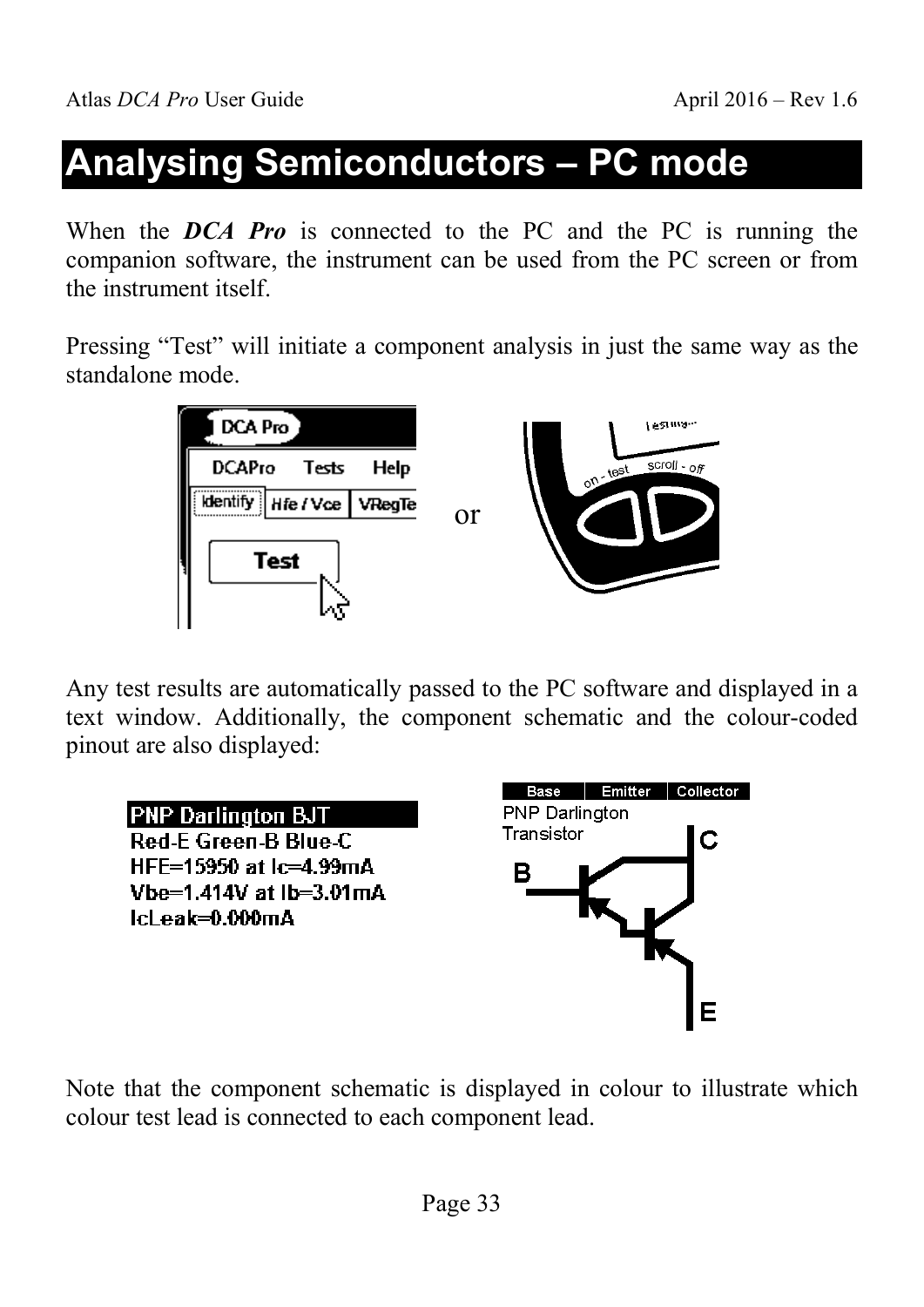# **Curve Tracing**

After a component has been analysed, you can perform further tests on the component, such as curve tracing various component parameters.

Curve tracing is best performed after the *DCA Pro* has correctly identified the component and correctly identified the pinout.

Depending on the component type, various curve options will become available from the "Graphs" menu.

Selecting the desired curve type will take you to a fresh curve tab.

In many cases, you can simply start a new curve with the automatically selected parameters by clicking the curve "start" button.



You may adjust the parameters, but any parameters that are out of range may lead to unexpected results. Refer to *Appendix C* in this user guide that shows the analysis test circuits to see how test parameters are applied.

You may not be able to perform curve tracing in the following circumstances:

- Transistor gain is very low and the *DCA Pro* is unable to generate sufficient base current to obtain a sufficient span of collector current.
- Transistor (Darlington) gain is extremely high which means that the tiny base currents cannot be generated with fine enough resolution.
- If the component requires more than 12mA (into a short circuit) to analyse.
- If the component requires more than  $12V$  (into an open circuit) to analyse.
- If the component requires a combination of voltage and current that cannot be generated (due to 700 Ohm current limiting resistance).
	- If you want to test other components using the same test parameters (to easily compare parts), connect your component in exactly the same configuration and press "Start" on the graph tab. **Don't** press "Test" as that will cause the test parameters to be re-evaluated for the new component and you won't be able to plot with the same values as your previous test.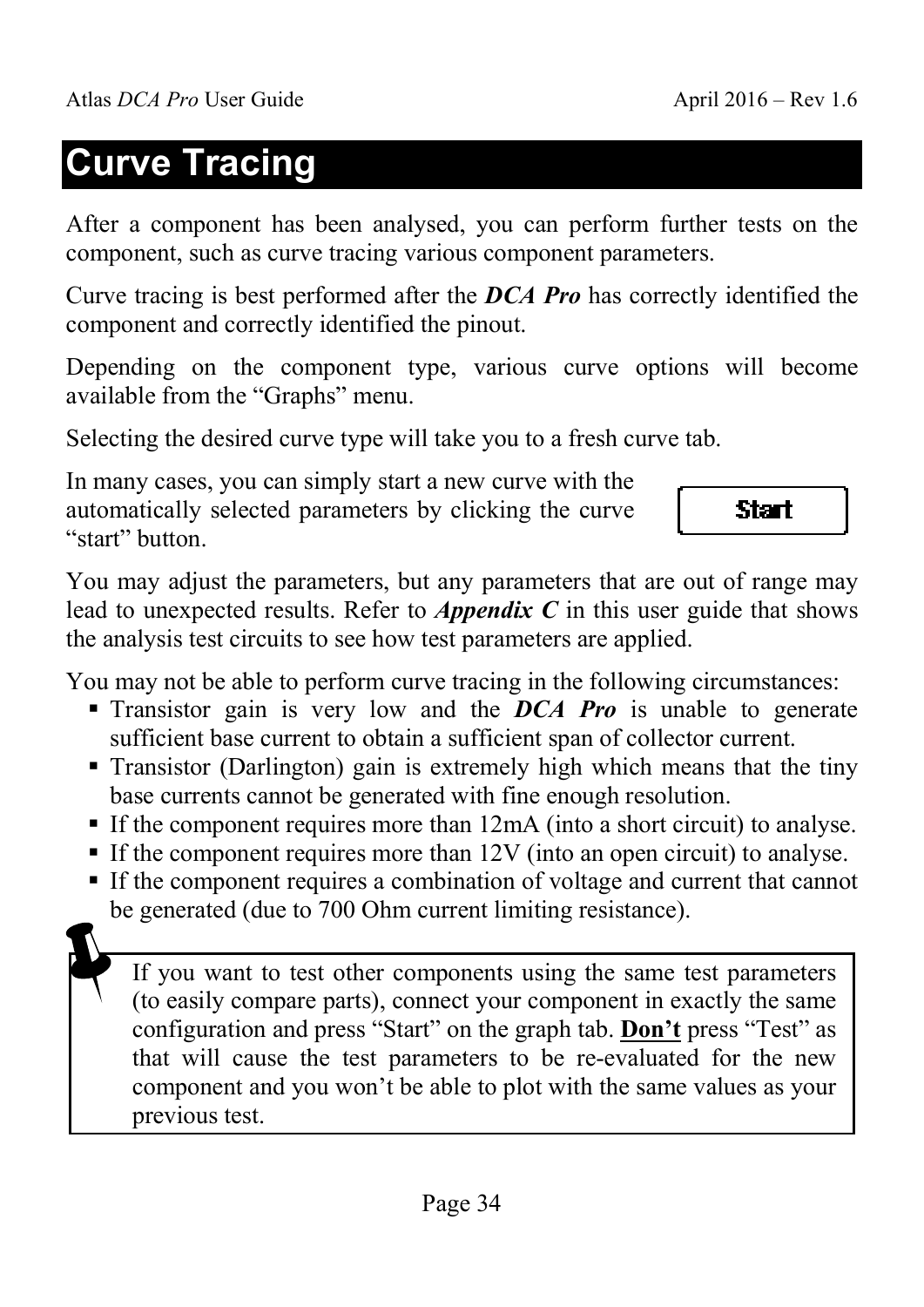# **Curve Tracing – Export Raw Data**

After the curve tracing operation has completed, you can copy the raw measurement data into the clipboard ready to be pasted into your spreadsheet program.



Pasting the data into a spreadsheet is an ideal way of documenting important test results.

Simply right-click on one of the curves and select "Copy all". All the raw measurement data that created the curves is now in the clipboard. You can then paste the data into your spreadsheet.

This feature has been tested with *Microsoft Excel*™©, *Softmaker Planmaker*© and *Apache Open Office*™©. Other spreadsheet programs should work fine too.

Once the raw data is pasted into your spreadsheet, you can perform your own tasks such as charting and mathematical analysis.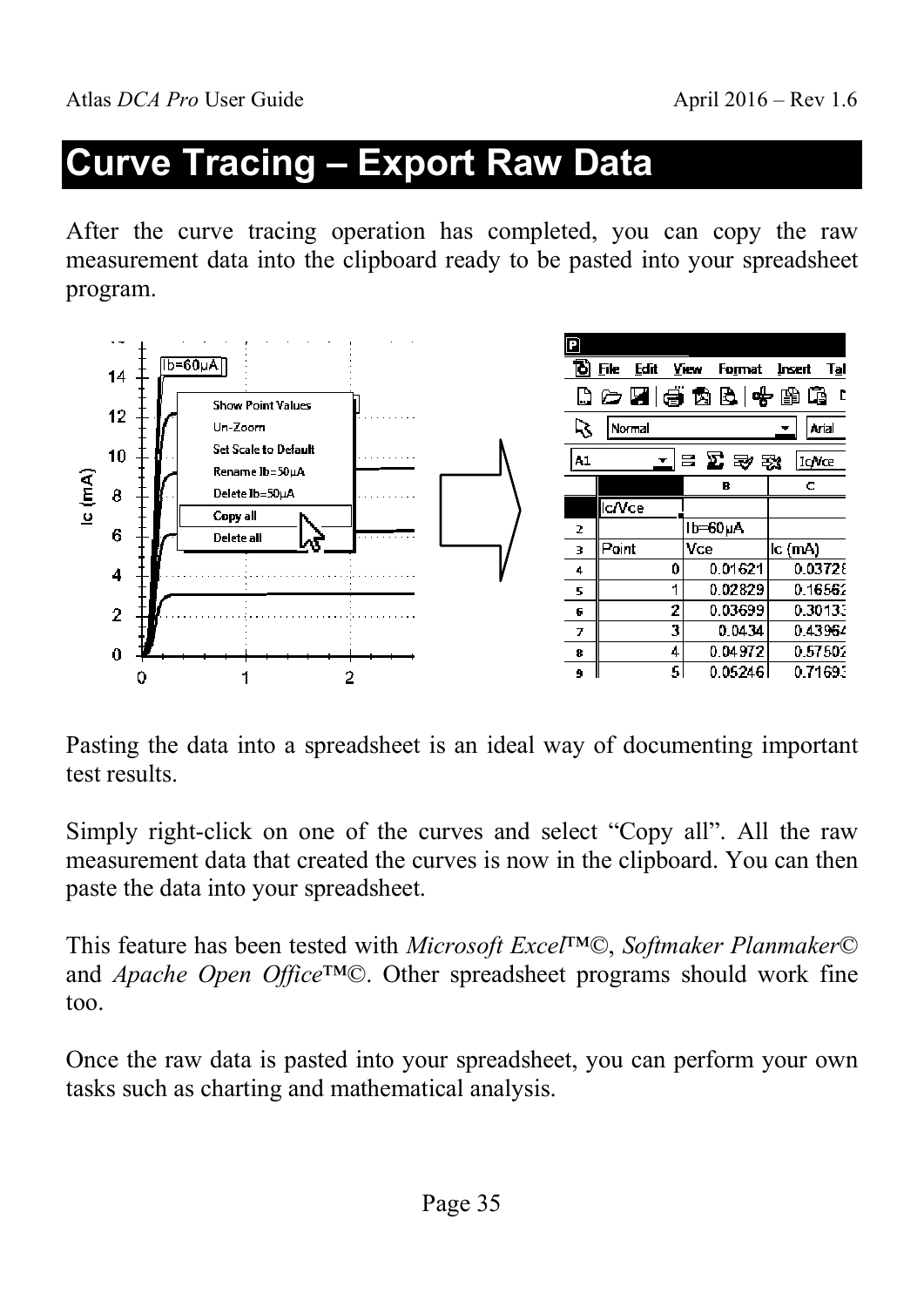# **Special Functions**

#### **Firmware Upgrade**

From the program's "Help" menu, select "Check for Updates".

If you are connected to the internet, the program will check for new PC Software (that includes the latest firmware). If newer software is available, you will be guided to the download location.

The programming operation should take no more than a minute or so. Don't interrupt the process and wait for the confirmation that the programming operation has been successfully completed.

 Don't worry if the firmware upgrade process doesn't succeed first time. Windows sometimes takes time to prepare the built-in HID driver that is used during the firmware upgrade process. If the firmware upgrade process fails, don't panic, just try again, it should be fine once Windows gets its built-in driver initialised.

### **LCD Contrast**

The PC software allows you to adjust the instrument's LCD contrast.

From the program's "DCA Pro" menu, select "LCD Contrast".

You will then be presented with a simple slider to make your contrast adjustments. When you're finished, you can click on the cross of the slider window. Your new contrast value is automatically saved within the *DCA Pro.*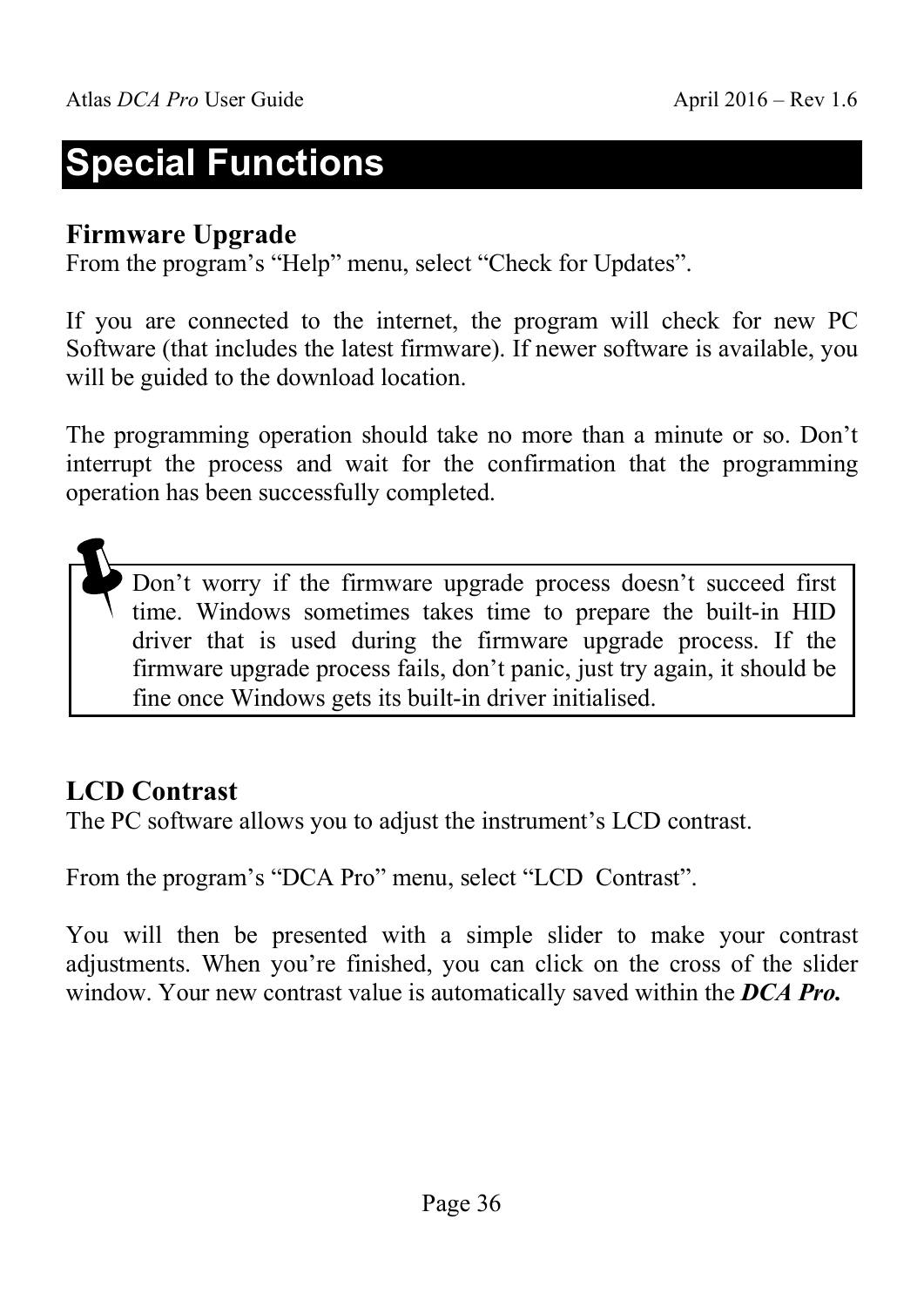# **Audible Settings**

Your *DCA Pro* has a built-in sounder for alerting you to various test results and conditions. Additionally, the sounder produces short tones to reinforce the tactile feedback when pressing buttons.



Here is a summary of the various tone types:

| Condition                            | Tone Type          |
|--------------------------------------|--------------------|
| Power-up.                            | Rising 3 notes.    |
| Power-down, including auto-off.      | Falling 3 notes.   |
| Button press.                        | Very short "blip". |
| Component detected.                  | Short Low-High.    |
| Faulty, unknown or no part detected. | Long High-Low.     |

If you wish, you can switch the audible alerts on or off.

To change the current setting for audible alerts, while the unit is already on, simply press and hold the **on-test** button for a few seconds.

The new sound setting will then be confirmed on the screen.



To change back again, simply press and hold the **on-test** button again for a few seconds.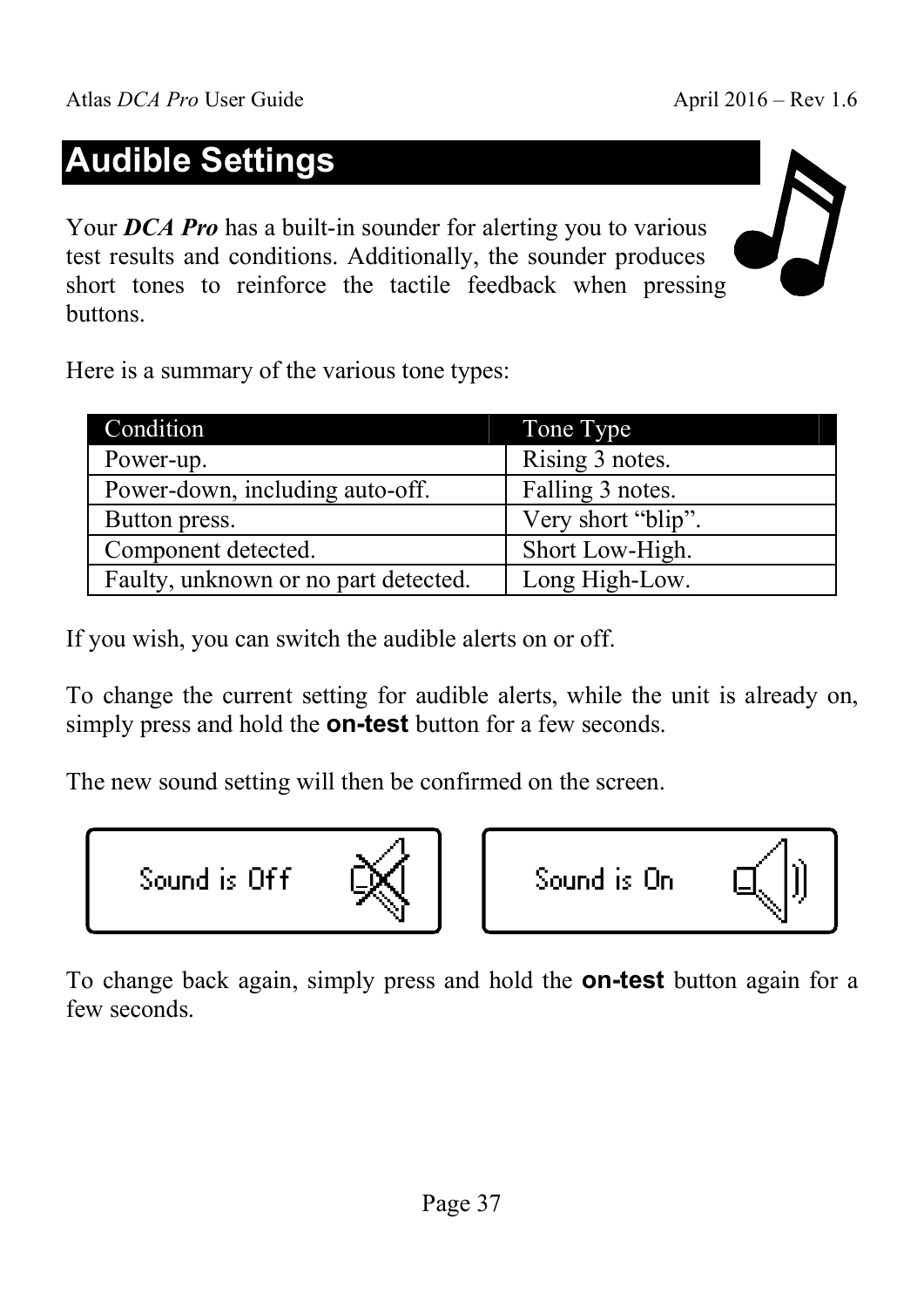# **Care of your** *Atlas DCA Pro*

Your *DCA Pro* should provide many years of service if used in accordance with this user guide. Care should be taken not to expose your unit to excessive heat, shock or moisture. Additionally, the battery should be replaced at least every 12 months to reduce the risk of leak damage.



If a low battery warning message appears, immediate replacement of the battery is required.

The battery can be replaced by carefully opening the *DCA Pro* by removing the three screws from the rear of the unit. Take care not to damage the electronics.



We recommend that the battery is replaced with a high quality battery equivalent to an **Alkaline AAA**, LR03 or MN2400 (1.5V). Replacement Alkaline AAA batteries are available from many retail outlets.

#### **DO NOT OVER-TIGHTEN THE SCREWS**

Page 38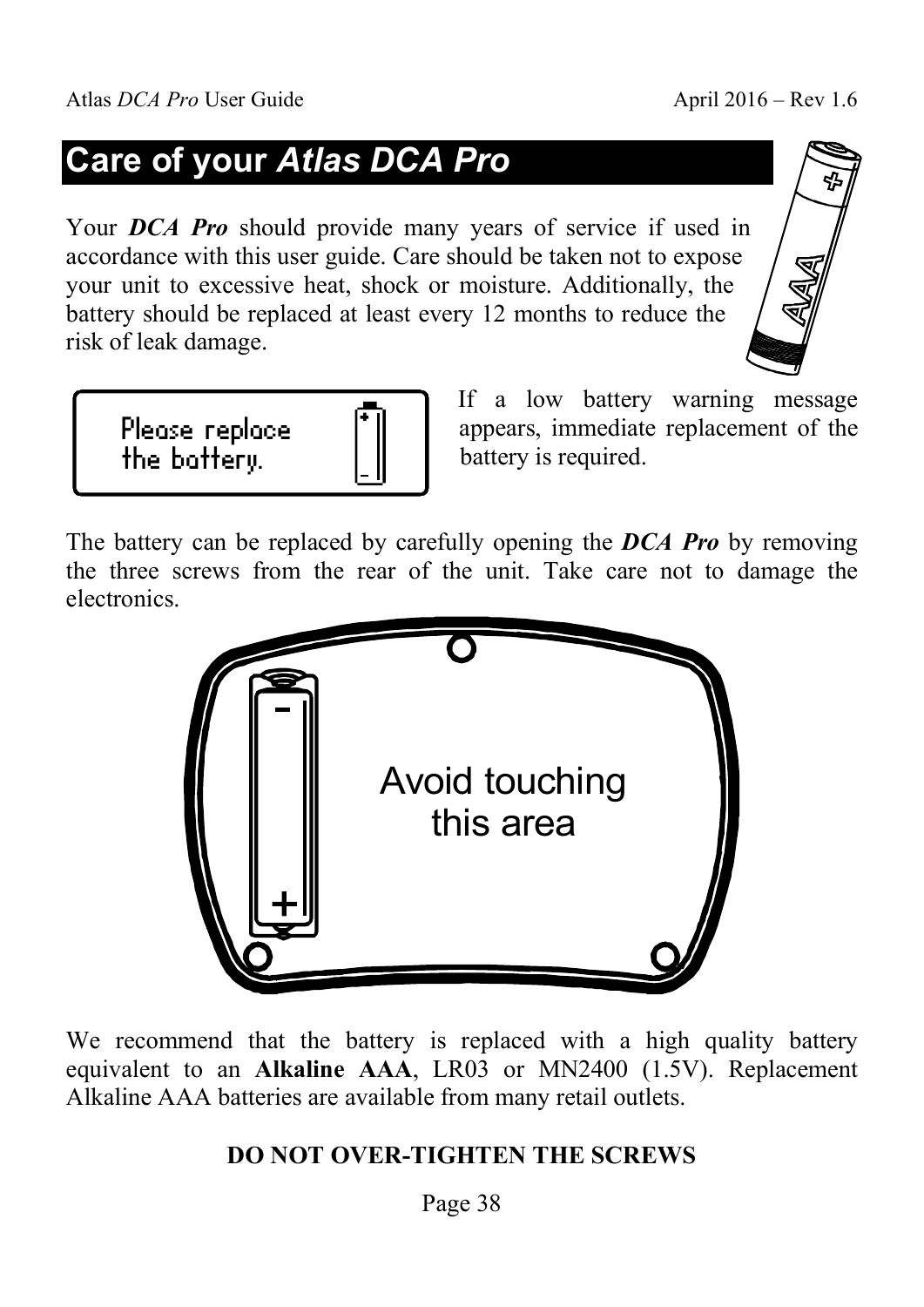### **Self Test Procedure**

Each time the *DCA Pro* is powered up, a self test procedure is performed. In addition to a battery voltage test, the unit measures the performance of many internal functions such as the voltage and current sources, amplifiers, analogue to digital converters and test lead multiplexers. If any of these function measurements fall outside tight performance limits, a message will be displayed and the instrument will switch off automatically.

If the problem was caused by a temporary condition on the test clips, such as applying power to the test clips, then simply re-starting the unit may clear the problem.

Self test failed CODE: 2

If a persistent problem does arise, it is likely that damage has been caused by an external event such as excessive power being applied to the test clips. If the problem persists, please contact us for further advice, quoting the displayed fault code.

 If there is a low battery condition, the automatic self test procedure will not be performed. For this reason, it is highly recommended that the battery is replaced as soon as possible following a low battery warning.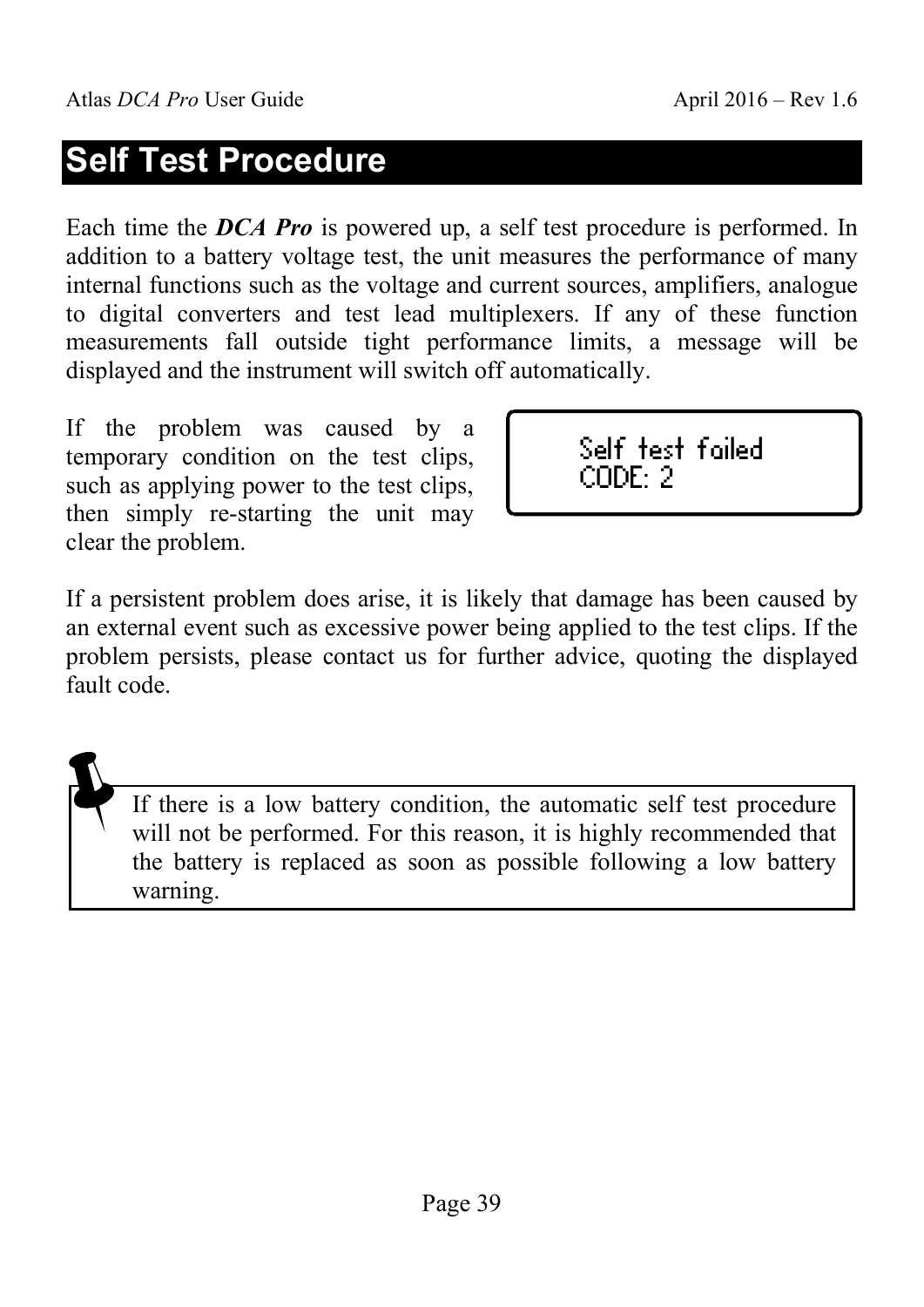# **Appendix A – Troubleshooting**

#### **First thing to do:**

It is important that you ensure you've got the latest version of firmware (software that's inside the *DCA Pro* instrument) and the latest version of PC software. You can do this by connecting the unit to your PC and selecting the "Help" menu and then click on "Check for Updates".

It is possible that a firmware update and/or a PC software update will resolve your problem.

Here's a further guide to helping you with your *DCA Pro* if you're having problems:

| Problem                   | <b>Possible Solutions</b>                      |  |  |  |
|---------------------------|------------------------------------------------|--|--|--|
| PC software always says   | Unplug USB, wait a few seconds and plug        |  |  |  |
| "Disconnected" even when  | back in.                                       |  |  |  |
| the DCA Pro is connected  | Try a different USB socket on your PC.         |  |  |  |
| and powered up.           | Restart your PC.                               |  |  |  |
|                           | Uninstall and then Re-install the software.    |  |  |  |
| Unit displays             | It is possible that your battery is in poor    |  |  |  |
| Boost timeout.            | condition. Replace with a new Alkaline         |  |  |  |
|                           | AAA battery.                                   |  |  |  |
| Measured parameters don't | Most semiconductors have very wide             |  |  |  |
| agree with the component  | tolerances and even identical transistor types |  |  |  |
| datasheet.                | can show huge gain variation between them.     |  |  |  |
|                           | Characteristics shown in datasheets may be     |  |  |  |
|                           | specified at different test conditions         |  |  |  |
|                           | compared to the test conditions used by the    |  |  |  |
|                           | DCA Pro.                                       |  |  |  |

Much more help is available at www.peakelec.co.uk/content/support.html

Feel free to contact us for technical assistance. Our contact details are shown at the end of this user guide.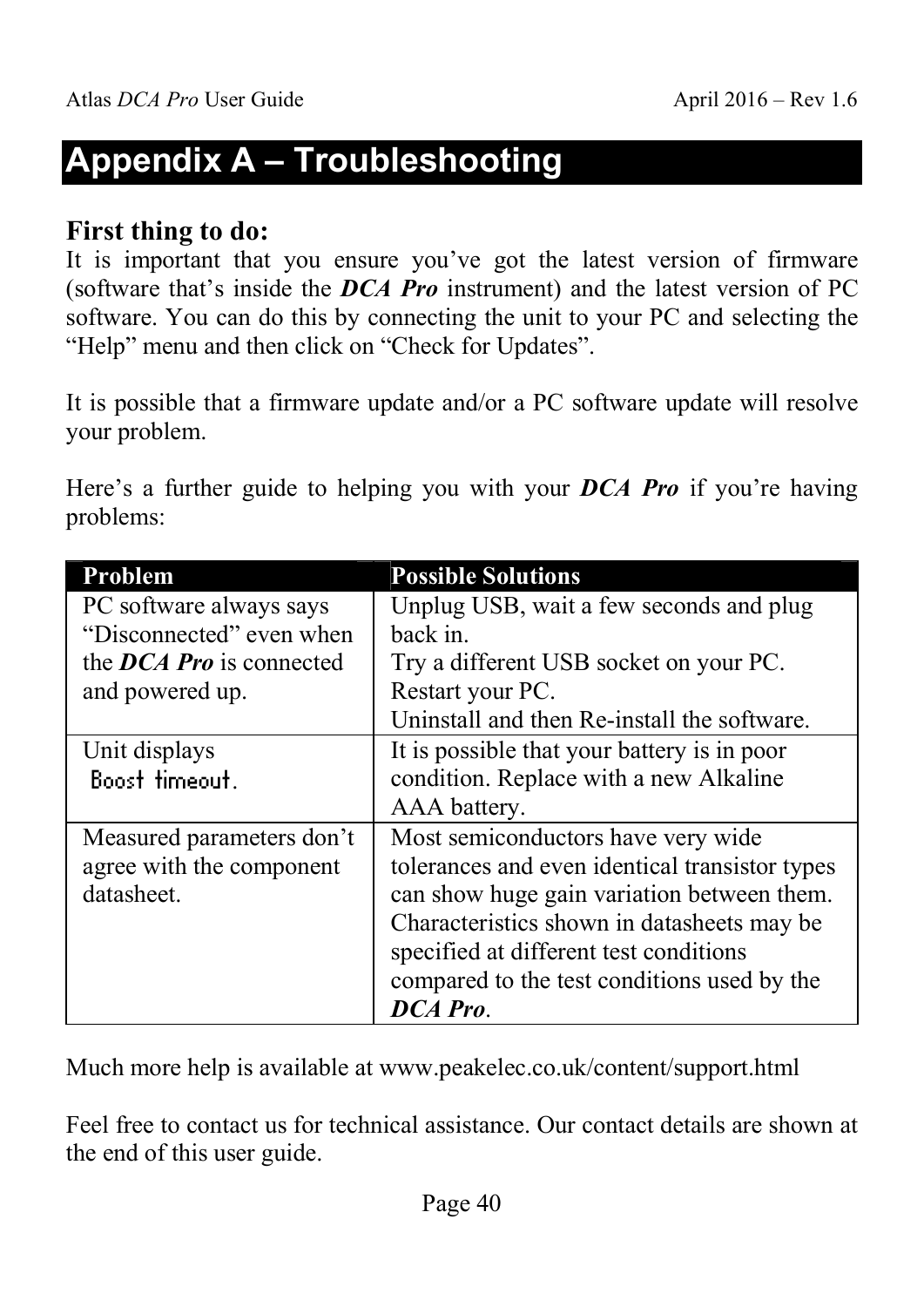# **Appendix B – Summary Technical Specifications**

| <b>Parameter</b>                              | Min                  | <b>Typ</b>             | <b>Max</b>         | <b>Note</b>    |
|-----------------------------------------------|----------------------|------------------------|--------------------|----------------|
| <b>Bipolar Transistors</b>                    |                      |                        |                    |                |
| Measurable current gain $(h_{FE})$ range      | $\overline{2}$       |                        | 32000              | $\overline{2}$ |
| $h_{FE}$ accuracy ( $h_{FE}$ < 2000)          |                      | $\pm 3\% \pm 5 h_{FE}$ |                    | 2,8            |
| $h_{FE}$ test voltage ( $V_{CEO}$ )           | 3.0V                 |                        | 9.0V               | $\overline{2}$ |
| h <sub>FE</sub> collector test current        | 4.75mA               | 5.00mA                 | 5.25mA             |                |
| Base current for V <sub>BE</sub> measurement  | 4.75mA               | 5.00mA                 | 5.25mA             |                |
| V <sub>BE</sub> accuracy                      |                      | $\pm 1\% \pm 0.006V$   |                    | 8              |
| $V_{BE}$ resolution                           |                      | 3.0mV                  | 6.0mV              |                |
| V <sub>BE</sub> for Darlington identification | 0.95V                | 1.00V                  | 1.80V              | 3              |
| $V_{BE}$ for Darlington (shunted types)       | 0.75V                | 0.80V                  | 1.80V              | $\overline{4}$ |
| V <sub>BE</sub> threshold for leaky Ge/Si     |                      | 0.55V                  |                    | 10             |
| V <sub>BE</sub> threshold for Ge/Si           |                      | 0.50V                  |                    |                |
| Acceptable $V_{BE}$                           |                      |                        | 1.80V              |                |
| Base-emitter shunt threshold                  | $50k\Omega$          | $60k\Omega$            | $70k\Omega$        |                |
| Acceptable collector leakage for Si           |                      |                        | 0.5mA              | 6              |
| Acceptable collector leakage for Ge           |                      |                        | 3.0 <sub>m</sub> A | 6              |
| Leakage current accuracy                      |                      | $\pm 2\% \pm 0.02$ mA  |                    |                |
| $V_{CE(SAT)}$ collector test current          | 4.75mA               | 5.00mA                 | 5.25mA             |                |
| $V_{CE(SAT)}$ base test current               | 0.95mA               | 1.00mA                 | 1.05mA             |                |
| $V_{CE(SAT)}$ accuracy                        |                      | $\pm 1\% \pm 0.006V$   |                    |                |
| <b>IGBTs</b>                                  |                      |                        |                    |                |
| Enhancement mode V <sub>GS(ON)</sub> range    | 0.0V                 |                        | 8.0V               | 5              |
| Depletion mode $V_{\text{GS(ON)}}$ range      | $-5.0V$              |                        | 0.0V               | 5              |
| $V_{GS(ON)}$ accuracy                         | $\pm 2\% \pm 0.01V$  |                        | 5                  |                |
| Drain current at V <sub>GS(ON)</sub>          | 4.75mA               | 5.00mA                 | 5.25mA             |                |
| Drain-Source voltage at V <sub>GS(ON)</sub>   | 3.5V                 |                        | 9.0V               | 5              |
| Acceptable gate-source resistance             | $8k\Omega$           |                        |                    |                |
| Collector saturation threshold                |                      | 0.40V                  |                    | 9              |
| $V_{CE(SAT)}$ collector test current          | 4.75mA               | 5.00mA                 | 5.25mA             |                |
| $V_{CE(SAT)}$ gate test voltage               | 7.80V                | 8.00V                  | 8.20V              | 11             |
| $V_{CE(SAT)}$ accuracy                        | $\pm 1\% \pm 0.006V$ |                        |                    |                |

Specifications continued on next page…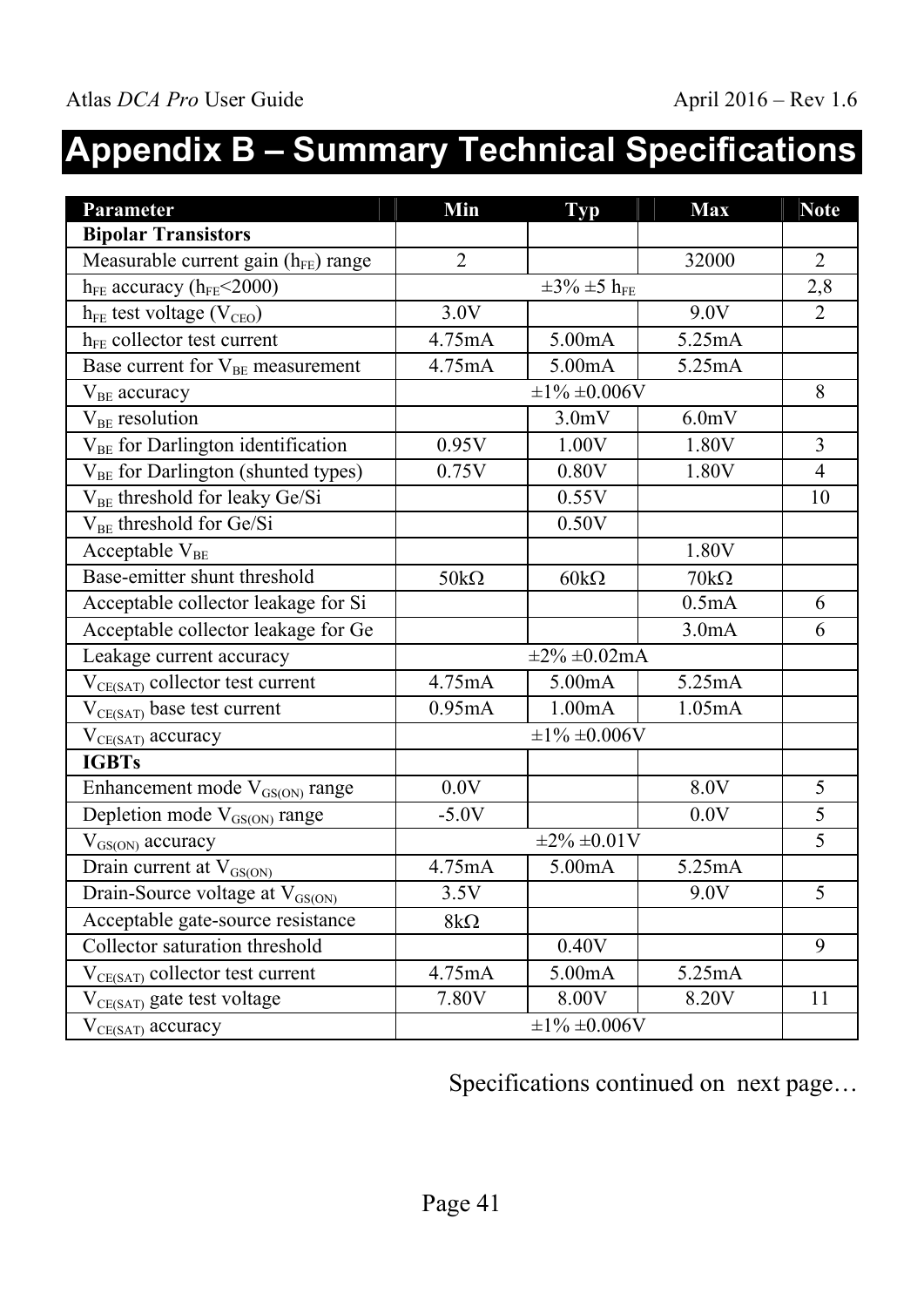### Specifications continued:

| <b>Parameter</b>                                  | <b>Min</b>           | Typ                     | <b>Max</b>  | <b>Note</b>    |
|---------------------------------------------------|----------------------|-------------------------|-------------|----------------|
| <b>MOSFETs</b>                                    |                      |                         |             |                |
| Enhancement mode V <sub>GS(ON)</sub> range        | 0.0V                 |                         | 8.0V        | 5              |
| Depletion mode V <sub>GS(ON)</sub> range          | $-5.0V$              |                         | 0.0V        | 5              |
| $V_{GS(ON)}$ accuracy                             | $\pm 2\% \pm 0.01V$  |                         |             | 5              |
| Drain-Source current at V <sub>GS(ON)</sub>       | 2.75V                | 3.0V                    | 3.25V       |                |
| Drain-Source voltage at $V_{GS(ON)}$              | 4.75mA               | 5.00mA                  | 5.25mA      |                |
| Drain-Source current at V <sub>GS(OFF)</sub>      | $2.5\mu A$           | $5.0\mu A$              | $10.0\mu A$ |                |
| $R_{DS(ON)}$ drain test current                   | 4.75mA               | 5.00mA                  | 5.25mA      |                |
| $R_{DS(ON)}$ gate test voltage                    | 7.80V                | 8.00V                   | 8.20V       | 11             |
| $R_{DS(ON)}$ accuracy                             |                      | $\pm 2\% \pm 2.0\Omega$ |             |                |
| $R_{DS(ON)}$ resolution                           |                      | $1.0\Omega$             | $2.0\Omega$ |                |
| <b>JFETs</b>                                      |                      |                         |             |                |
| Pinch-off V <sub>GS(OFF)</sub> range              | $-10.0V$             |                         | 2.5V        |                |
| Pinch-off drain-source current                    | $2.5\mu A$           | $5.0\mu A$              | $10.0\mu A$ |                |
| Turn-on V <sub>GS(ON)</sub> range                 | $-9.0V$              |                         | 2.5V        |                |
| Turn-on drain-source test current                 | 4.75mA               | 5.00mA                  | 5.25mA      |                |
| $V_{GS}$ accuracy                                 | $\pm 2\% \pm 0.01V$  |                         |             |                |
| Transconductance (gfs) range                      |                      |                         | 99mA/V      |                |
| g <sub>fs</sub> test drain current span           | 3.0mA to 5.0mA       |                         |             |                |
| $g_{fs}$ accuracy (<20mA/V)                       |                      | $\pm 5\%$ $\pm 2$ mA/V  |             |                |
| $g_{fs}$ accuracy (>20mA/V)                       |                      | $\pm 10\% \pm 5$ mA/V   |             |                |
| $V_{DS}$ for $I_{DSS}$ measurement ( $V_{GS}$ =0) |                      | 3.0V                    | 3.25V       |                |
| $R_{DS(ON)}$ drain test current                   | 4.75mA               | 5.00mA                  | 5.25mA      | 12             |
| $R_{DS(ON)}$ gate test voltage                    |                      | 0.0V                    |             | 13             |
| $R_{DS(ON)}$ accuracy                             |                      | $\pm 2\% \pm 2.0\Omega$ |             |                |
| $R_{DS(ON)}$ resolution                           |                      | $1.0\Omega$             | $2.0\Omega$ |                |
| <b>Thyristors and Triacs</b>                      |                      |                         |             |                |
| Gate trigger test current                         | 8.0 <sub>m</sub> A   | 10.0 <sub>m</sub> A     | 12.0mA      | $\overline{7}$ |
| Load hold test current                            |                      | 10.0 <sub>m</sub> A     | 15.0mA      |                |
| <b>Diodes and LEDs</b>                            |                      |                         |             |                |
| Diode forward test current                        | 4.75mA               | 5.00mA                  | 5.25mA      |                |
| Diode forward voltage accuracy                    | $\pm 1\% \pm 0.006V$ |                         |             |                |
| Acceptable $V_F$ for a diode $\omega$ 5mA         | 0.15V                |                         |             |                |
| $V_F$ for LED identification                      | 1.50V                |                         | 4.00V       |                |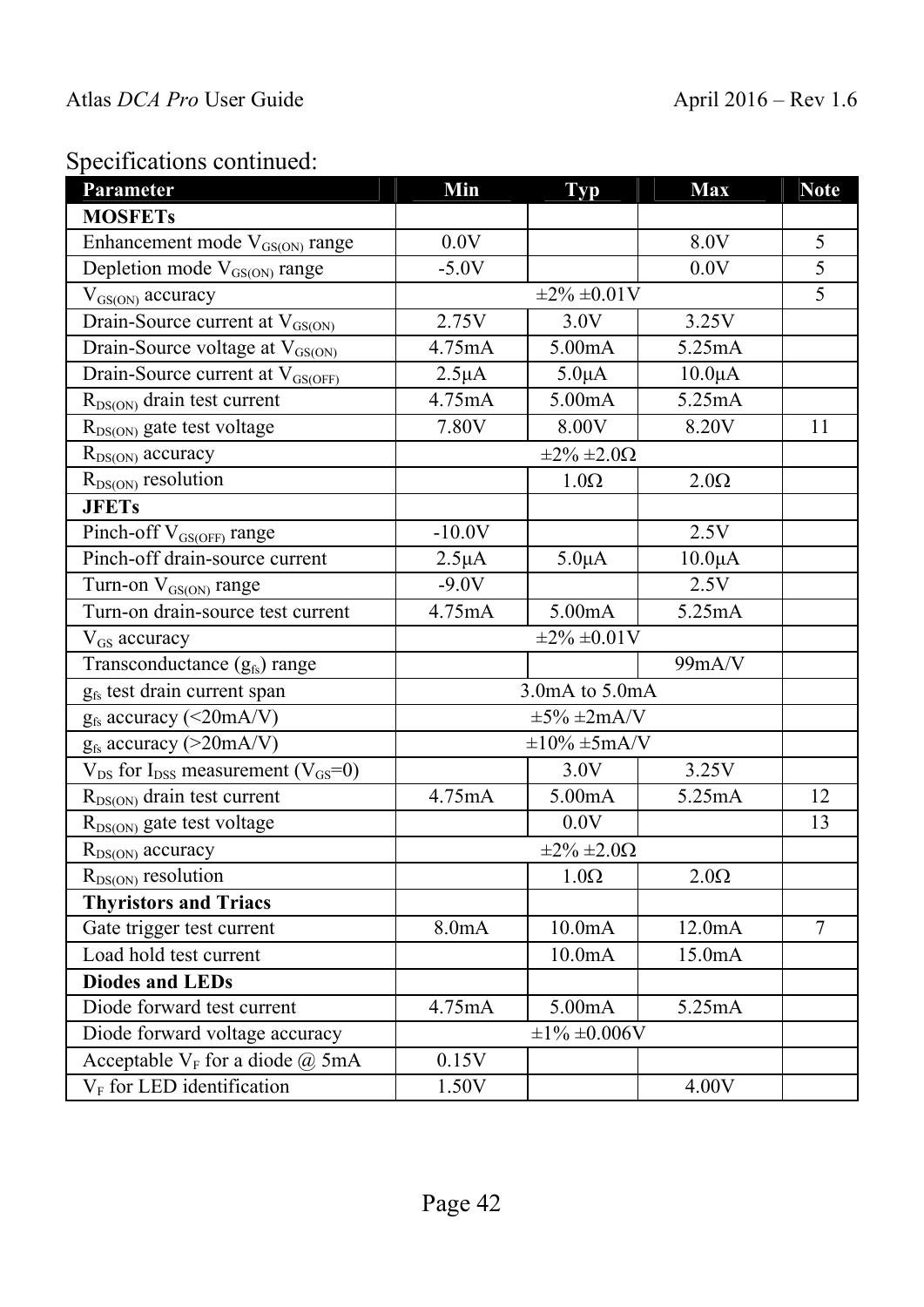#### Specifications continued:

| <b>Parameter</b>                                 | Min                                  | <b>Typ</b> | <b>Max</b> | <b>Note</b> |
|--------------------------------------------------|--------------------------------------|------------|------------|-------------|
| <b>Zener Diodes</b>                              |                                      |            |            |             |
| Zener voltage range at 5mA                       | 1.8V                                 |            | 9.0V       |             |
| Zener voltage range below 5mA                    |                                      | 9.0V       | 12.0V      |             |
| Zener diode test current                         | 0.50mA                               | 5.00mA     | 5.25mA     |             |
| <b>Voltage Regulators</b>                        |                                      |            |            |             |
| Input test voltage range $(I_0 < 3.0 \text{mA})$ | 1.10V                                |            | 10.0V      |             |
| Input test voltage range $(I_0 < 5.0 \text{mA})$ |                                      |            | 8.0V       |             |
| Quiescent current range $(Io)$                   | 0.00mA                               |            | 6.00mA     |             |
| Quiescent current accuracy                       | $\pm 2\% \pm 0.02$ mA                |            |            |             |
| Dropout voltage range $(V_{DO})$                 | 0.00V                                |            | 3.00V      |             |
| Dropout voltage accuracy                         | $\pm 2\% \pm 0.02V$                  |            |            |             |
| Output voltage accuracy                          | $\pm 1\% \pm 0.006V$                 |            |            |             |
| Load test current                                | 0.13mA                               |            | 1.25mA     |             |
| <b>General Parameters</b>                        |                                      |            |            |             |
| Peak test current into S/C                       | $-15.5mA$                            |            | 15.5mA     | 1           |
| Peak test voltage across O/C                     | $-13.5V$                             |            | 13.5V      |             |
| Short circuit threshold                          | $5\Omega$                            | $10\Omega$ | $20\Omega$ |             |
| Battery type                                     | 1 x AAA, LR03, MN2400, Alkaline 1.5V |            |            |             |
| Battery voltage range                            | 1.00V                                | 1.50V      | 1.60V      |             |
| Battery warning threshold                        |                                      | 1.00V      |            |             |
| USB current consumption                          | 500mA peak active. ≤2mA sleep.       |            |            |             |
| Dimensions (body)                                | 103 x 70 x 20 mm                     |            |            |             |

All values are at 25°C unless otherwise specified. Specifications subject to change.

Specification notes:<br>1. Between any p

- 1. Between any pair of test clips.<br>2. Collector current of 5.0mA. G
- 2. Collector current of 5.0mA. Gain accuracy valid for gains less than 2000.
- 3. Resistance across reverse biased base-emitter >  $60k\Omega$ .<br>4. Resistance across reverse biased base-emitter <  $60k\Omega$ .
- 4. Resistance across reverse biased base-emitter  $< 60kΩ$ .<br>5. Load current of 5.0mA.
- 5. Load current of 5.0mA.
- 6. Collector-emitter voltage of 5.0V.<br>7. Thyristor quadrant I, Triac quadrant
- 7. Thyristor quadrant I, Triac quadrants I and III.
- 8. BJT with no shunt resistors.
- 9. Load current typically 10.0mA.
- 10. Transistor has leakage of 10µA or more.
- 11. IGBT/MOSFET Gate test voltage is reduced to 5V if the gate is a protected or active type.
- 12. Lower drain test current used if  $I_{\text{DSS}}$  <7mA.<br>13. For normally-off JFETs, a gate voltage that
- 13. For normally-off JFETs, a gate voltage that results in 10µA of gate current will be used.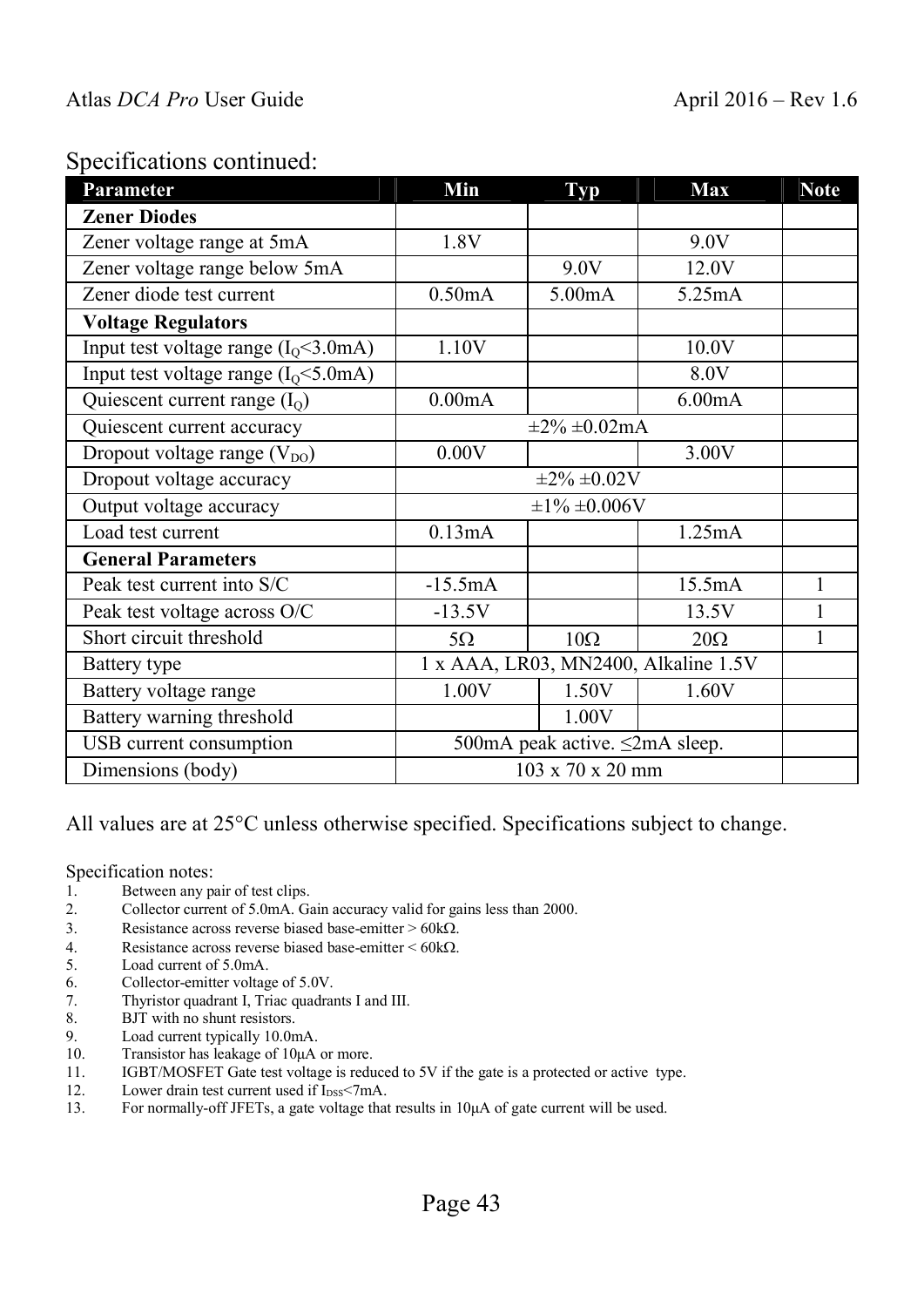# **Appendix C – Analysis Test Circuits**

The *DCA Pro* analyses components by applying signals to the component under test while in a "test circuit". The test circuits that the *DCA Pro* uses to analyse various components are shown below.

These test circuits are presented here to assist in your understanding of the test conditions that are possible when testing in standalone mode and in the PC mode (for curve tracing etc).

### **Transistor Test Circuit**



Example shown is for an NPN transistor. Polarities are reversed for PNP devices.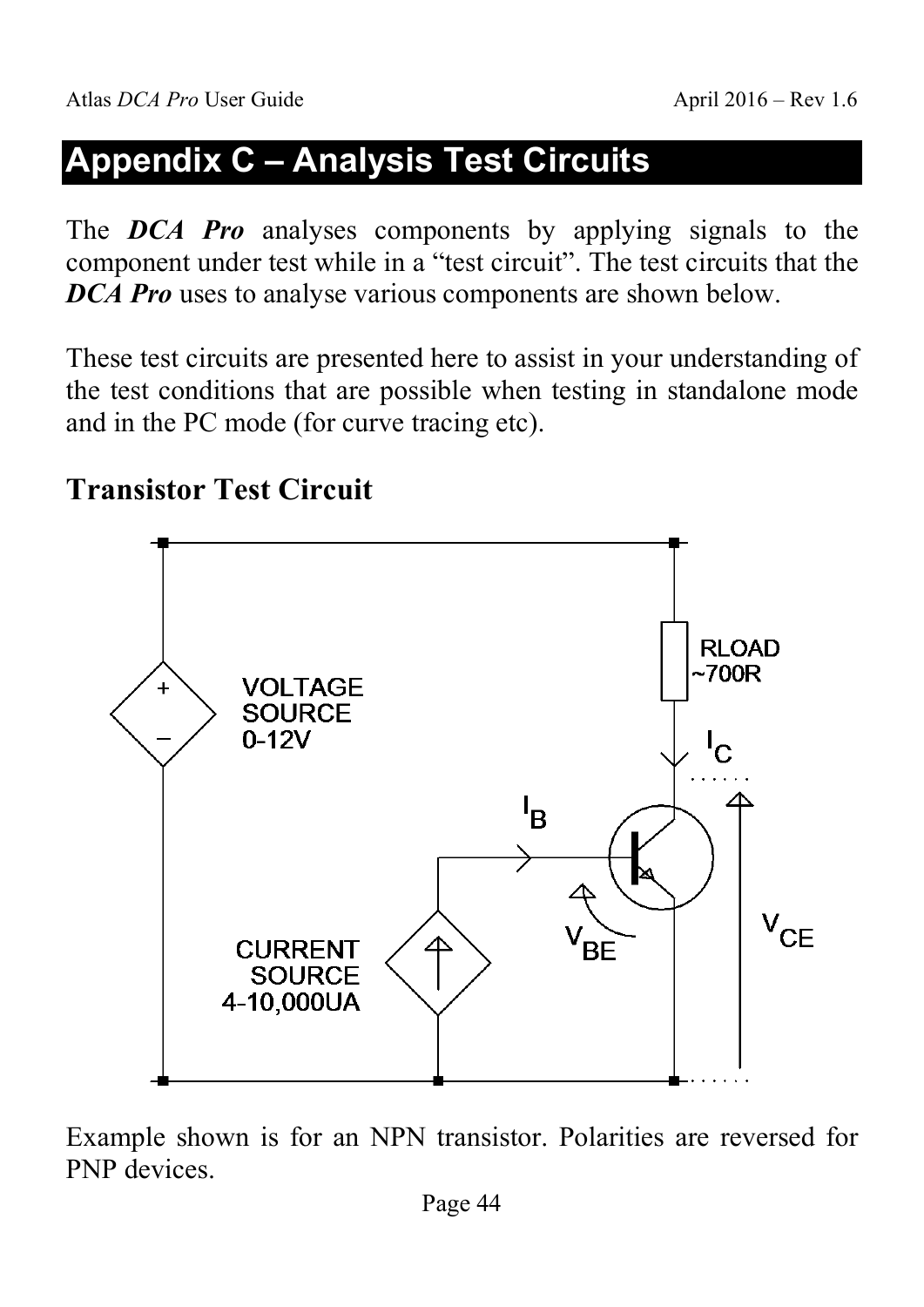### **JFET/MOSFET/IGBT Test Circuit**



It's important to note that the gate-source voltage can be driven negative by making the source voltage drive higher than the gate voltage drive. When this is done however, there is less voltage available to be across the drain-source nodes and the load resistor.

Example shown is for an N-Channel JFET. Polarities are reversed for P-Channel devices.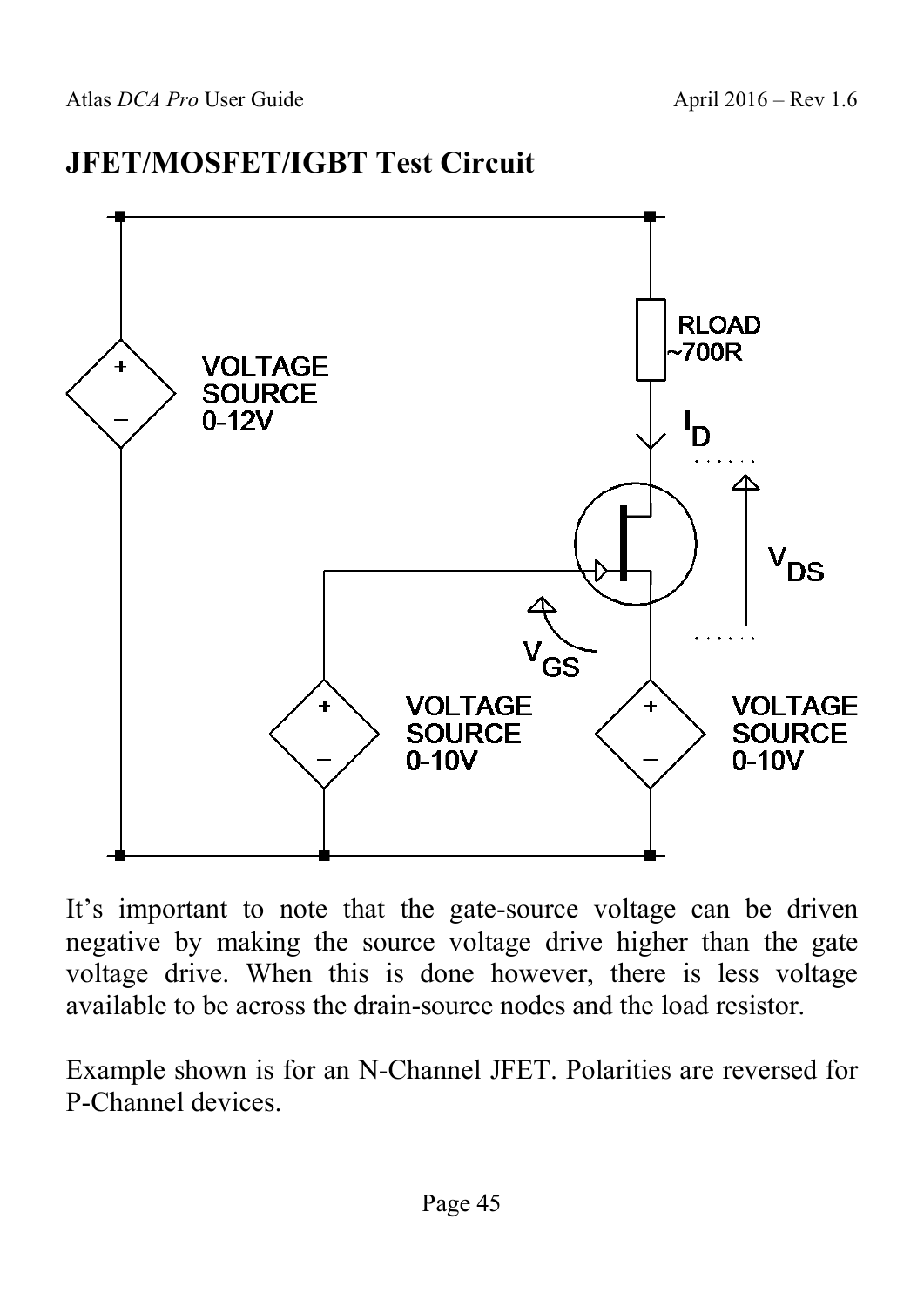Atlas *DCA Pro* User Guide April 2016 – Rev 1.6

### **Diode Test Circuit**



This test circuit is used for testing both the forward and reverse characteristics of diodes. Reverse characteristics are particularly useful for the testing of Zener diodes.

For the standalone mode, the voltage is automatically adjusted to obtain a "target" current of 5mA. For Zener diodes that have a breakdown voltage of more than about 9V, the target current of 5mA cannot be obtained.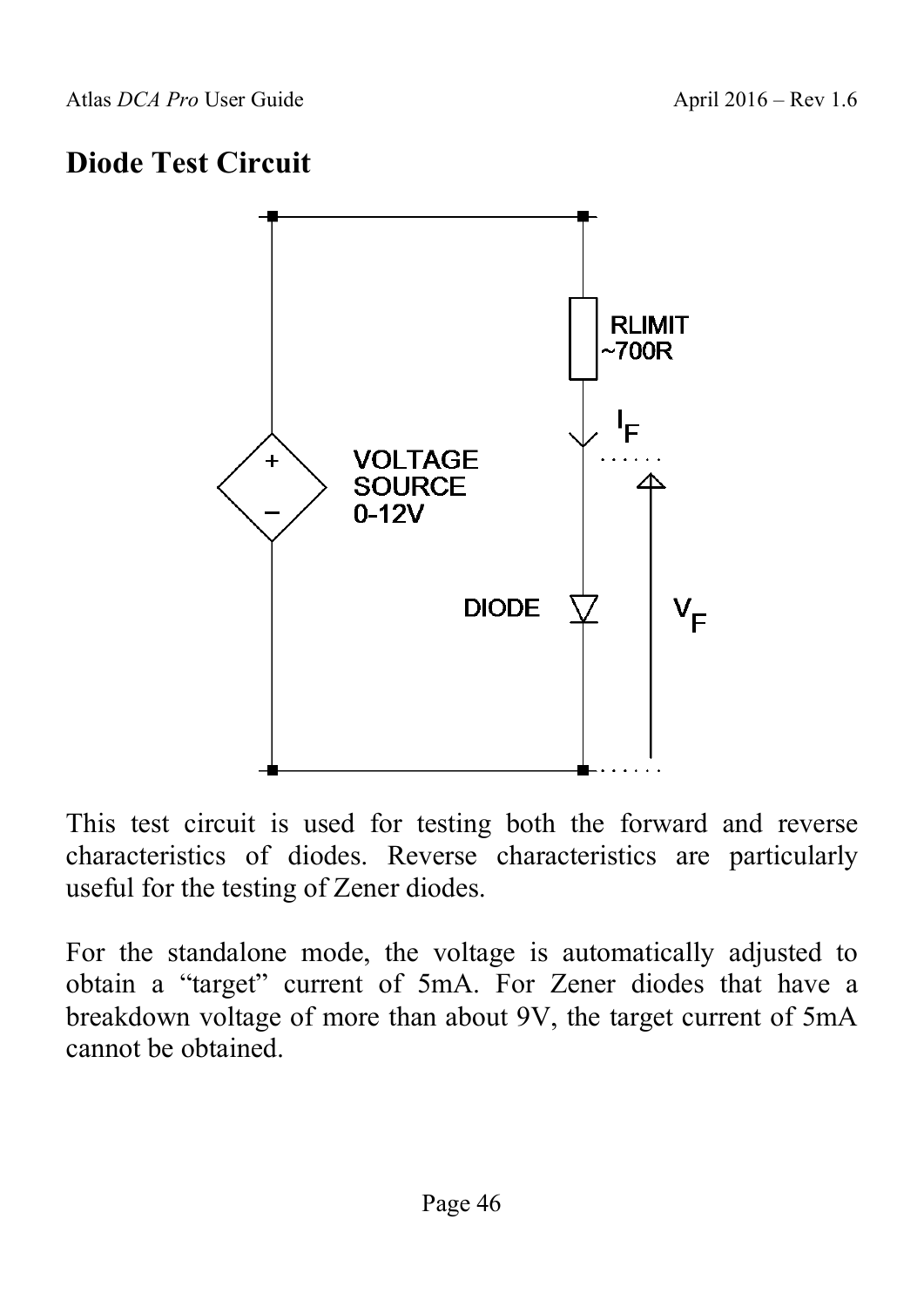### **Voltage Regulator Test Circuit**



The test circuit shown here is used for the analysis of voltage regulators (positive regulators in this example). Note that the range of regulator voltages supported will depend on the quiescent current  $(I<sub>O</sub>)$ . A higher quiescent current will cause more voltage to be dropped across the sense resistor and yield less voltage for the regulator itself.

Note also that some voltage regulators, particularly low dropout types (LDO), are not stable when tested by the *DCA Pro.*